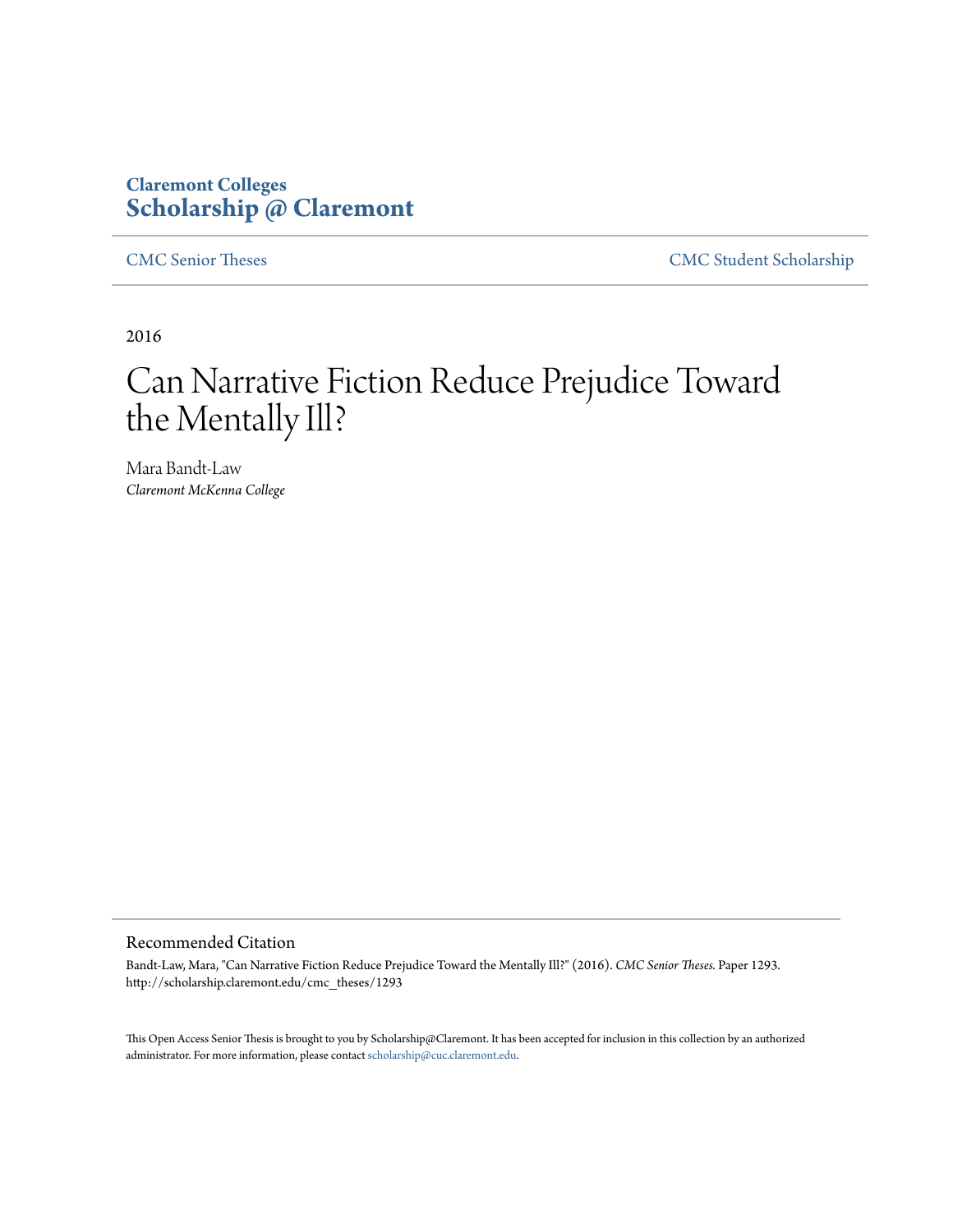Claremont McKenna College

Can Narrative Fiction Reduce Prejudice Toward the Mentally Ill?

submitted to Professor Daniel Krauss and Dean Peter Uvin

> by Mara Bandt-Law

for Senior Thesis Fall 2015 November 20, 2015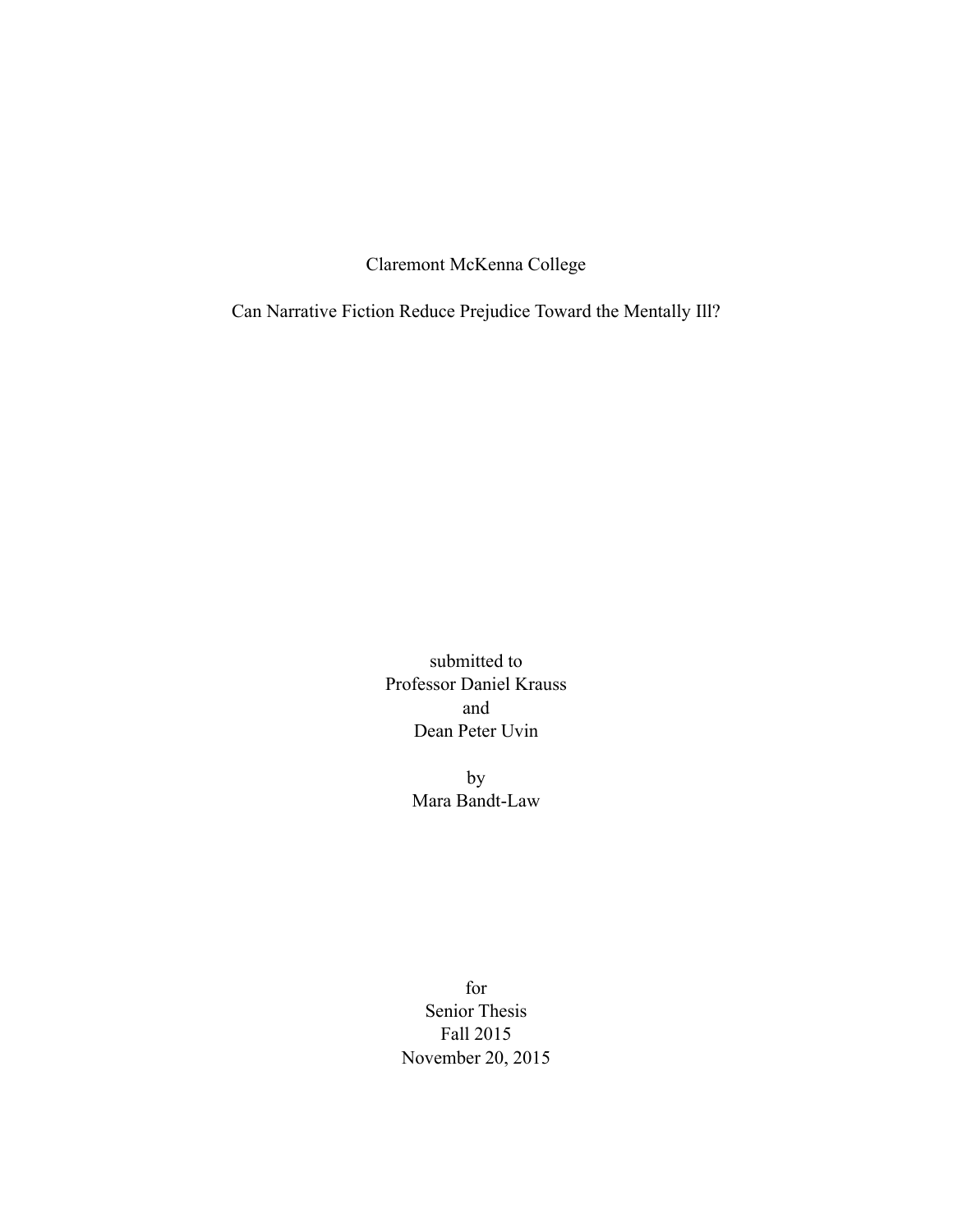# Running head: CAN NARRATIVE FICTION REDUCE PREJUDICE?

Can Narrative Fiction Reduce Prejudice Toward the Mentally Ill?

Mara Bandt-Law

Claremont McKenna College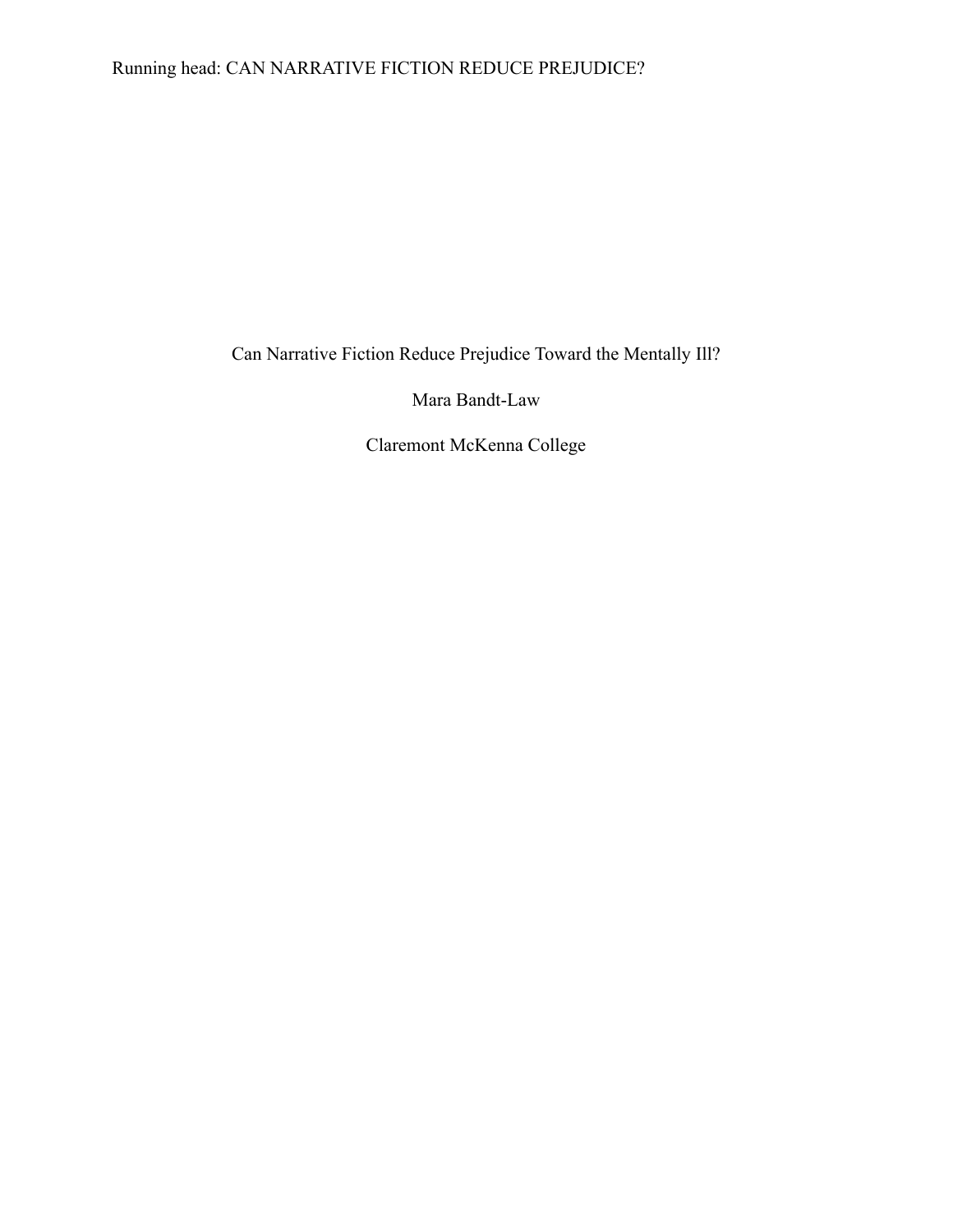#### Abstract

 This paper proposes an experimental study that will examine narrative fiction's ability to reduce implicit and explicit prejudice toward the mentally ill through spontaneous perspectivetaking. The study will measure participants' (n=100) opinions toward the mentally ill, contact with the mentally ill, and disposition to perspective-taking. It will then manipulate when and if the fictional narrative reveals the protagonist to be mentally ill. The character will be revealed as mentally ill either at the outset of the narrative, at the end of the narrative, or not at all. The study will then measure participants' implicit and explicit prejudice and the extent they took the perspective of the protagonist while reading the narrative. It is hypothesized that the narrative will more effectively reduce prejudice toward the mentally ill if the protagonist is revealed to be mentally ill at the end of the narrative compared to at the outset because participants will be more able to take the perspective of the protagonist if they do not know he is mentally ill. Also, the narrative will more effectively reduce prejudice if the protagonist is revealed to be mentally ill compared to if the protagonist is not revealed to be mentally ill because participants in both reveal conditions will be able to take the perspective of the mentally ill protagonist to some extent. This study may provide insight into how narrative fiction can best be utilized to reduce prejudice toward marginalized groups.

*Key words*: narrative fiction, perspective-taking, implicit prejudice, explicit prejudice, mentally ill, schizophrenia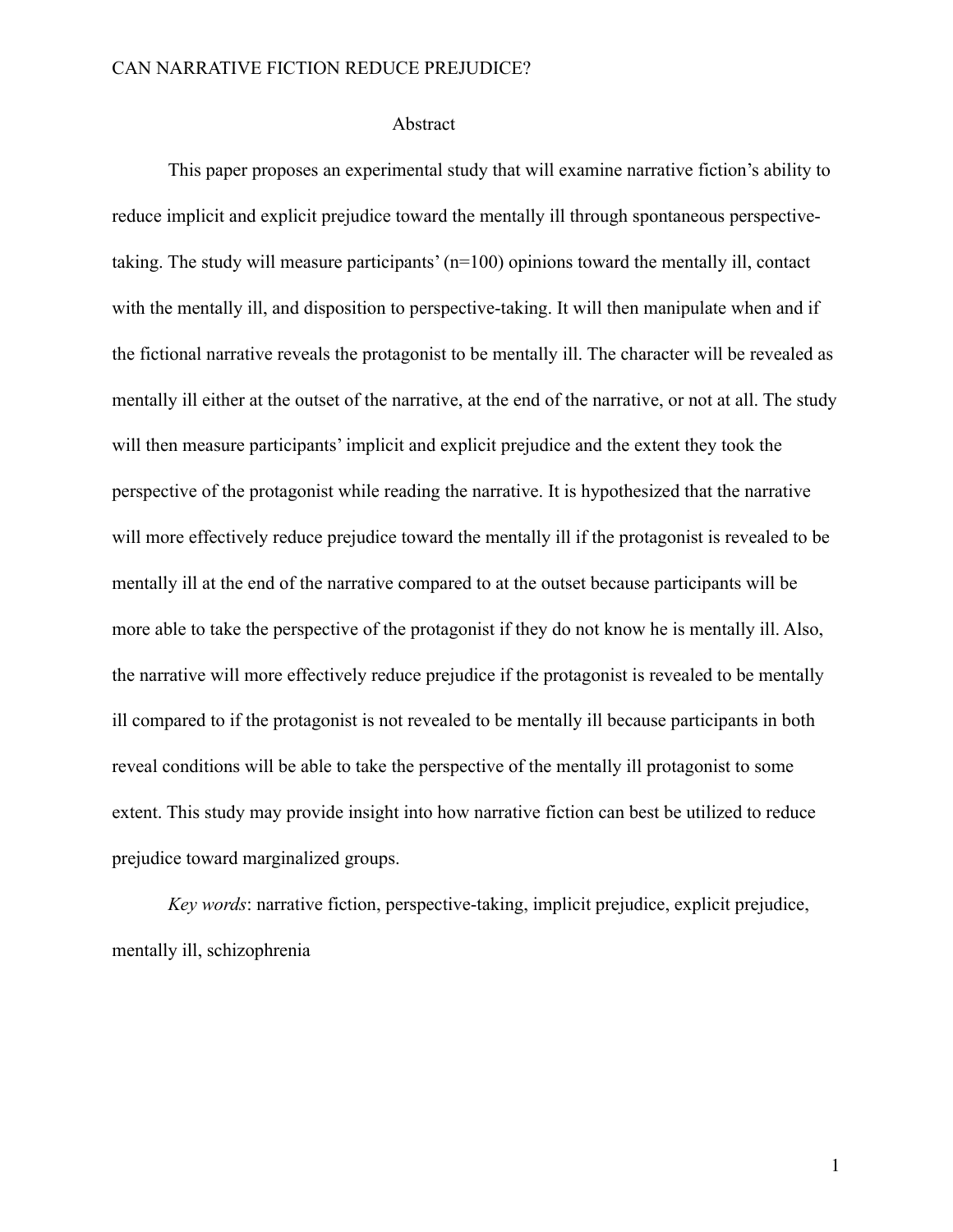# **Table of Contents**

| Differences in Narrative Style, Content, and Protagonist Group Membership22 |  |
|-----------------------------------------------------------------------------|--|
|                                                                             |  |
|                                                                             |  |
|                                                                             |  |
|                                                                             |  |
|                                                                             |  |
|                                                                             |  |
|                                                                             |  |
|                                                                             |  |
|                                                                             |  |
|                                                                             |  |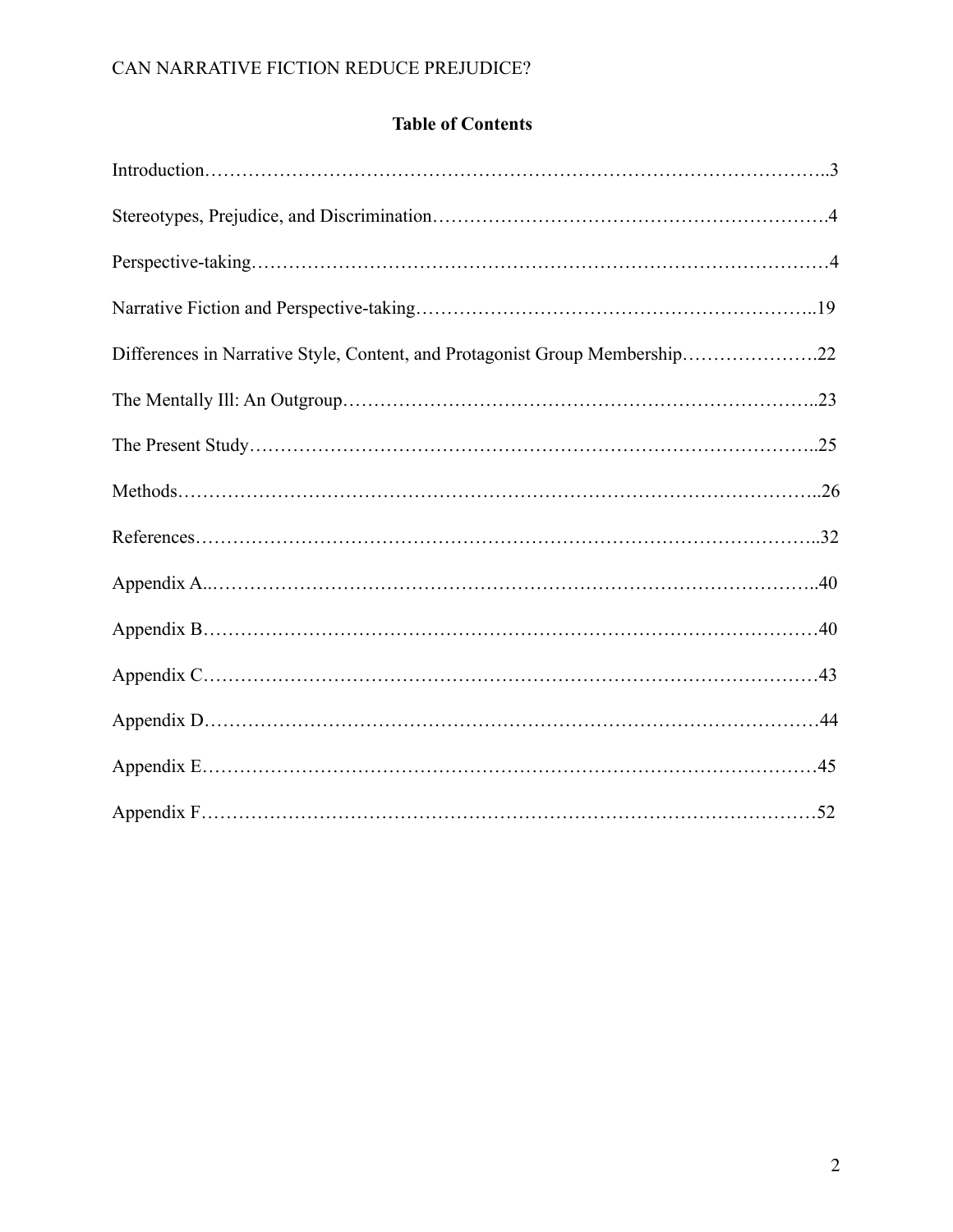#### **Introduction**

The mentally ill often experience stereotyping, prejudice, and discrimination. This can lead to lower levels of employment, inferior health care, poor social treatment, and low selfesteem (Overton & Medina, 2008). To many, the mentally ill are an example of an outgroup. An outgroup is any group that an individual does consider to be their own group (Tajfel, Billig, Bundy, & Flament, 1971). In general, negative attitudes and prejudices toward outgroup members is well documented, whether the social group is defined by its race, ethnicity, age, sexuality, ability, habits, school, or team (Dovidio, Kawakami, & Gaertner, 2002; Shih, Wang, Trahan, & Stotzer, 2009; Galinsky & Ku, 2004; Kaufman and Libby, 2012; Clore & Jeffrey, 1972; Batson et. al, 1997; Tarrant, Calitri, & Weston, 2012). In light of this, perspective-taking has been utilized as a method to reduce these negative attitudes and prejudice toward outgroups. Perspective-taking, actively considering others' thoughts and experiences, has been found to positively shift evaluations, reduce implicit and explicit prejudice, and increase helping behavior toward outgroups (Batson, Early, & Salvarani, 1997; Batson et. al, 1997; Todd, Bodenhausen, Richeson, & Galinsky, 2011; Batson, Chang, Orr, & Rowland, 2002; Dovidio, Kawakami, & Gaertner, 2002; Shi et. al, 2009; Galinsky & Ku, 2004). Explicit prejudice is self-reported while implicit prejudice is unconscious and often involuntary (Todd & Galinsky, 2014). Narrative fiction simulates social experiences, and in consequence, is able to spontaneously induce perspective-taking (Mar & Oatley, 2008). Due to this, narrative fiction involving an outgroup member has been found to reduce both explicit and implicit prejudices toward the outgroup (Johnson, Jasper, Griffin, & Huffman, 2013). The present study examines narrative fiction's ability to reduce implicit and explicit prejudice toward the mentally ill. Specifically, it will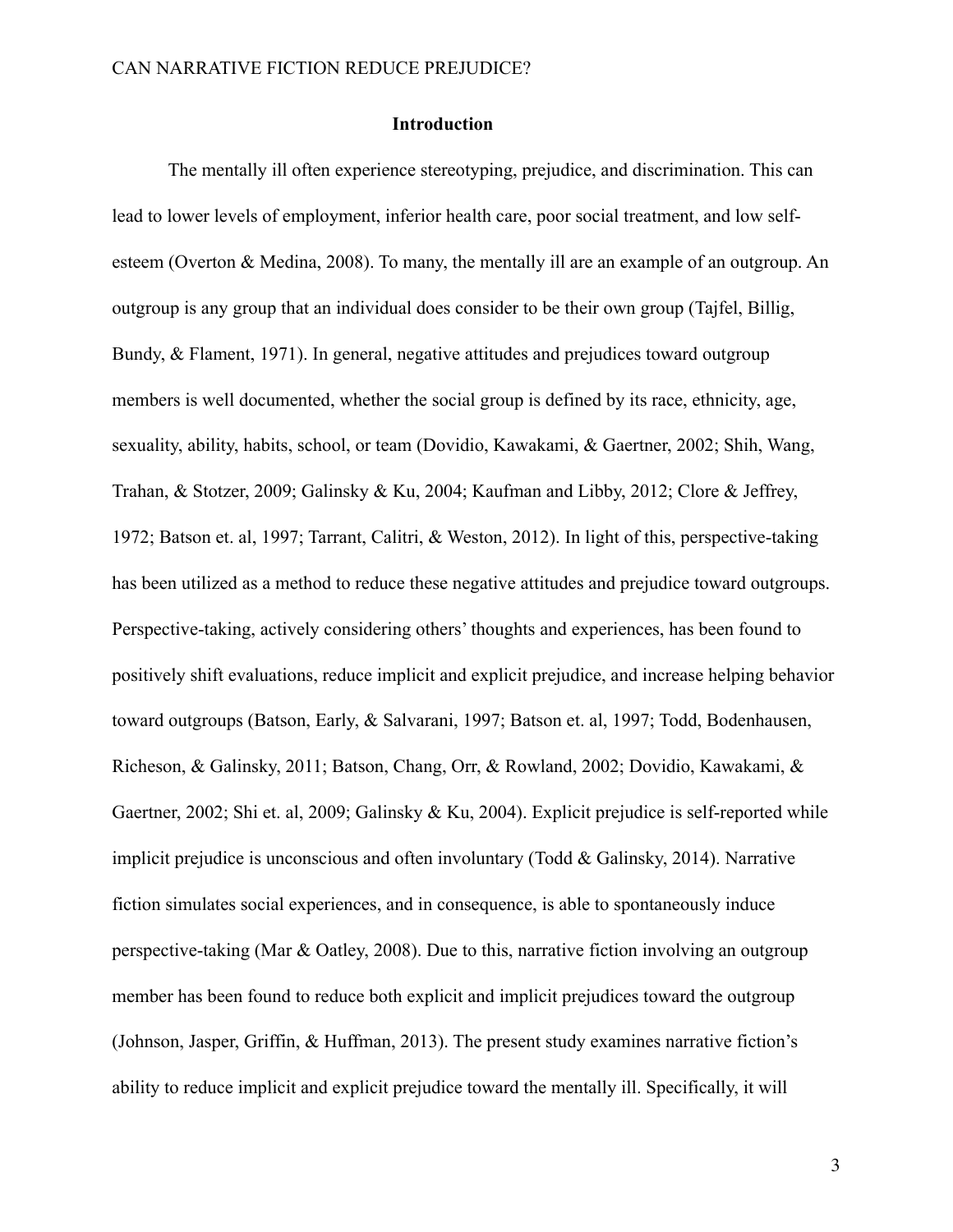investigate whether or not the reader's ability to perspective-take is affected by when the protagonist is identified as mentally ill during the course of the narrative.

## **Stereotypes, Prejudice, and Discrimination**

According to Corrigan, Green, Lundin, Kubiak, and Penn (2001), a stereotype is a collectively agreed-upon idea about a certain social group. For example, "The mentally ill are dangerous." By utilizing stereotypes, people are able to quickly and efficiently form impressions and expectations about how an individual who is a member of the stereotyped group will behave in certain contexts. If an individual agrees with a stereotype, a prejudice is activated. A prejudice is the affective and cognitive response to negative stereotypes. For example, "The mentally ill are dangerous so I am afraid of them." Acting on these prejudices often leads to discrimination. For example, "I am not going to talk to or approach mentally ill people because they are dangerous."

#### **Perspective-taking**

### **Benefits of Perspective-taking**

 Perspective-taking is defined as the active consideration of others' mental states. Intergroup perspective-taking is actively considering the mental state of an outgroup member (Todd & Galinsky, 2014). Research has found intergroup perspective-taking to positively affect explicit evaluations toward outgroups. Explicit evaluations are important to consider because they have been found to predict intergroup behavior. For example, participants' self-reported attitudes toward blacks predicted biases in their verbal behavior toward black confederates compared to white confederates. Participants who reported more positive explicit attitudes presented friendlier verbal behavior toward black confederates (Dovidio, Kawakami, & Gaertner,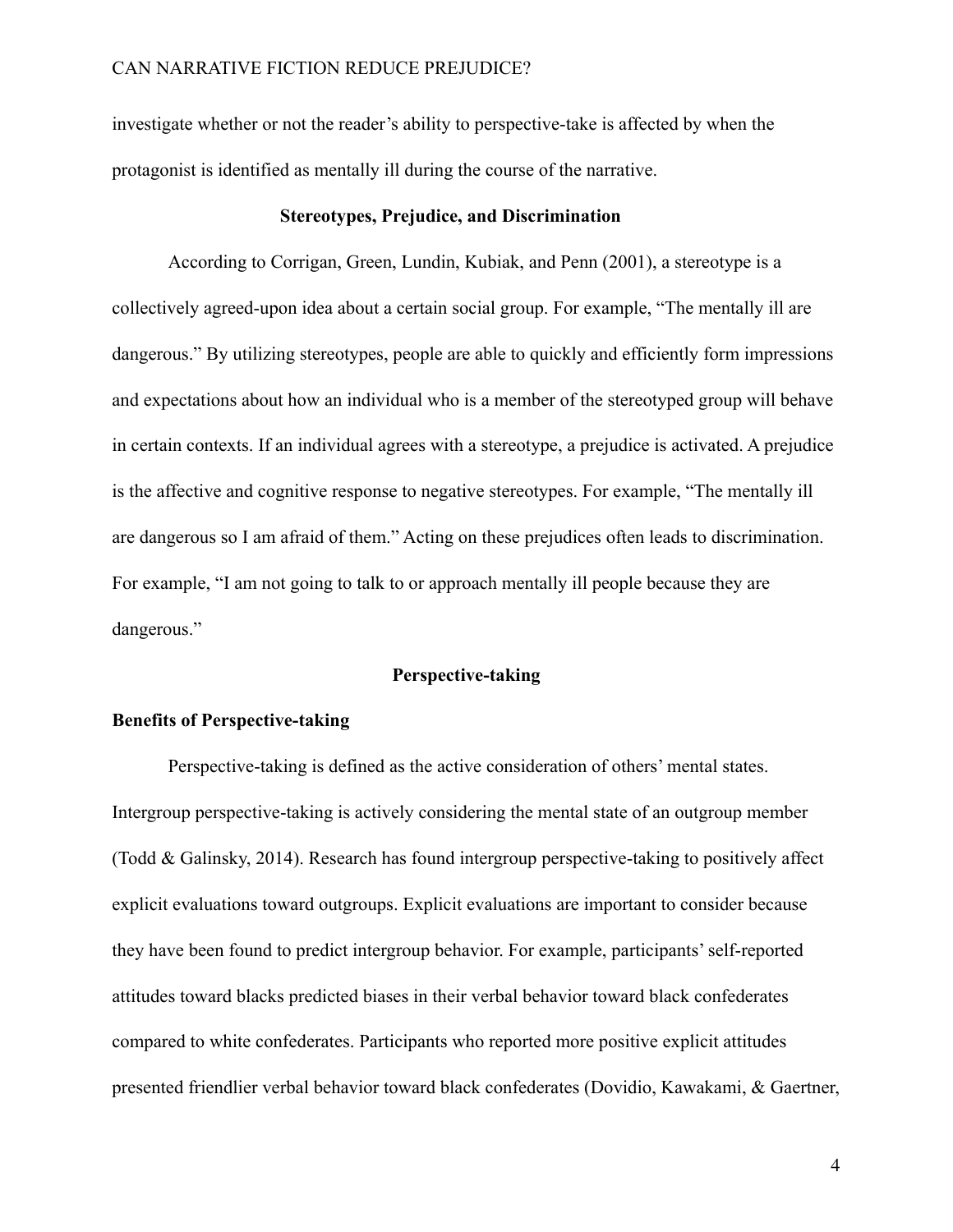2002). The most documented effect of perspective-taking is positive changes in explicit evaluations of outgroups. Perspective-taking has been found to increase positive evaluations of various social groups, such as African Americans (Dovidio, ten Vergert, Stewart, & Gaertner, 2004), Asian Americans (Shih et. al, 2009), the elderly (Galinsky & Ku, 2004), drug addicts, the homeless, and convicted murderers (Batson et. al, 1997). For example, Shih et. al (2009) found that perspective-taking worked to increase positive attitudes toward Asian Americans. In experiment 1, participants watched a three minute video clip of an Asian American woman talking to her mother about how difficult it is to grow up in America while being held to traditional Asian standards. Participants in the perspective-taking condition were told, "*While you are watching the following video clip, please imagine yourself in the position of the main character. As you watch it, try to imagine how June [the main character] feels about what is happening. Try to imagine how it has affected her life and how she feels as a result*." Those in the control condition were told, "*As you watch it* [the video clip]*, try to imagine what a newspaper reviewer might think of the clip. Try to imagine what sorts of things a newspaper reviewer would choose to write about and how he or she would say those things*." After watching the clip, participants wrote a paragraph about their thoughts on the movie. Participants were then given identical college applications from either an Asian American student or a European American student and asked to complete a questionnaire evaluating the student. The experimenters found that participants in the perspective-taking condition reported a more positive evaluation of the Asian American applicant compared to the control group. This suggests that taking the perspective of an outgroup member can lead to more positive evaluations of other members of that group. Dovidio, et. al, (2004), Batson, Chang, Orr, and Rowland (2002), and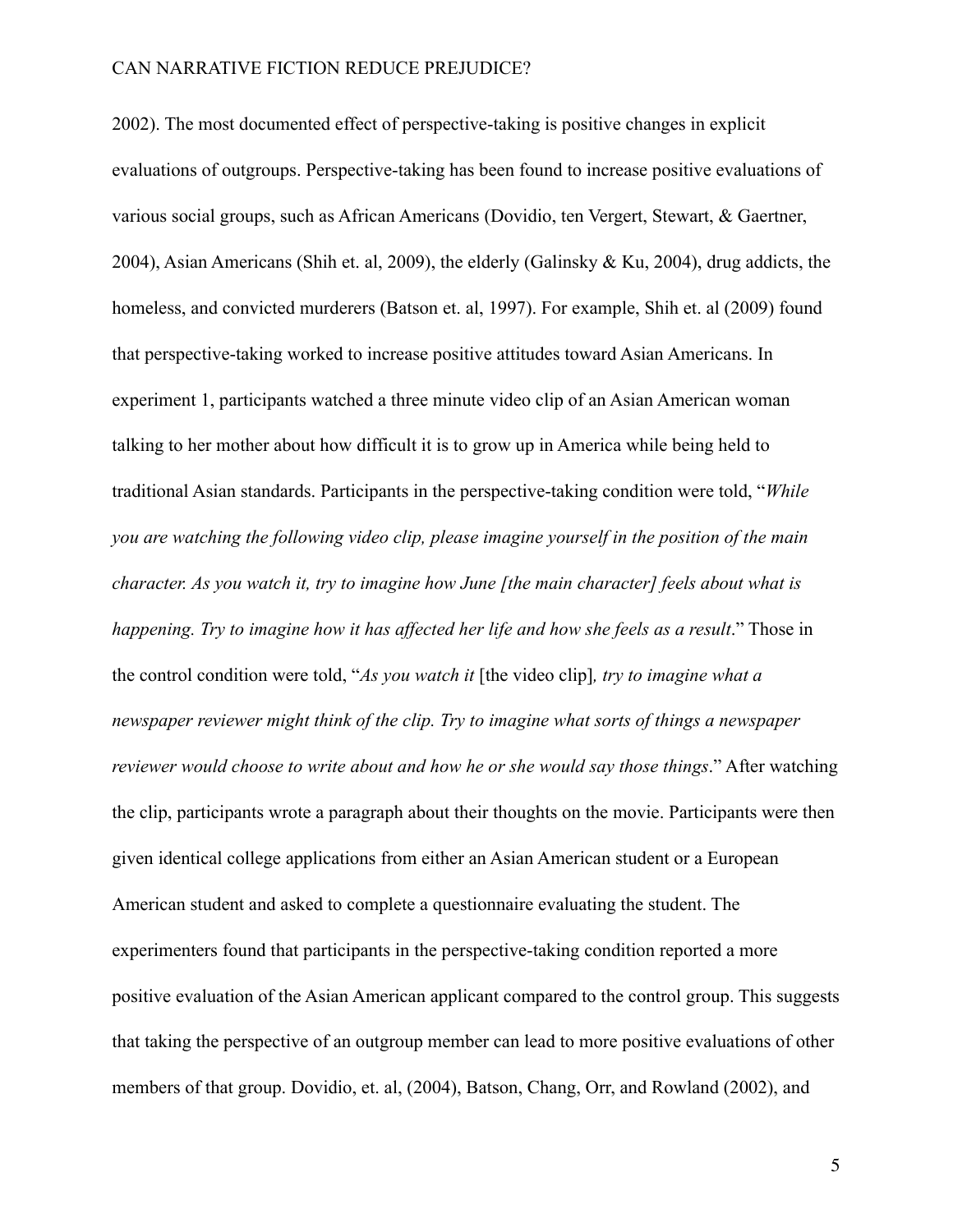Galinsky and Ku (2004) also found that perspective-taking increases positive explicit evaluations toward the entire outgroup. These studies will be discussed below in more detail.

 Perspective-taking has also been found to increase positive implicit evaluations of outgroup members. Implicit evaluations are important to consider because implicit evaluations of outgroups have been shown to predict both explicit evaluations and future intergroup behavior (Cameron, Brown-Iannuzzi, & Payne, 2012). For example, in one study, explicit racial attitudes were found to predict verbal behavior toward black confederates versus white confederates. Explicit prejudice did not, however, predict nonverbal behavior. Rather, implicit attitudes predicted the friendliness of nonverbal behavior toward black confederates (Dovidio, Kawakami, & Gaertner, 2002). Perspective-taking has been found to reduce implicit racial bias (Todd, Richeson, & Galinsky, 2011; Todd & Burgmer, 2013). For example, in experiment 1, participants watched a video that depicted acts of discrimination toward a black man. Participants were asked to either adopt the black man's perspective or to remain objective while watching the video. Participants then completed a test that measured implicit racial bias. The experimenters found that those in the perspective-taking condition had significantly weaker pro-white biases compared to those in the objective condition. In experiment 2, discrimination was not made salient. Rather than showing a video depicting discrimination, participants were instead provided a photograph of a black man and were asked to write an essay about a day in his life. Participants were asked to either take the man's perspective or remain objective while writing the essay. In this experiment, the findings in experiment 1 were replicated. Participants in the perspectivetaking condition had a weaker pro-white biases compared to those in the objective condition (Todd, Richeson, & Galinsky, 2011, Experiment 1 & 2).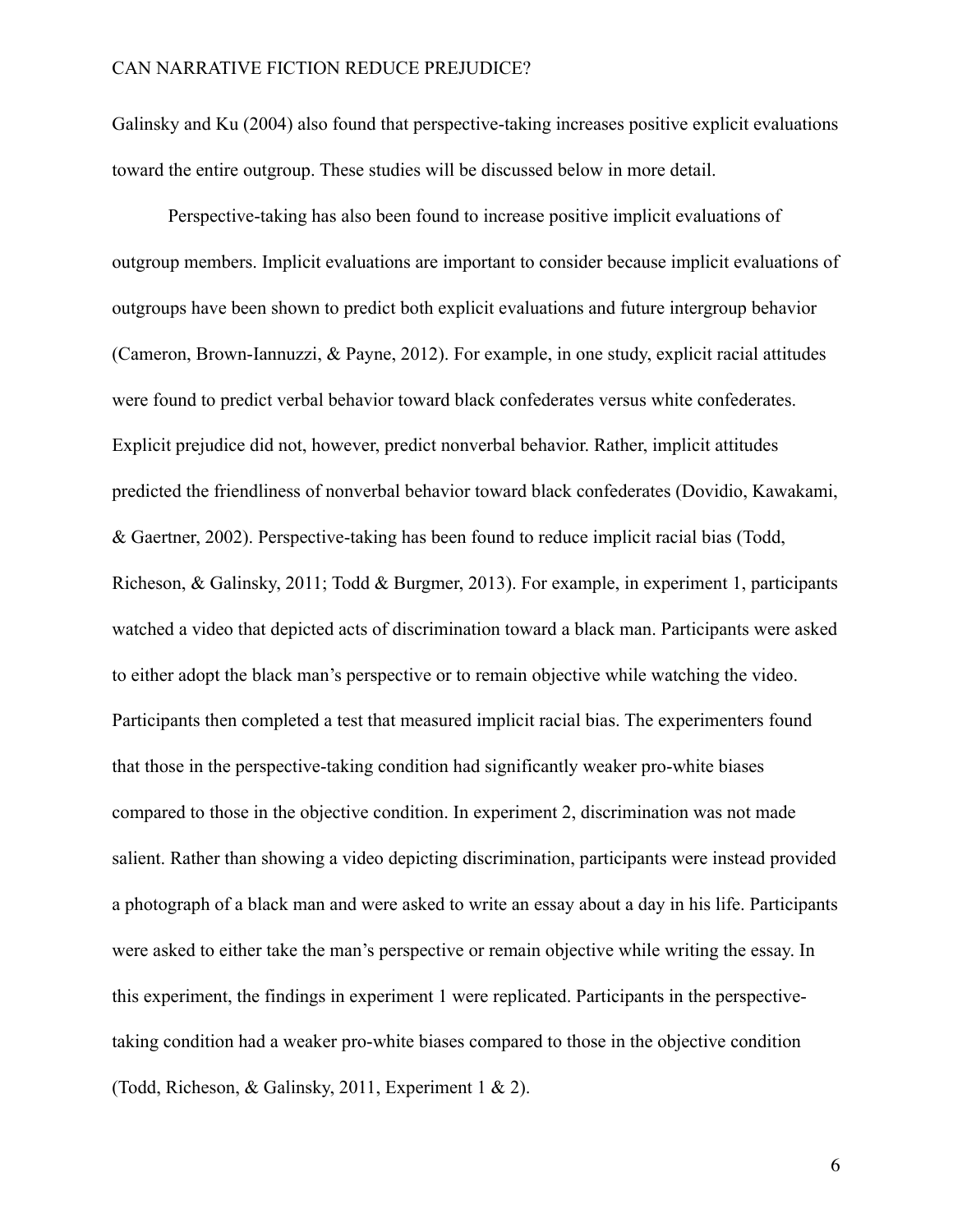Perspective-taking has also been found to change actual behavior. For example, Todd, Richeson, and Galinsky (2011, Experiment 4) had participants sit in front of a screen with a joystick. The joystick was used to measure approach-oriented (move joystick toward the self) or avoid-oriented (move joystick away from self) reactions to pictures of outgroup members on the computer screen. They found that participants in the perspective-taking condition exhibited faster approach and slower avoidance in response to pictures of blacks compared to the objective condition. Participants were also asked to set up chairs in another room for themselves and a research assistant to prepare for the next task. The assistant was named either "Tyrone" (a "black-sounding" name) or "Jake" (a "white-sounding" name). Participants in the perspectivetaking condition sat closer to Tyrone than participants in the control condition, but the seating distance from Jake was unaffected by perspective-taking. These findings suggest that taking the perspective of an outgroup member can strengthen approach-oriented reactions and weaken avoidance reactions toward the outgroup as a whole as well as toward other individual members of the outgroup.

 Perspective-taking can also increase helping behavior toward outgroup members. For example, Batson, Chang, Orr, and Rowland (2002) found that participants who took the perspective of a heroin addict were more likely to donate to an Addiction Counseling Service compared to those asked to remain objective. Also, Shih et. al (2009, Experiment 2) found that participants who took the perspective of an Asian American were more likely to help an Asian confederate compared to those who remained objective. In the study, on the participants' way out of the building a confederate walked in front of the participant, dropped their keys, and kept walking, pretending they did not notice. The study found that in the control condition,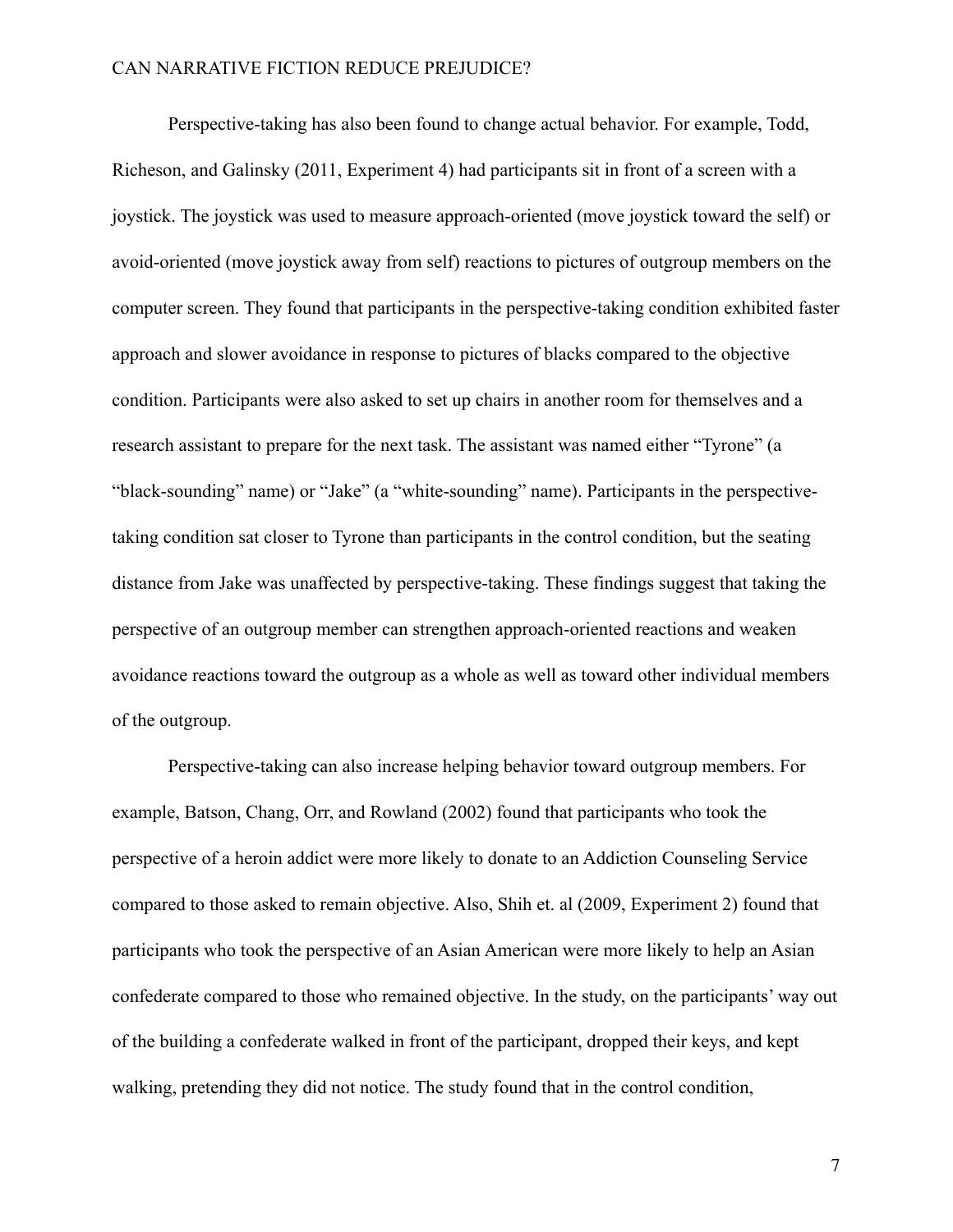participants helped the Caucasian confederate more than Asian confederate. In the perspectivetaking condition, however, participants helped Caucasian and Asian confederates similarly. This demonstrates that taking the perspective of an outgroup member can also increase helping behavior toward other members of the outgroup.

 Perspective-taking has also been found to inhibit stereotype maintenance (Todd, Galinksy, & Bodenhausen, 2012), discrimination denial, and stereotypic explanatory bias (Todd, Bodenhausen, & Galinsky, 2012). Stereotype explanatory bias occurs when individuals use dispositional factors, such as character, personality, or inherent skills, to explain stereotypeconsistent behavior (such as a black man acting hostile). They use non-dispositional factors, such as situational factors out of the individual's control, to explain stereotype-inconsistent behavior (such as a black man exhibiting kindness) (Todd, Bodenhausen, & Galinsky, 2012, Experiment 3). The details of these studies are discusses below.

 Several studies suggest that the effects of perspective-taking continue to function beyond the experimental session. For example, Batson et. al (1997) found increased positive attitudes toward convicted murderers remained one to two weeks after the experimental session. Also, Clore and Jeffrey (1972) found perspective-takers' increased positivity toward the disabled was still present four months later. The research on how long these effects last, however, is limited, and warrants further research.

#### **Underlying Mechanisms**

 Several possible mechanisms underlying these effects have been proposed. Affective mechanisms explaining these effects are based on reactive and parallel empathy. Parallel empathy is feeling *as* another, experiencing the same emotion as the target. Several studies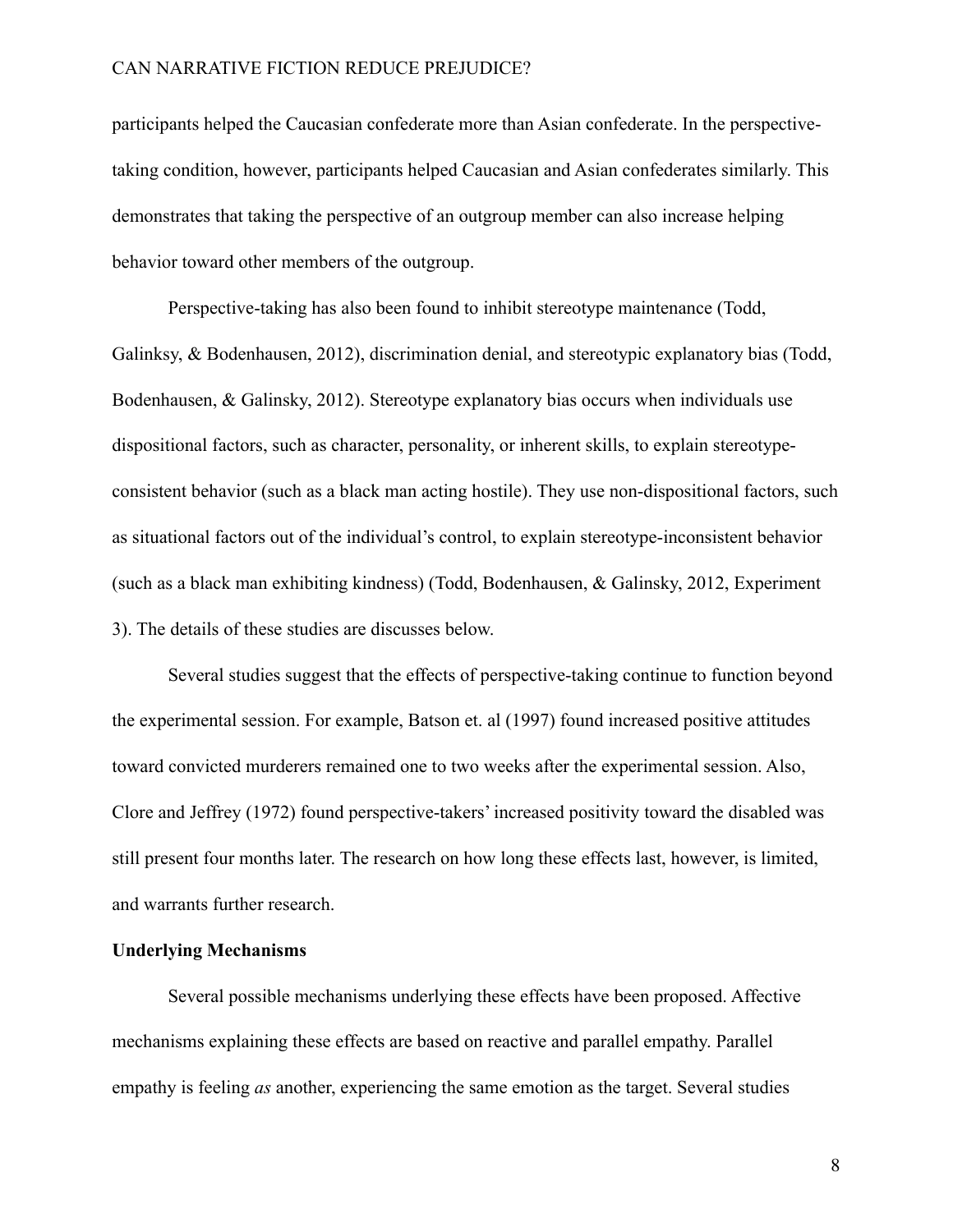manipulate perspective-taking by presenting video clips of a target member of an outgroup experiencing discrimination. The target member is the member of the outgroup that the participant either takes the perspective of or remain objective toward. A reasonable inference is that the target member feels anger or resentment toward those discriminating against him or her. Research has found that perspective-taking increases the extent to which the participant experiences feelings of anger and resentment toward the perpetrators, and these feelings underlie perspective-taking's positive effect on explicit attitudes toward the outgroup (Dovidio, et. al, 2004). For example, white participants were presented a video of discriminatory acts toward a black man. Before watching the video, participants were either instructed to imagine how the black person felt and how it affected his life or to be as objective as possible while watching the video. The control condition was not given any instructions. Dovidio, et. al (2004) found that participants asked to imagine how the black man felt experienced a greater reduction of prejudice toward blacks. Also, feelings associated with recognizing injustice, such as anger, annoyance, or alarm, mediated the reduction of prejudice. A mediator variable explains the relationship between the independent variable, the observation set method (imaginative instruction, objective instruction, or no instruction), and the dependent variable, attitudes toward blacks. So, the extent varying instructions predicted attitudes toward blacks was dependent on participants' feelings of injustice.

 Reactive empathy is feeling *for* another, a reflective feeling of concern for the target. Batson et. al (1997) found that taking the perspective of a woman with AIDs increased feelings of empathetic concern, and these feelings were found to underly perspective-taking's positive effect on explicit attitudes toward the outgroup. Participants listened to a broadcast interview of a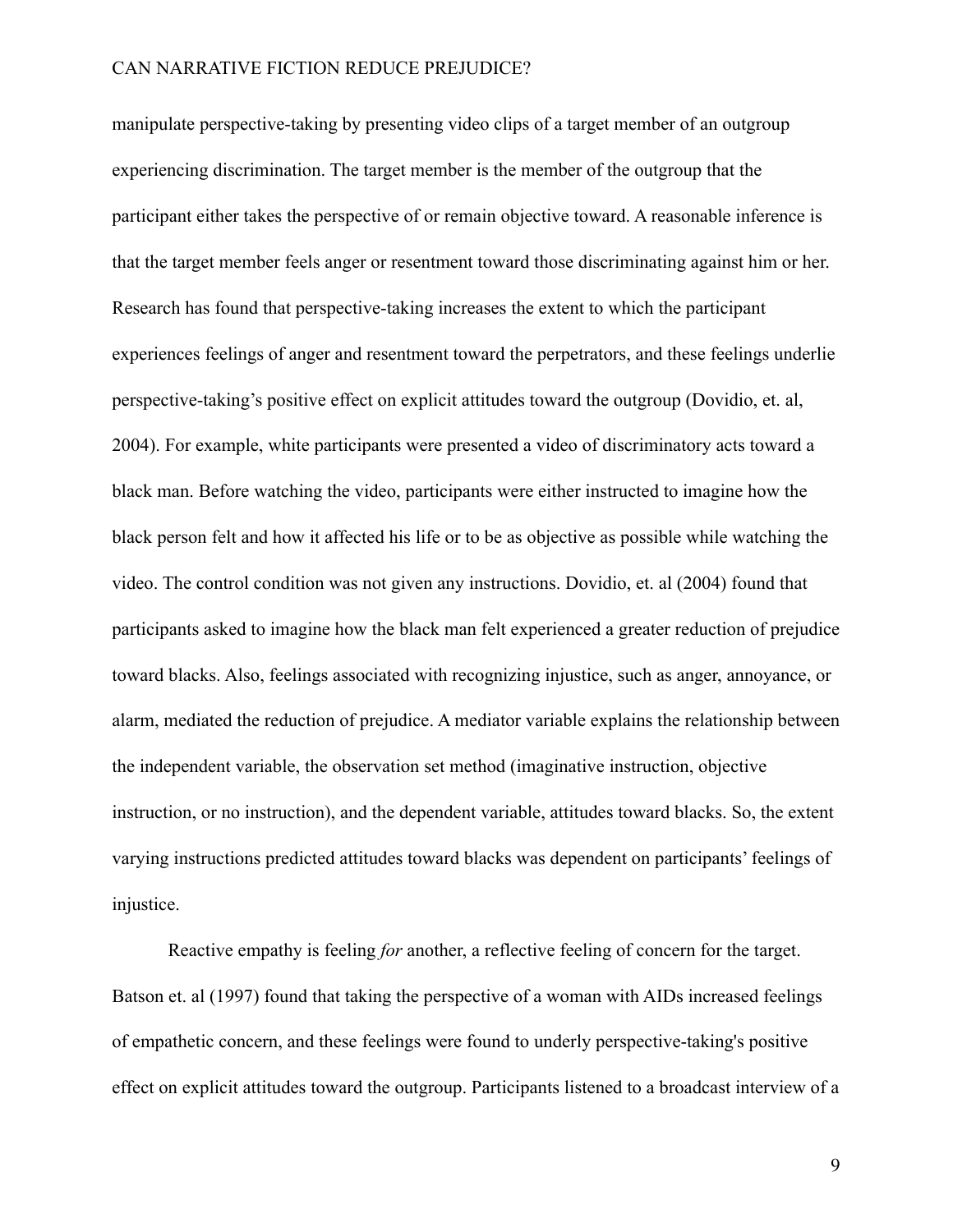young woman named Julie who was HIV positive. Before listening to the interview, participants in the low empathy condition were asked to "*Take an objective perspective toward what is described.*" In the high-empathy condition, participants were asked to "*Imagine how the woman who is interviewed feels about what has happened and how it affected her life. Try to feel the full impact of what this woman has been through and how she feels as a result.*" The experimenters found that participants asked to imagine Julie's feelings while listening to the interview experienced more empathetic concern toward Julie and self-reported more positive attitudes toward women with AIDS and people with AIDS regardless of whether or not Julia was depicted as responsible for contracting AIDS. Batson et. al (1997) replicated this experiment with a homeless man and a convicted murderer, and found that higher levels of empathic concern led to more positive attitudes toward both marginalized groups.

 A proposed cognitive mechanism thought to underly perspective-taking is a shift in attributional thinking. Attributional thinking is the process of inferring the cause or explanation of a behavior. Dispositional attributions use an individual's personality, character, or inherent abilities to explain the behavior. Non-dispositional attributions use situational and circumstantial factors beyond the individual's control to explain the behavior. Stereotype explanatory bias occurs when individuals use dispositional factors to explain stereotype-consistent behaviors and non-dispositional factors to explain stereotype-inconsistent behaviors (Todd, Galinsky, & Bodenhausen 2012). This process works to perpetuate stereotypes, and this maintenance of stereotypes can be very damaging to marginalized groups, leading to prejudice and discrimination (Corrigan 2004). Research has found that following perspective-taking, participants shift toward stronger non-dispositional attributions and weaker dispositional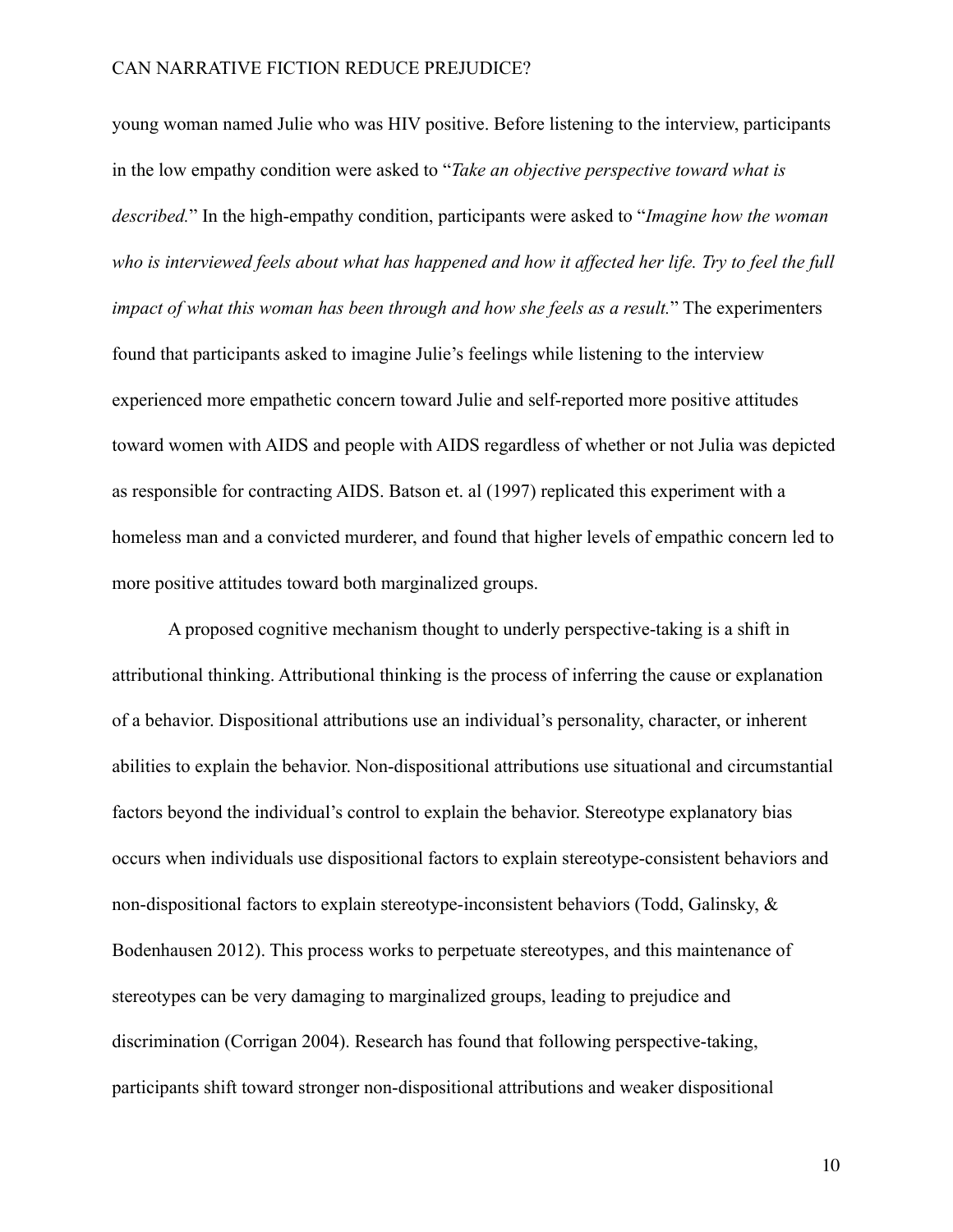attributions to explain the target's behavior. For example, Vescio, Sechrist, and Paolucci (2003) found that when explaining why a black student would have difficulty adjusting to college, perspective-taking participants assigned greater importance to non-dispositional attributes compared to dispositional factors. Participants listened to an interview where Jamal Johnson, an African American student at the University of Pennsylvania, described his experience adjusting to college. Before listening to the interview, participants were instructed to either imagine what Jamel was feeling or to take an objective stance toward the interview. The study then assigned participants to one of two interviews, a stereotype confirming interview and stereotype disconfirming interview. The stereotype confirming interview introduced Jamel as a firstgeneration college student who was the star of his high school football team. The stereotype disconfirming interview introduced Jamel as a first-generation college student who had a 4.0 GPA in high school and was attending the University of Pennsylvania on a full scholarship. In both interviews, Jamal went on to discuss group-related insecurities, such as fears of performing poorly and confirming negative stereotypes, his roommates' racist banter, and the difficulty he has had trying to date white females. After listening to the interview, participants were asked to rate the relative importance of situational causal and dispositional factors for each issue Jamel raised in the interview. The experimenters then measured participants' stereotype endorsements. Participants were provided positive stereotypes of African Americans (athletic and streetwise), negative stereotypes (hostile and aggressive), positive counter-stereotypes (hardworking and intelligent) and negative counter-stereotypes (humorless and insecure), and were asked to estimate the average standing of African Americans along each dimension. Experimenters then measured participants' intergroup attitudes. Overall, the study found that participants who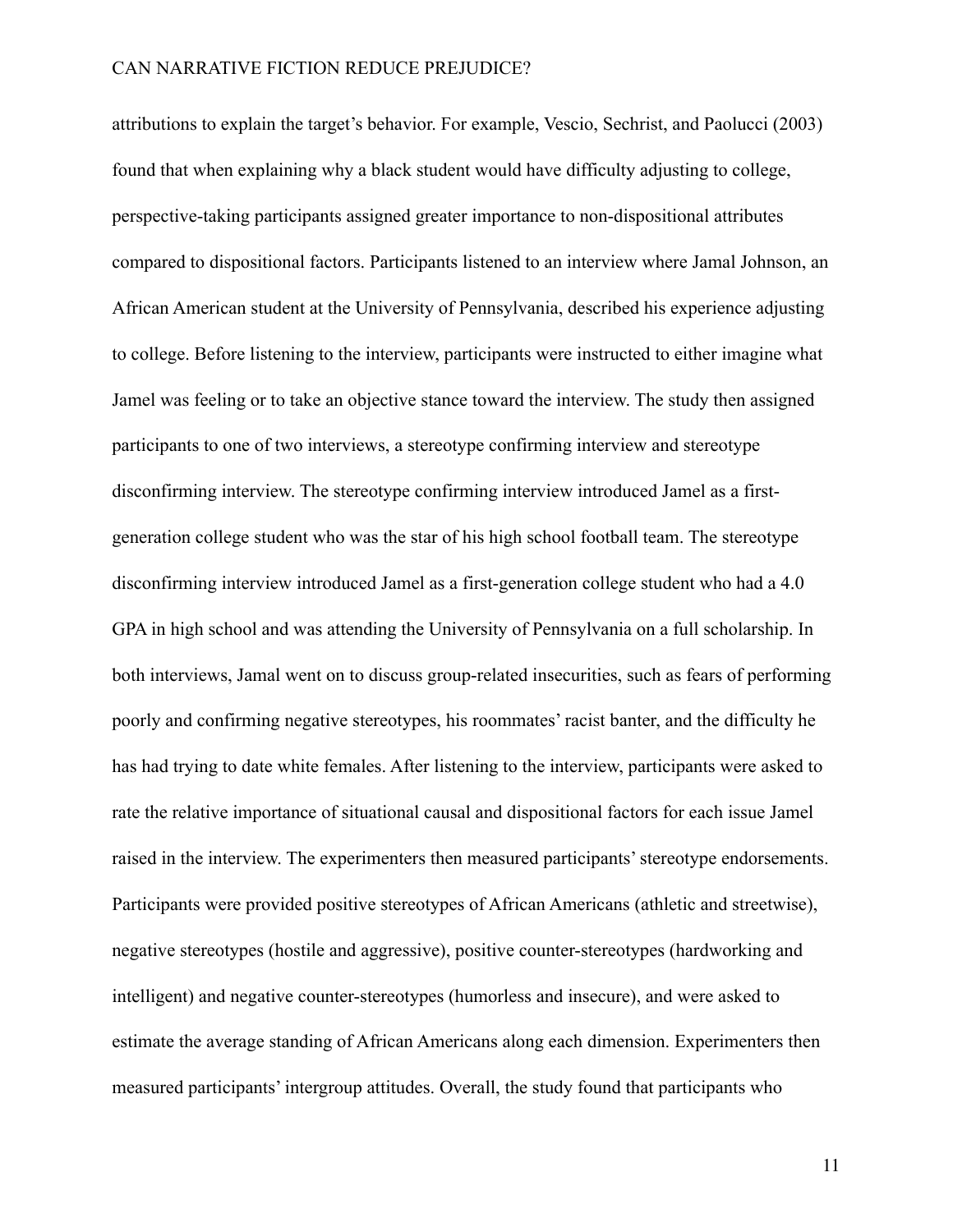listened to the stereotype disconfirming interview endorsed less stereotypic perceptions of African Americans compared to those who listened to the stereotype confirming interview. This did not, however, influence intergroup attitudes. Perspective-taking influenced both stereotype endorsement and intergroup attitudes. Participants asked to take Jamel's perspective ascribed greater importance to situational factors and reported more positive attitudes toward African Americans. This study demonstrates how perspective-taking can both shift attributional thinking and increase positive attitudes toward the target's group.

 Also, Todd, Bodenhausen, and Galinsky (2012) found that participants asked to take the perspective of a young black man recalled more stereotype inconsistent behaviors (Experiment 1) and spontaneously provided dispositional explanations for the stereotype-inconsistent behaviors compared to participants asked to remain objective (Experiment 2). In experiment 1, participants viewed a photograph of the man and were asked to either take his perspective or to remain objective while reading. They then read descriptions of the man's behaviors. These descriptions included stereotype consistent (hostile) behaviors, such as swearing at a sale's clerk, stereotype inconsistent (kind) behaviors, such as giving up his seat on a crowded subway, and stereotype irrelevant behaviors, such as eating a sandwich. Participants were later asked to recall as many behaviors as they could. Those asked to perspective-take recalled more stereotype inconsistent behaviors than those asked to remain objective. Experiment 2 found that participants in the objective condition spontaneously provided dispositional explanations for stereotypeconsistent behavior and non-dispositional explanations for stereotype-inconsistent behaviors. Participants in the perspective-taking condition, however, provided dispositional explanations for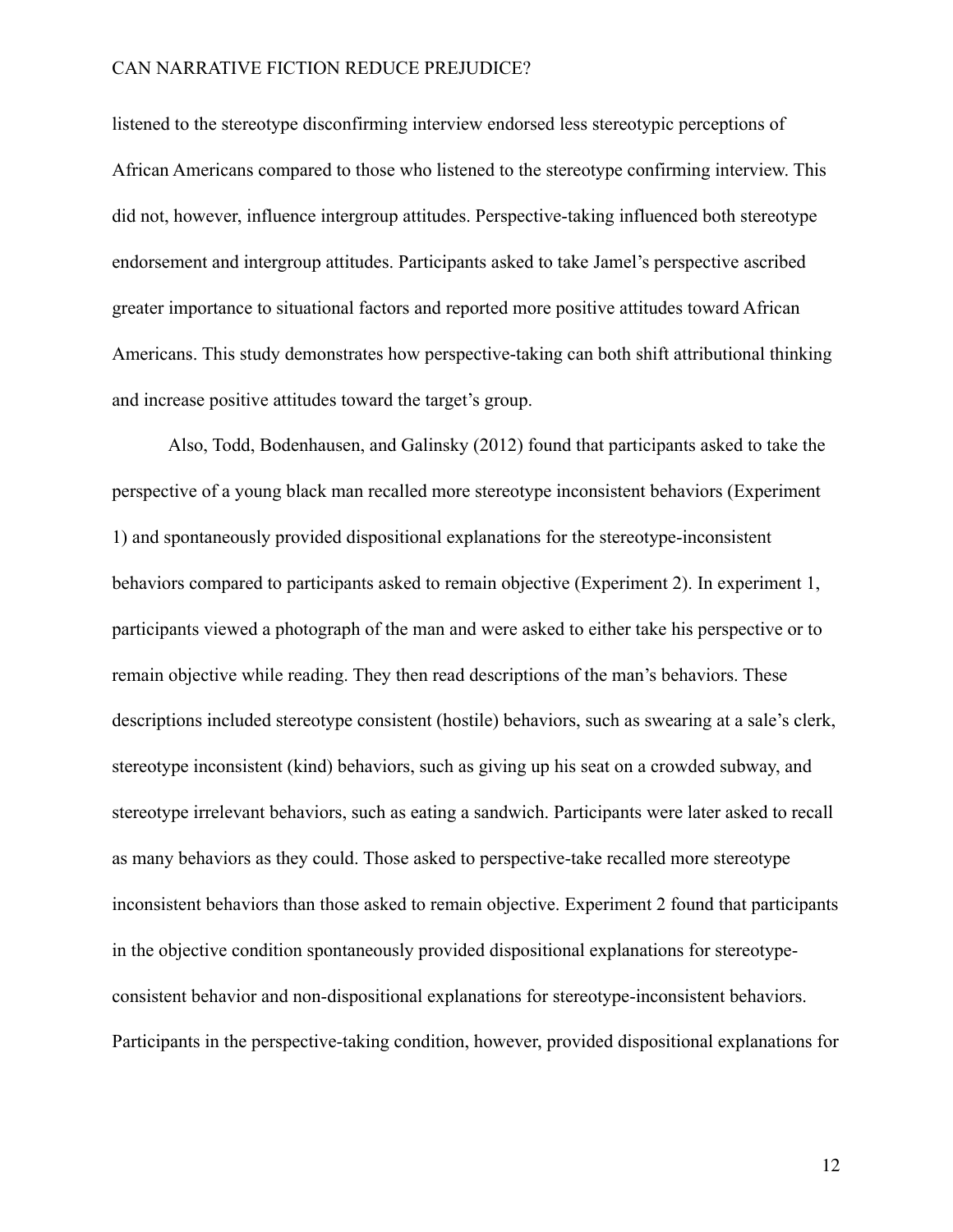stereotype-inconsistent behaviors. These experiments demonstrate how perspective-taking can shift attributional thinking and can work to undermine stereotype maintenance.

Another proposed cognitive mechanism underlying perspective-taking is self-outgroup merging. Self-outgroup merging is the overlap of mental representations of the outgroup and the self. Past research has found that perspective-taking increases the self-other overlap, where an individual's thoughts about the target become more "self-like" and descriptions of the target resemble the self-representation of the perspective-taker. Perspective-taking implicitly activates the self-concept, and this self-concept is then applied to the target (Davis, Conklin, Smith, & Luce, 1996). Building on this, Todd and Burgmer (2013) propose an associative self-anchoring account of perspective-taking, where taking the perspective of an outgroup member works to strengthen associative links between the outgroup and the self. This strengthened self-outgroup association underlies how perspective-taking works to positively effect implicit evaluations of the outgroup.

 This model is supported with evidence of an increased self-outgroup merging, where taking the perspective of an outgroup member strengthens implicit associations between the self and the outgroup (Todd, Bodenhausen, & Galinsky, 2012). In one study, experiment 1 found that taking the perspective of an African American while writing a narrative essay about the individual's day led to a greater recognition of current discrimination against African Americans compared to remaining objective while writing the essay. Experiment 2 found that perspectivetakers were more likely to endorse discrimination, rather than lack of motivation, as an explanation for group inequality compared to those who remained objective. This led to greater support for public policies designed to address group inequality and discrimination, such as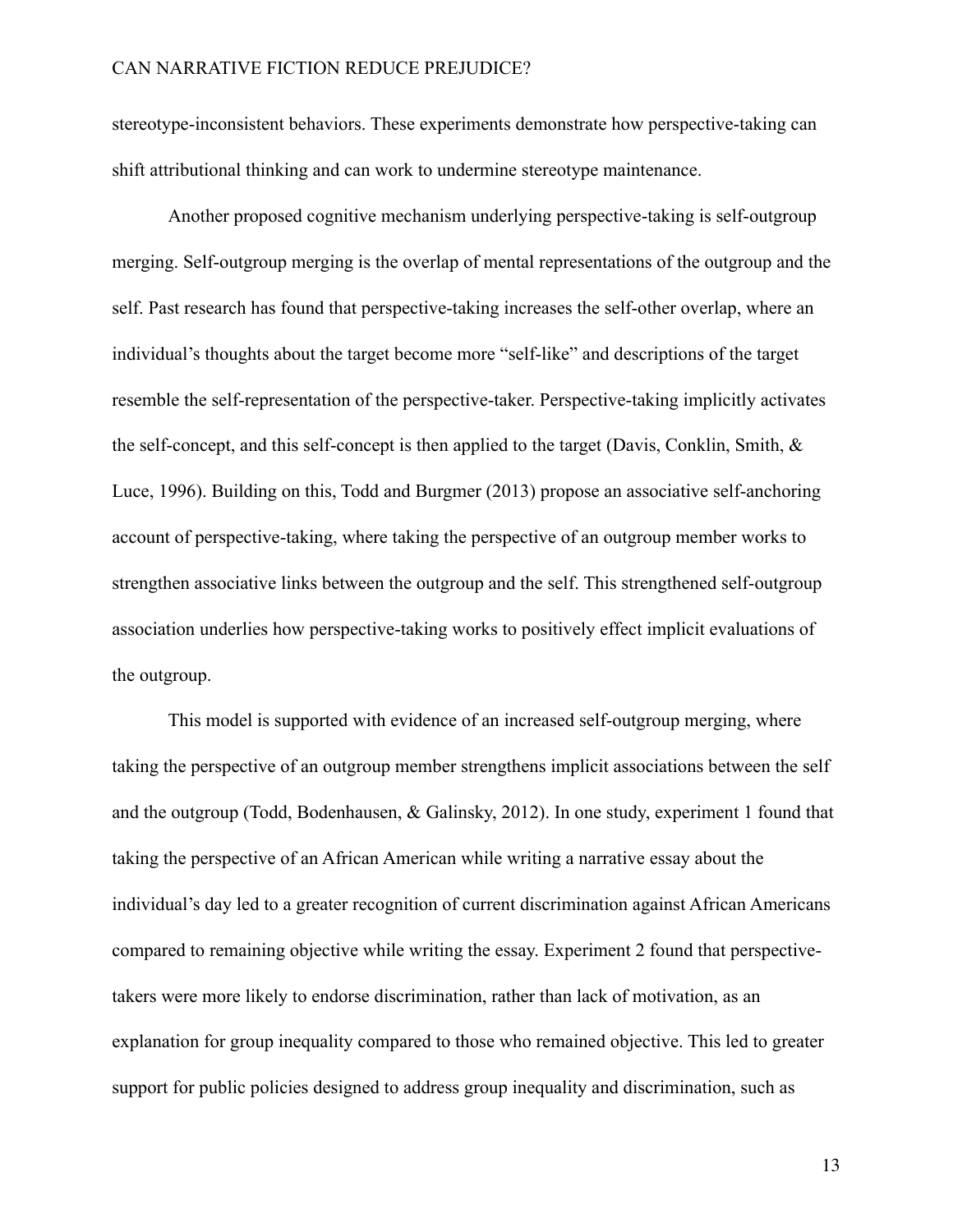Affirmative Action. Experiment 3 examined the underlying mechanisms behind these findings. After either perspective-taking or remaining objective, participants completed an assessment that measured their automatic associations between the self and blacks versus their association between the self and whites. Participants then completed a questionnaire that measured the extent they believed blacks experience discrimination from fellow employees, from the police, from teaching assistants and faculty, from racially motivated glaring, and from racial motivated slurs. The experimenters found that perspective-takers exhibited stronger self-black association and reported greater perceptions of discrimination than those in the objective condition. The experimenters also found that the effect of perspective-taking on perceptions of discrimination was mediated by the self-black association. This study highlights that an association between the self and the target is one method in which perceptive-taking functions.

 Todd and Burgmer's (2013) model further specifies that perspective-taker's selfassociation extends to the outgroup through an associative transfer process. Because most people positively self-associate (Yamaguchi et al., 2007), the associative transfer process creates a positive association with the outgroup (Todd & Burgmer, 2013). Todd and Burgmer (2013) and Galinksy and Ku (2004) found that individuals' self-esteem moderated the benefits of perspective-taking, and negative associations with the self prevented the positive-association transfer. A moderator variable affects the strength of the relationship between the independent variable (perspective-taking) and the dependent variable (outgroup evaluations). In Galinksy and Ku's (2004) study, participants were provided a picture of an old man reading a newspaper and were asked to write a narrative essay about a day in his life. Participants in the perspective-taking condition were instructed to take the perspective of the individual, where participants in the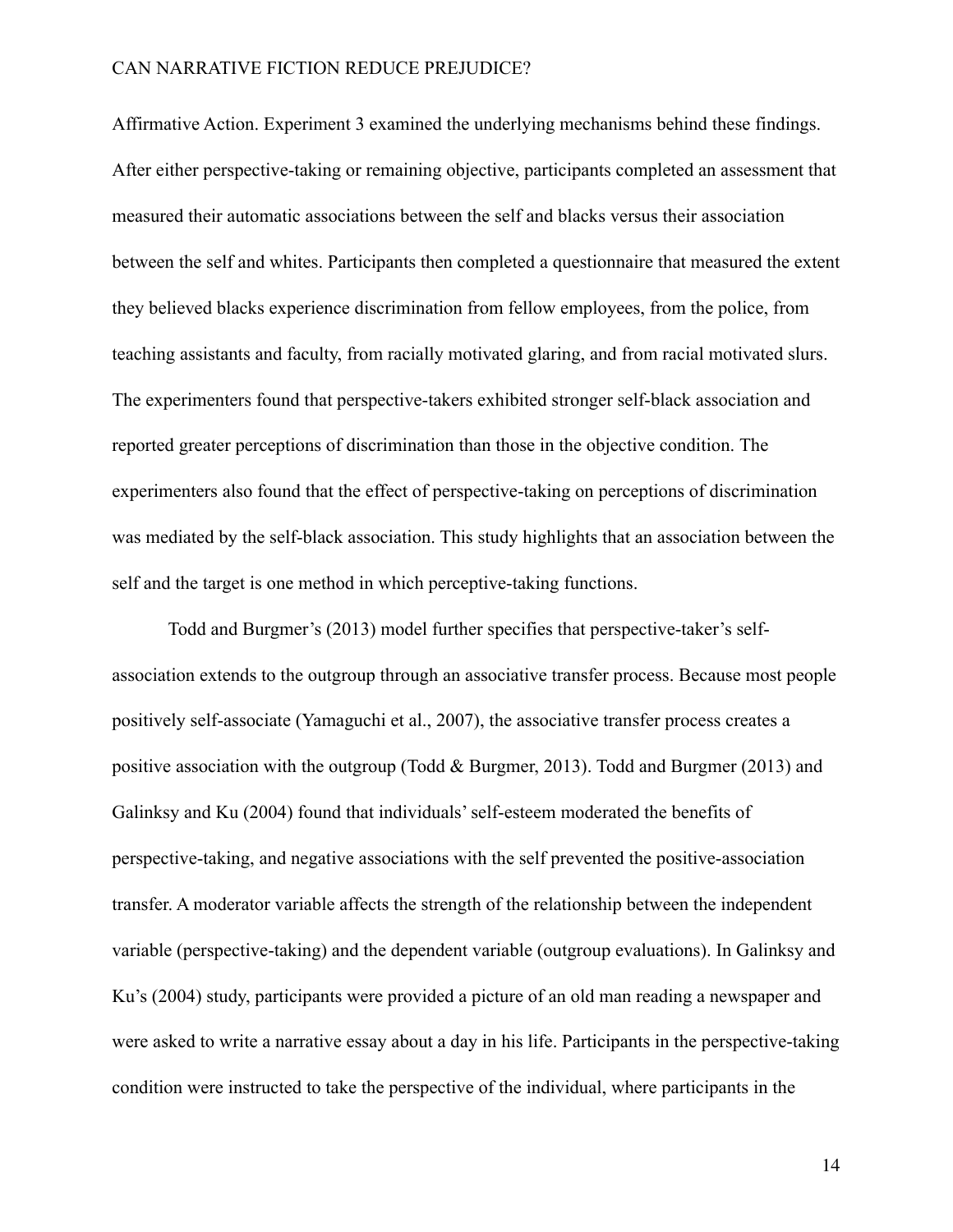control condition were given no further instruction. Participants then completed a questionnaire measuring their attitudes toward the elderly and filled out a questionnaire that measured their chronic self-esteem. The experimenters found that perspective-takers rated the elderly more positively than those who were not asked to perspective-take, and perspective-takers with higher self-esteem rated the elderly more positively than perspective-takers with low self-esteem.

 In Todd and Burger's (2013, Experiment 3) study, the experimenters first measured participants' automatic self associations by measuring the extent individuals automatically associate the self (versus others) with positivity. Participants were then provided a photograph of a Turkish man and were instructed to write a narrative about his daily life. Participants were instructed to either take the man's perspective or to remain objective. They subsequently completed the Intergroup Evaluation IAT, which assessed the extent participants automatically associated Turks versus Germans (all of the participants were German) with negativity versus positivity. This measure reflected participants' pro-German bias, an automatic preference for Germans over Turks. The study found that perspective-takers exhibited a lower pro-German bias compared to those who were objective. Further analysis found, however, that perspective-taking only significantly reduced pro-German bias when participants had a positive automatic selfevaluation. For those with negative automatic self-evaluation, perspective-taking had a negligible effect on reducing pro-German biases. These studies suggest that the effect of perspective-taking on outgroup evaluations is moderated by the participants' self-esteem.

 This self-outgroup merging can also work in the other direction, where the self seems more like the outgroup. For example, Galinsky, Wang, and Ku (2008) found that participants reported feeling more attractive after taking a cheerleader's perspective. Also, when they took the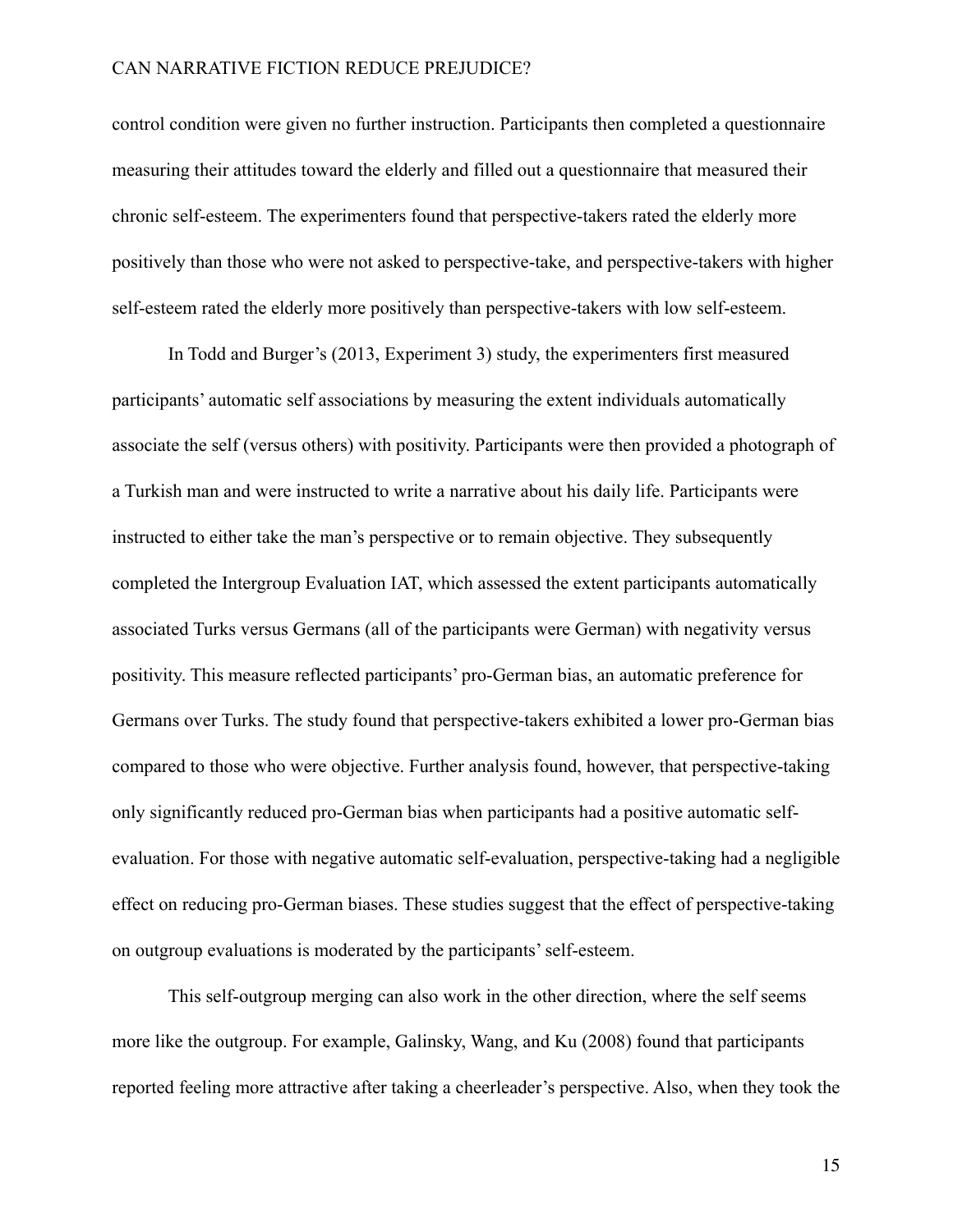perspective of a professor, they reported feeling smarter and actually performed better on a analytic test. Also, Todd, Bodenhausen, and Galinsky's (2012, Experiment 3) study on selfoutgroup associations and awareness of group disparity, explained above, found that perspectivetakers aligned their perceptions of discrimination with perceptions commonly held by African Americans.

 Todd and Galinksy (2012) examine when which of the mechanisms described above operate, and conclude that empathy-based and attributional mechanisms operate when more target-relevant information is provided, such as the individual's past experiences or background. When limited target-relevant information is provided, however, such as when only a photograph is provided, self-outgroup merging is more likely to operate. These conclusions, however, are tentative, and the authors maintain that more research on these underlying mechanisms is necessary in order to confirm these conclusions.

#### **Limitations of Perspective-Taking**

 Certain individual differences can inhibit how effectively perspective-taking can benefit intergroup relations. For example, individuals who strongly identify with their ingroup exhibit a defensive reaction and increased prejudice toward the outgroup when asked to perspective-take. In a study where university students' school identification was made salient, those who took the perspective of a student at another university attributed more negative traits to those students (the outgroup) compared to the control condition (Tarrant, Calitri, & Weston, 2012). Todd and Galinksy (2012) suggest that this is because individuals who strongly identify with the ingroup have difficulty establishing a connection with the outgroup, and this inhibits the positive associative transfer from the individual to the outgroup. Also, as discussed above, individuals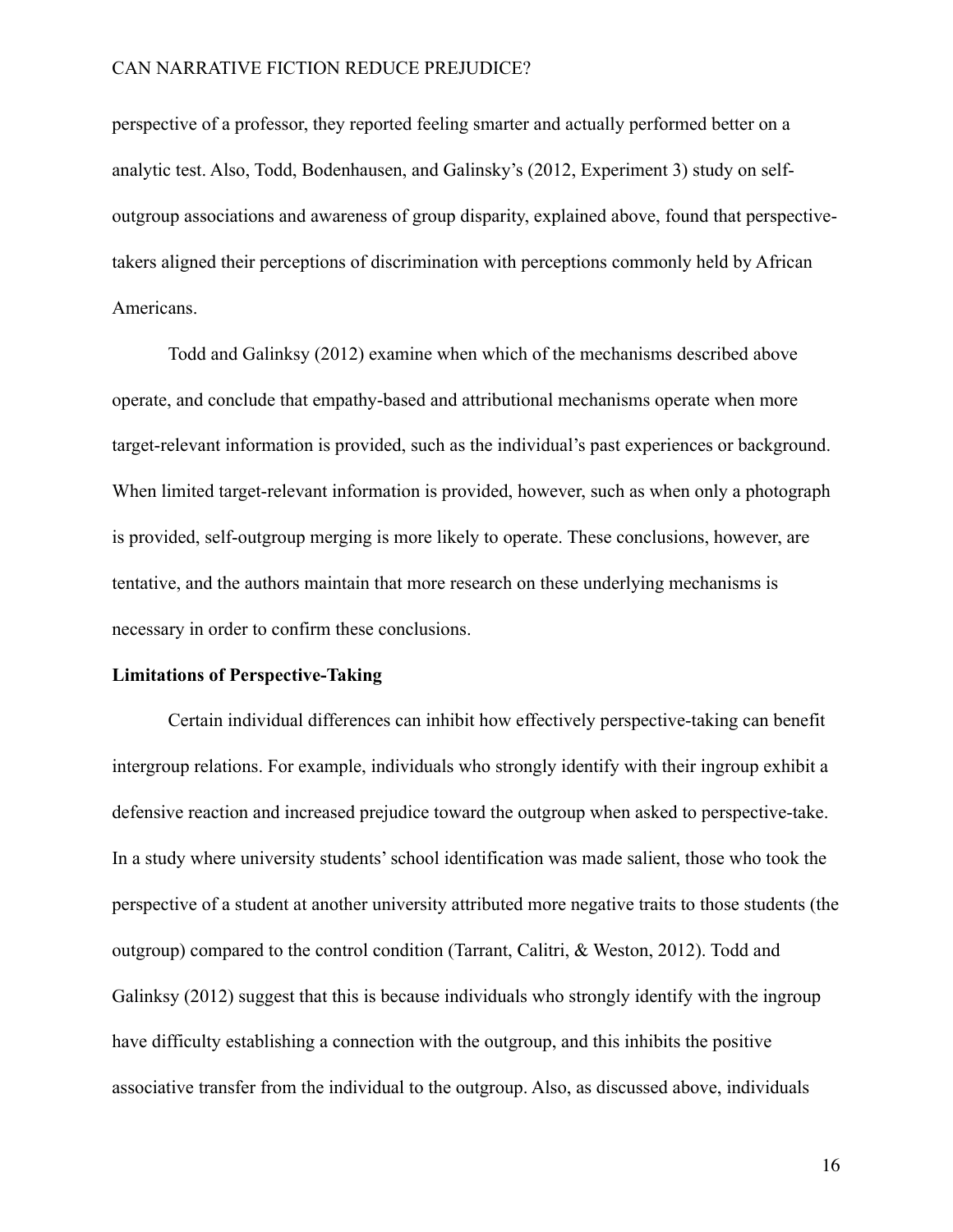with low self-esteem do not benefit from perspective-taking because they do not have a positive self-perception to transfer to the outgroup (Galinsky & Ku, 2004; Todd & Burgmer, 2013). Finally, high-power individuals may be less likely to perspective-take because they are less dependent on others, they have increased demands on attention, and they have a more rigid self concept. Galinsky, Magee, Inesi, and Gruenfeld (2006) found that when participants were primed with power, they were less likely to spontaneously adopt others' perspectives or detect others' emotional states. For example, in experiment 1, participants were primed by being asked to recall and write about either an incident where they had power over someone (high power condition) or an incident where someone had power over them (low power condition). Participants then completed a resource-allocation task designed to reinforce the prime. Participants in the high power condition were asked to allocate lottery tickets, while participants in the low power condition were asked to estimate how many lottery tickets the other participant would give them. Then, participants were asked to draw an "E" on their forehead with a black marker. Participants in high power condition were more likely to draw self-oriented "E's," backwards and illegible from another person's perspective. Participants in the low power condition, however, were more likely to draw other-oriented "E's," drawn as though another person would read it. This suggests that those with power are less likely to spontaneously take the perspectives of others.

 The characteristics of the target must also be considered. When the outgroup target is extremely disliked or depicted as negatively stereotypic, perspective-taking can maintain stereotypes and negative attitudes toward the outgroup (Paluck, 2010; Skorinko & Sinclair, 2013). For example, Skorinko and Sinclair (2013) found that when participants took the perspective of an elderly person who was ambiguously stereotypic (an elderly man standing next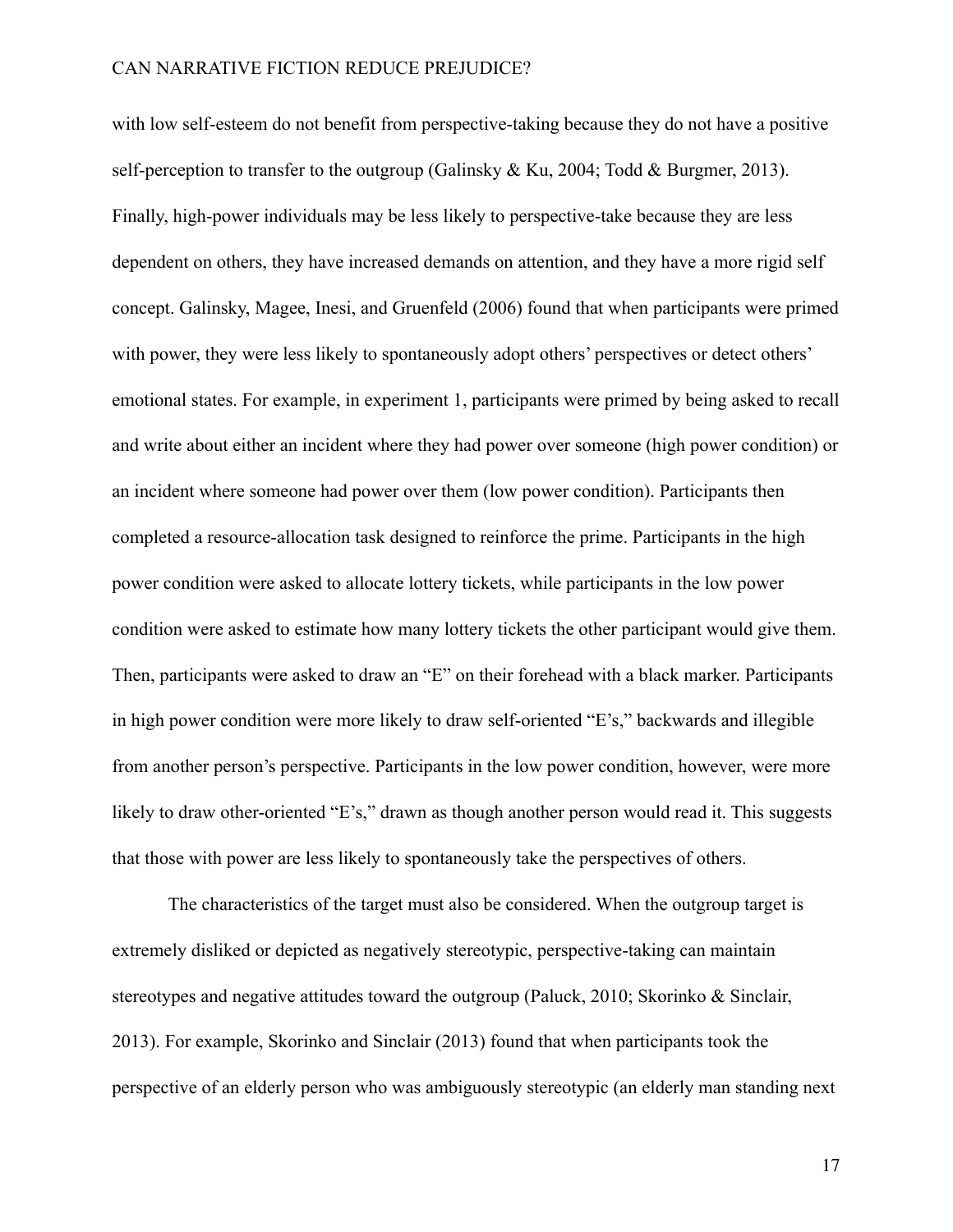to a newspaper stand), perspective-takers were more likely to write less stereotypical essays about the man compared to the control group. When the participants were provided a stereotypic photograph (an elderly man lying in a hospital bed), however, perspective-takers were more likely to write more stereotypic essays than the control group. The researchers suggest this is because when provided a stereotypic photograph, stereotypes are made salient. In consequence, the participants use stereotypes as a basis when surmising the experiences and feelings of the elderly man. Also, Todd and Galinsky (2012) propose that this negative stereotypic portrayal inhibits the individual's ability to connect with the outgroup.

 Long-standing intergroup conflict can also inhibit the benefits of perspective-taking. When competitive stakes are high, perspective-takers may assume the outgroup member has malicious intent toward them, and in consequence, respond aggressively. In one study, for example, participants were asked to either recall a time where they had competed with someone or a time where they had cooperated with someone. They were then asked to imagine that they were entering into a negotiation with this person. Participants in the baseline condition were asked to think about how they would approach the negotiation. Participants in the perspectivetaking condition were asked to take the perspective of the person they recalled and imagine how that person would approach the negotiation. The experimenters found that those who took the perspective of competitors were more willing to use unethical tactics in the negotiation than those in the baseline condition. Those who took the perspective of cooperators, however, were no more likely to use unethical tactics than those in the baseline condition (Pierce, Kilduff, Galinsky, & Sivanathan, 2013, Experiment 2). A subsequent experiment found that taking the perspective of a perceived competitive opponent led participants to engage in deceptive behavior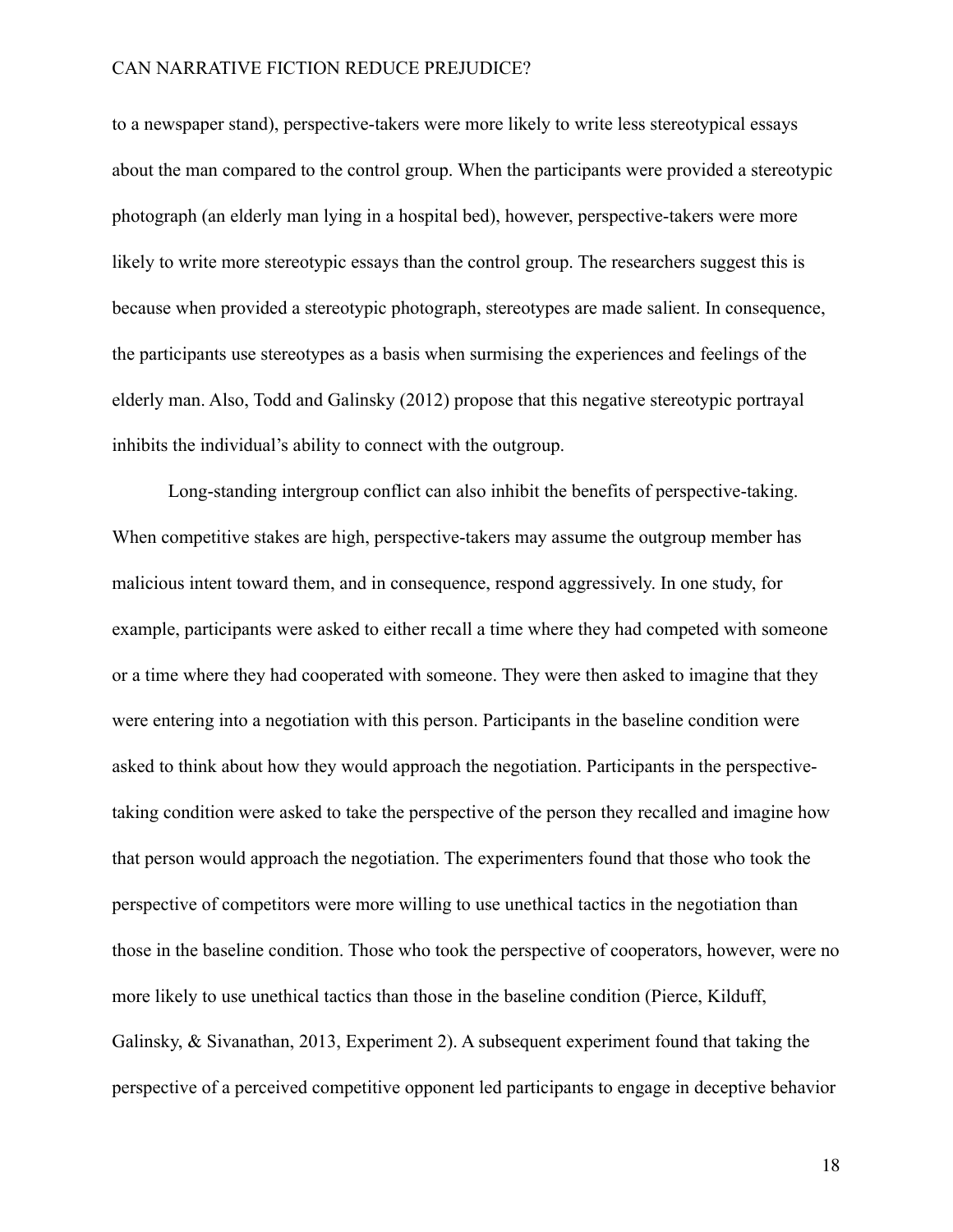in a public goods game (Experiment 3). This research suggests that in competitive environments, perspective-taking can contribute to unethical behavior.

#### **Narrative Fiction and Perspective-taking**

 Mar and Oatley (2008) theorize that narrative fiction functions as a simulation of the social world and allows for spontaneous perspective-taking. Readers of narrative fiction experience the thoughts and emotions represented in the narratives. For example, when reading a horror novel, the reader experiences genuine fear although there is no real threat (Gerrig, 1993; Oatley, 1999). Also, narrative fiction models the social world. Like other models, it is informative, allowing for inferences and predictions while potentially revealing the underlying mechanisms of the model. It simulates what others may be thinking or feeling, and in doing so, helps individuals infer others' mental states and aids in comprehension of complex social interactions. In order to engage in the simulation, the reader must experience what the character experiences. With this, reading and engaging in narrative fiction appears to be a distinct method of perspective-taking (Mar & Oatley, 2008).

 The research on narrative fiction and its ability to reduce prejudice toward outgroups is surprisingly limited. A recent study found that secondary school children who read a book with multicultural themes demonstrated lower explicit prejudice and more positive intergroup behavioral intentions toward immigrants than those who read a book that did not address these themes (Vezzali, Stathi, & Giovannini, 2012). Also, research has found that transportation, the extent individuals are absorbed and transported into a story, can change explicit beliefs and attitudes to story-consistent beliefs and attitudes (Green & Brock, 2000). For example, individuals who were highly transported into a narrative that advocated tolerance toward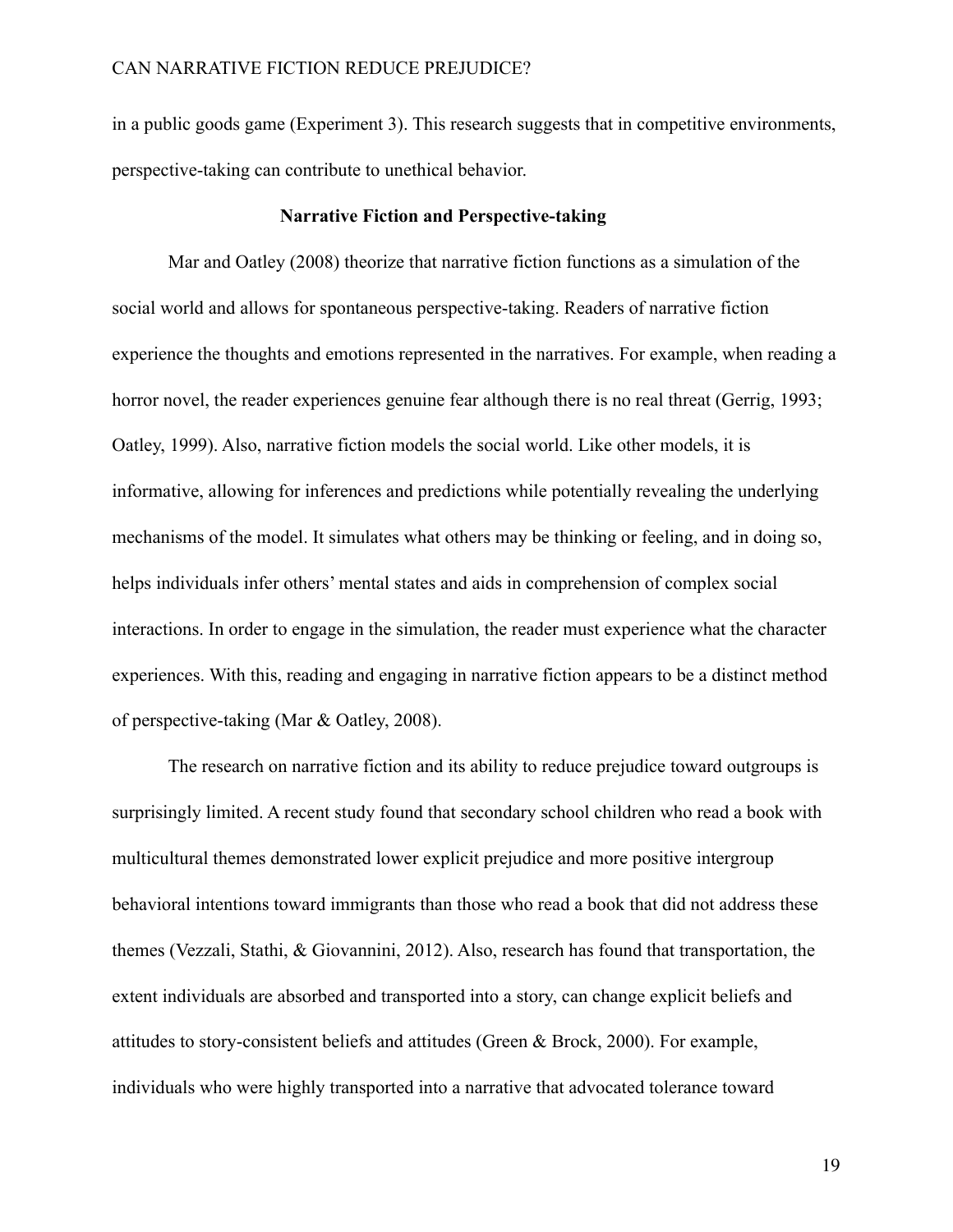homosexuals reported decreased prejudice toward homosexuals. In the study, participants read a story that described a conversation between a homosexual who had recently come out publicly and a Christian who had recently converted. The story demonstrated that homosexuals experience similar pressures and anxieties as Christians and are deserving of compassion. The experimenters found that the more individuals were transported into the story, the more positive their attitudes toward homosexuals (Mazzocco, Green, Sasota, & Jones, 2010).

 Additionally, Johnson, Huffman, and Jasper (2014) found that participants who read a fictional narrative about a Muslim woman exhibited lower categorical racial bias and lower emotional racial bias. Categorical racial bias is where individuals categorize multiracial individuals as a member of the outgroup (Chen & Hamilton, 2012). Emotional racial bias occurs when individuals are more likely to categorize ambiguous-race faces exhibiting angry expressions to be a member of the outgroup compared to faces that exhibit happy or neutral expressions (Dunham, 2011). In experiment 1, participants either read a piece of narrative fiction that described a counter-stereotypical Muslim woman or a content-matched synopsis. The narrative did not explicitly state that there were similarities between Arab Muslim and White individuals. Rather, the narrative described a pregnant Muslim women who was assaulted on a New York City Subway and stood up to her attackers. The vignette provided the narrator's inner monologue, information about Muslim culture. and a counter-stereotypical exemplar. In the synopsis, descriptive language, inner monologue, and dialogue were removed, but the content remained the same. After reading, participants viewed Caucasian-Arab ambiguous faces and were asked to the determine the race of the face, either Arab, mixed (more Arab than Caucasian), mixed (more Caucasian than Arab), or Caucasian. The Arab and Caucasian options were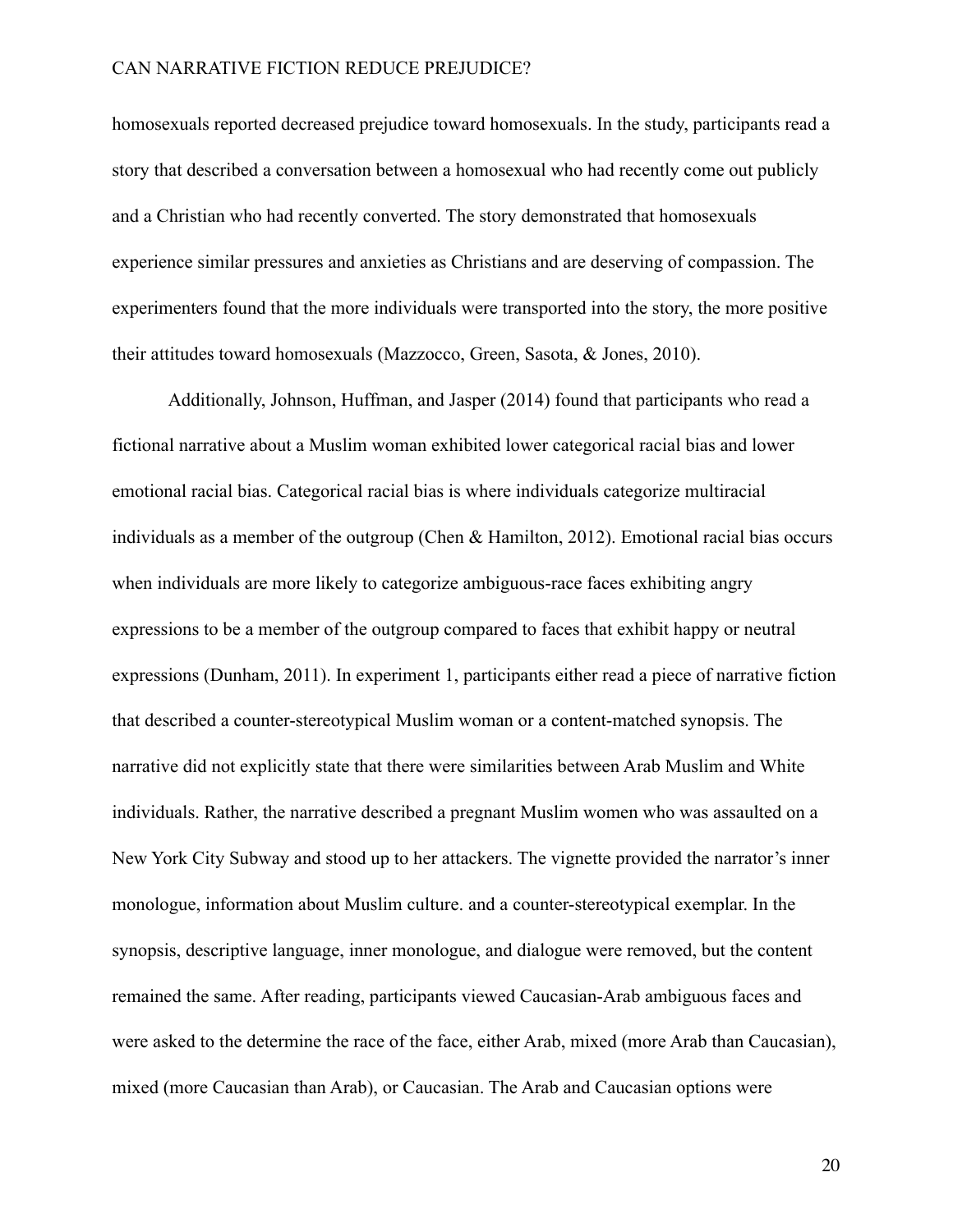categorical perceptions of race. Participants in the narrative fiction condition made fewer categorical evaluations and reported higher genetic overlap between Arabs and Caucasians than participants in the synopsis condition. In experiment 2, participants either read the narrative, the synopsis, or an article about the history of the automobile. After reading, participants were shown Arab-Caucasian ambiguous faces that expressed varying level of anger. Experimenters found that reading the narrative worked to inhibit the tendency to categorize race-ambiguous faces that express anger as members of the outgroup. Participants in the narrative condition were less likely to categorize angry race ambiguous faces as a member of the outgroup compared to the synopsis and control condition. By providing a narrative condition as well as a synopsis condition that matched exposure to counter-stereotypical exemplars and exposure to the outgroup's culture, these experiments were able to isolate the positive effects of the narrative on racial biases.

 Furthermore, Johnson, et, al (2013) found that spontaneous perspective-taking through narrative fiction can work to reduce both explicit and implicit prejudice toward Arab-Muslims. Participants either read a full narrative (the same narrative mentioned above), a condensed narrative, or an article about the history of the automobile. After reading, participants completed an implicit measure of racial prejudice toward Muslim-Arabs, an explicit measure, and a questionnaire that measured the extent to which they were transported into the story. The experimenters found that those in the narrative condition exhibited lower implicit prejudice toward Arab-Muslims compared to the condensed narrative and control condition. Also, those in the narrative condition exhibited lower explicit prejudice toward Arab-Muslims compared to the control condition but not compared to the condensed narrative condition. This suggests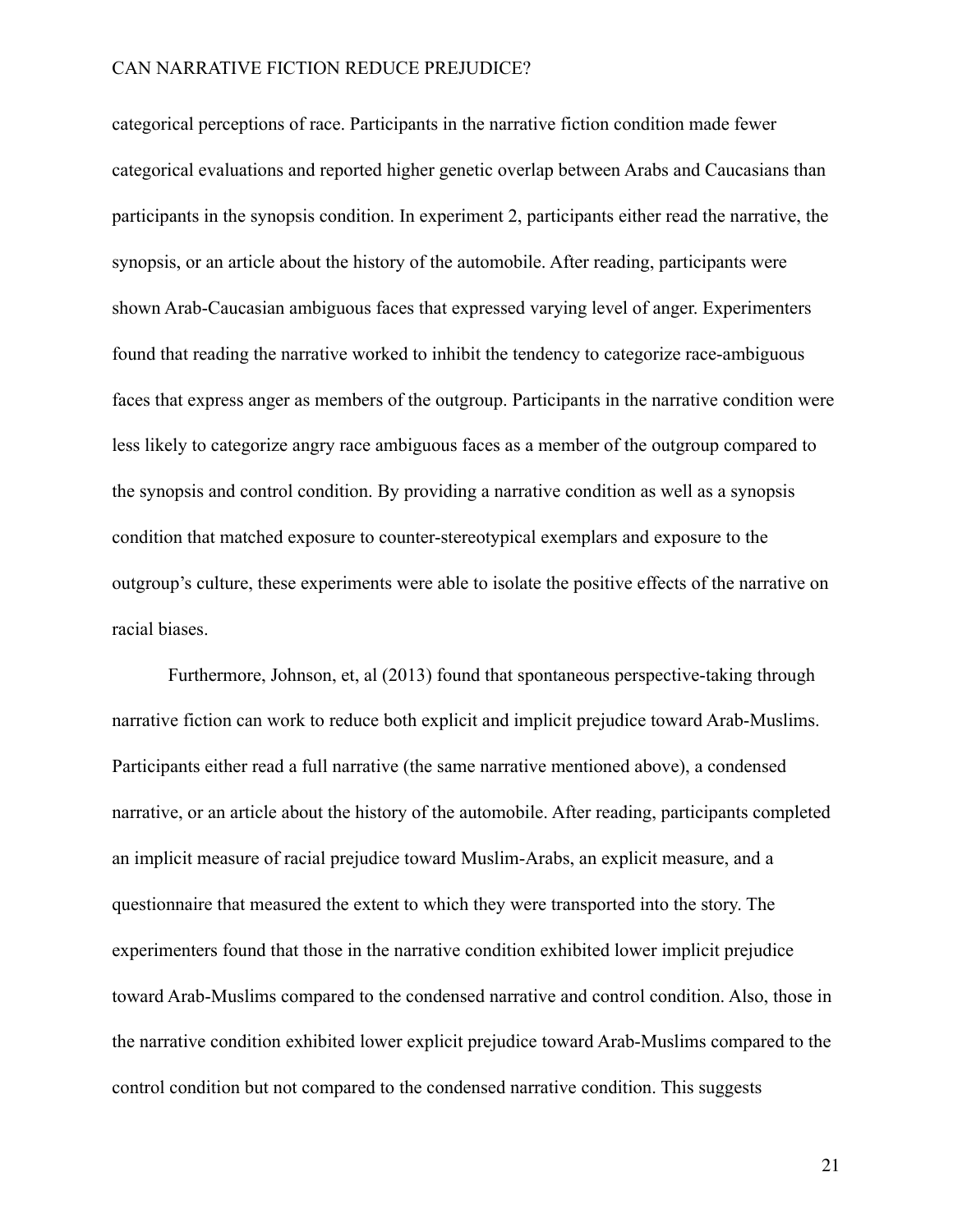narrative's isolated ability to reduce implicit prejudice beyond exposure to counter-stereotypical exemplars and exposure to outgroup's culture. This was not the case, however, with explicit prejudice.

#### **Differences in Narrative Style, Content, and Protagonist Group Membership**

 The type of narrative can change how effectively readers are transported into the story and how effectively the narrative works to reduce prejudice. Green and Brock (2000) found that when the narrative was less compelling, participants were less transported into the story. For example, compared to "Bubbles in the Mall," readers were more transported into "Murder at the Mall." Also, discussed above, Johnson et. al (2013) found that a narrative better worked to reduce implicit prejudice and racial bias compared to a plot synopsis stripped of detail, inner monologue, and dialogue (Johnson, Huffman, & Jasper, 2014; Johnson, et. al, 2013).

 The reader's relationship to the content of the story can also effect the extent the reader is transported into the story. Green (2004) found that readers were more likely to be transported into the story if their personal experiences or prior knowledge were congruent with the experiences depicted in the narrative. For example, participants read a story about a homosexual man who faced difficulties in a fraternity setting because of his sexual orientation. Participants who had a homosexual friend or a family member reported being more transported into the story compared to participants who did not have a personal experience related to the content of the narrative.

 Similarly, Kaufman and Libby (2012, Study 4) found that narratives about outgroup members inhibited simulation compared to narratives about ingroup members. They also found, however, that revealing the outgroup identity of the protagonist at the end of the narrative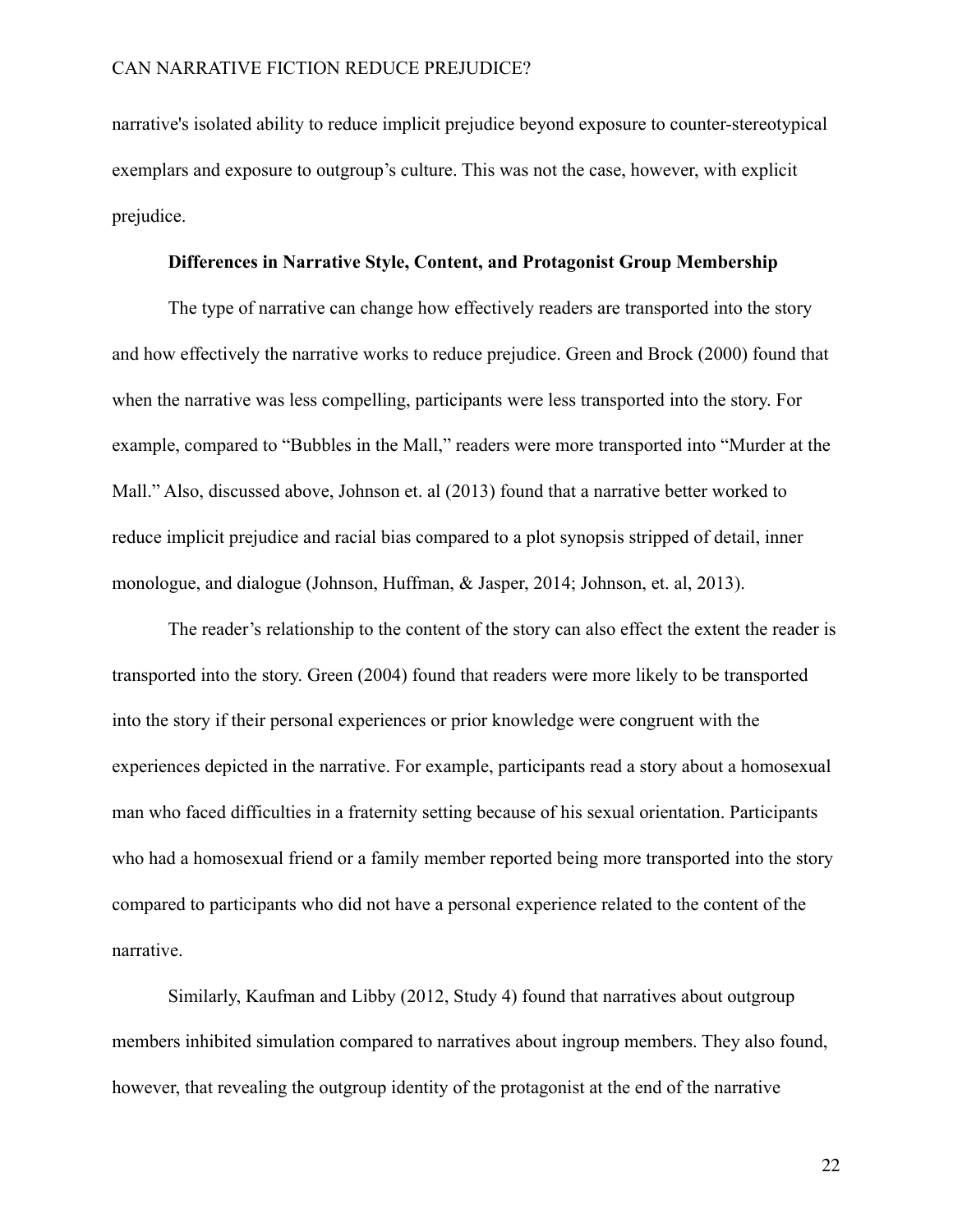worked to overcome this barrier. For example, participants read one of three narratives: one where the protagonist was heterosexual, one where the protagonist was revealed to be homosexual early-on in the narrative, and one where the protagonist was revealed to be homosexual at the end of the narrative. The experimenters found that participants were able to simulate the experience of the protagonist in the heterosexual condition similarly to the homosexual-late condition. The simulation was inhibited, however, when the protagonist was identified as homosexual at the outset of the story. Also, participants in the late-homosexual condition reported more positive attitudes toward homosexuals and were less likely to judge the character stereotypically compared to the homosexual-early condition and the heterosexual condition. This suggests that while a protagonist's out-group membership can inhibit transportation into the narrative, delayed revelation of this outgroup membership can diminish this inhibition and increase positive attitudes toward the outgroup.

#### **The Mentally Ill: An Outgroup**

 Mental illness is currently defined as a wide spectrum of cognitions, emotions, and behaviors that interfere with interpersonal relationships and the ability to function. Wide-spread stereotyping, prejudice, discrimination, and stigmatization toward the mentally ill is well documented (Overton & Medina, 2008). A stigma is defined as an attribute or characteristic that identifies an individual with a certain social identity that is devalued by society (Crocker, Major, & Steele, 1998). The stigma against the mentally ill is rooted in the perceptions that the mentally ill are dangerous, unpredictable, responsible for their condition, worthless, and insincere (Corrigan, Edwards, Green, Diwan, & Penn, 2001; Feldman & Crandall, 2007). Being labelled mentally ill can be very damaging. The mentally ill experience severe social rejection and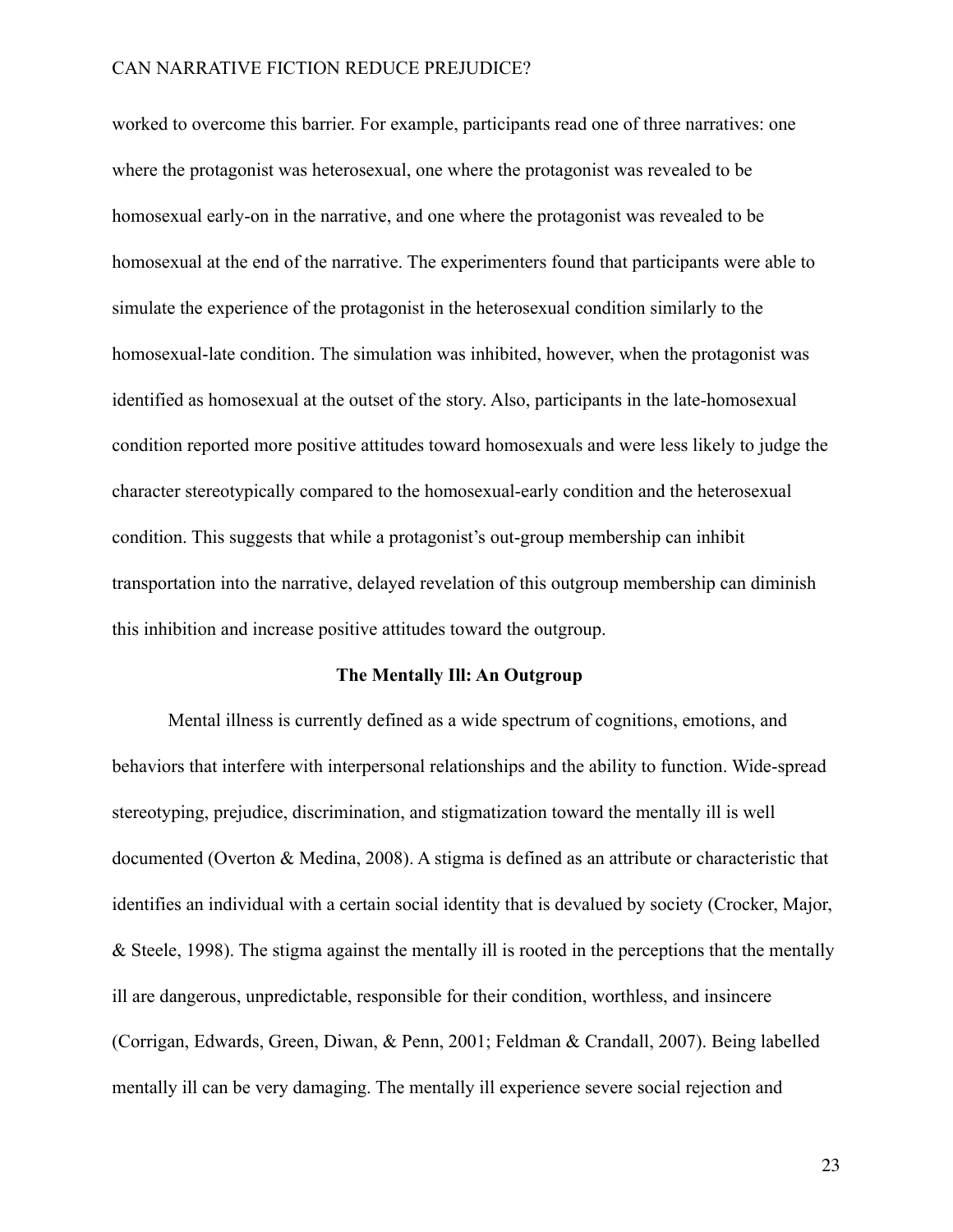discrimination (Feldman & Crandall, 2007). For example, employers are less likely to hire individuals labelled mentally ill (Link, Cullen, Frank, & Wozniak, 1990) and individuals are less likely to lease the mentally ill apartments (Page, 1977). Of all the mental illnesses, schizophrenia faces the harshest stigma. Individuals with schizophrenia are perceived to be dangerous, unpredictable, hard to talk to, to blame for their illness, and less likely to recover (Wood, Birtel, Alsawy, Pyle, & Morrison, 2014).

 According to Corrigan (2004), stigma is a process. First, an individual recognizes a cue. A cue is a social cognitive process where an individual recognizes something is different about a person. In this case, a cue would infer that the person has a mental illness. A labelled diagnosis of a mental illness can cue a stereotype as well as visible behavioral cues, such as a deficit in social skills, muttering to oneself, or physical differences. This cue then activates stereotypes, collectively agreed-upon ideas about a certain group. Prejudice is the affective and cognitive response to negative stereotypes, and this prejudice can lead to discrimination. Narrative fiction can uniquely provide diagnostic, behavioral, cognitive, and emotional cues for stereotypes regarding the mentally ill because the narration can label the protagonist as mentally ill and detail the protagonist's thoughts, emotions, and behaviors. The stereotype explanatory bias, discussed above, can reinforce the existence of these cues throughout the narrative. Once the protagonist has been labeled mentally ill, any thoughts, behaviors, and emotional responses consistent with the stereotype attached to the label may be attributed to the protagonist's disposition, and this can work to reinforce the prejudice. For example, if a schizophrenic protagonist exhibits a strange behavior, such as muttering a sentence to oneself or performing poorly in a social interaction, the reader may use the diagnosis of schizophrenia to explain the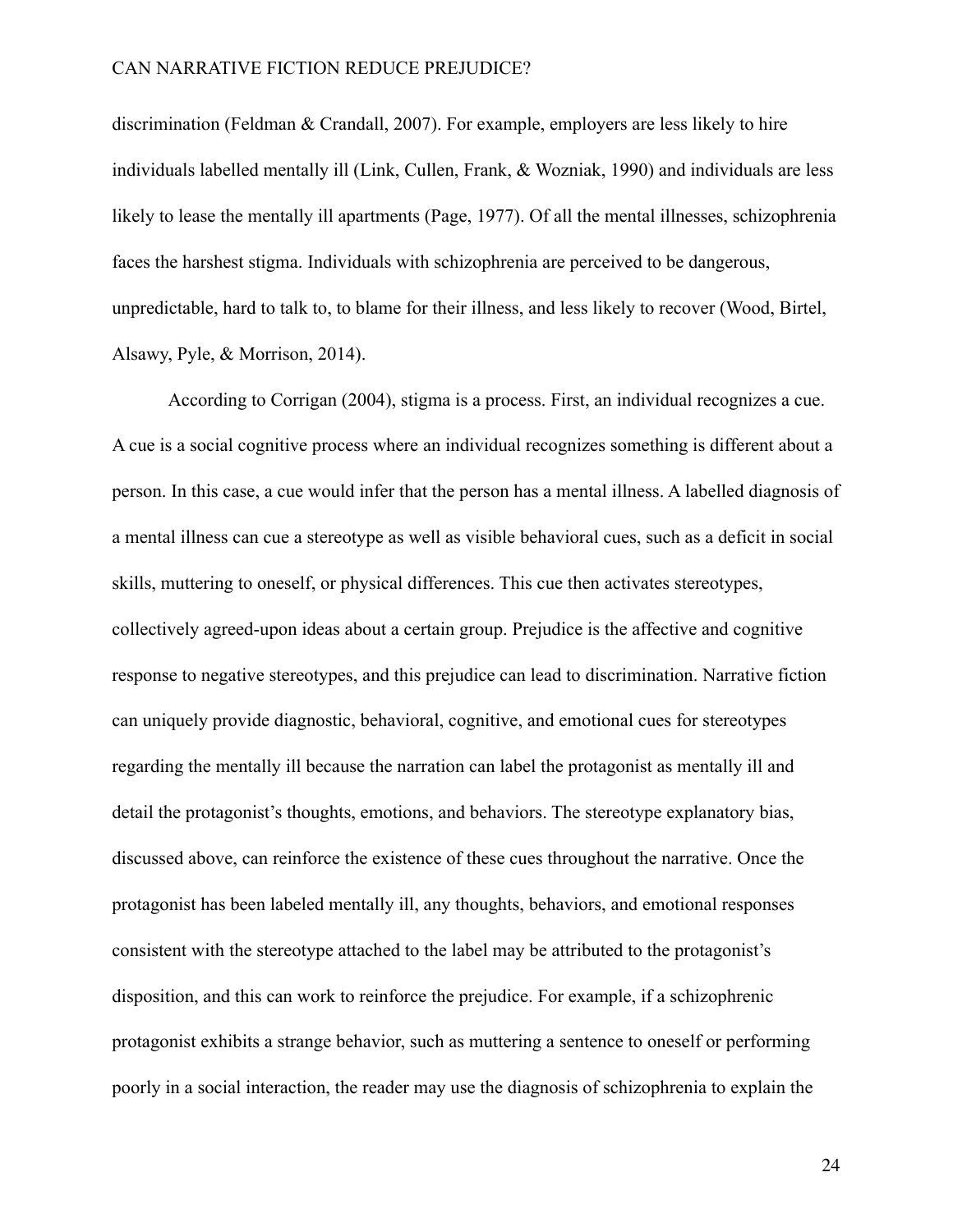behavior rather than situational factors. The behavior would then function as a cue. Similarly, if the narrative reveals a thought process consistent with schizophrenia, such as paranoia, a paranoid thought that is considered normal for any person in an anxiety-provoking situation may function as a cue if the reader knows the protagonist has schizophrenia.

#### **The Present Study**

 While the past literature on perspective-taking and narrative fiction demonstrates how narrative fiction can work to reduce prejudice toward outgroups through perspective-taking, the empirical evidence is limited. So far, no study has examined the mentally ill as an outgroup or if the timing of the identification of the protagonist as an outgroup member in a narrative changes how effectively readers can take the perspective of the protagonist. Past research has found that if the protagonist is immediately identified a member of an outgroup, the reader will be less able to transport into the narrative. If, however, the protagonist is identified later on in the narrative as an outgroup member, readers are able to engage in the simulation the same as if the protagonist was an ingroup member (Kaufman & Libby, 2012, Experiment 4). This study will further examine these findings using the mentally ill as the outgroup. The study will specifically identify the protagonist as schizophrenic because schizophrenia is so heavily stigmatized. The study will examine if identifying the protagonist as mentally ill at the outset of the narrative versus at the end of the narrative inhibits the reader's ability to transport into the story and perspective-take, and in consequence, inhibit how effectively the narrative works to reduce prejudice toward the mentally ill. It will also examine if a fictional narrative that identifies the protagonist early-on in the narrative as mentally ill inhibits prejudice reduction toward the mentally ill through inhibited perspective-taking or through the reinforcement of prejudices through stereotype cues.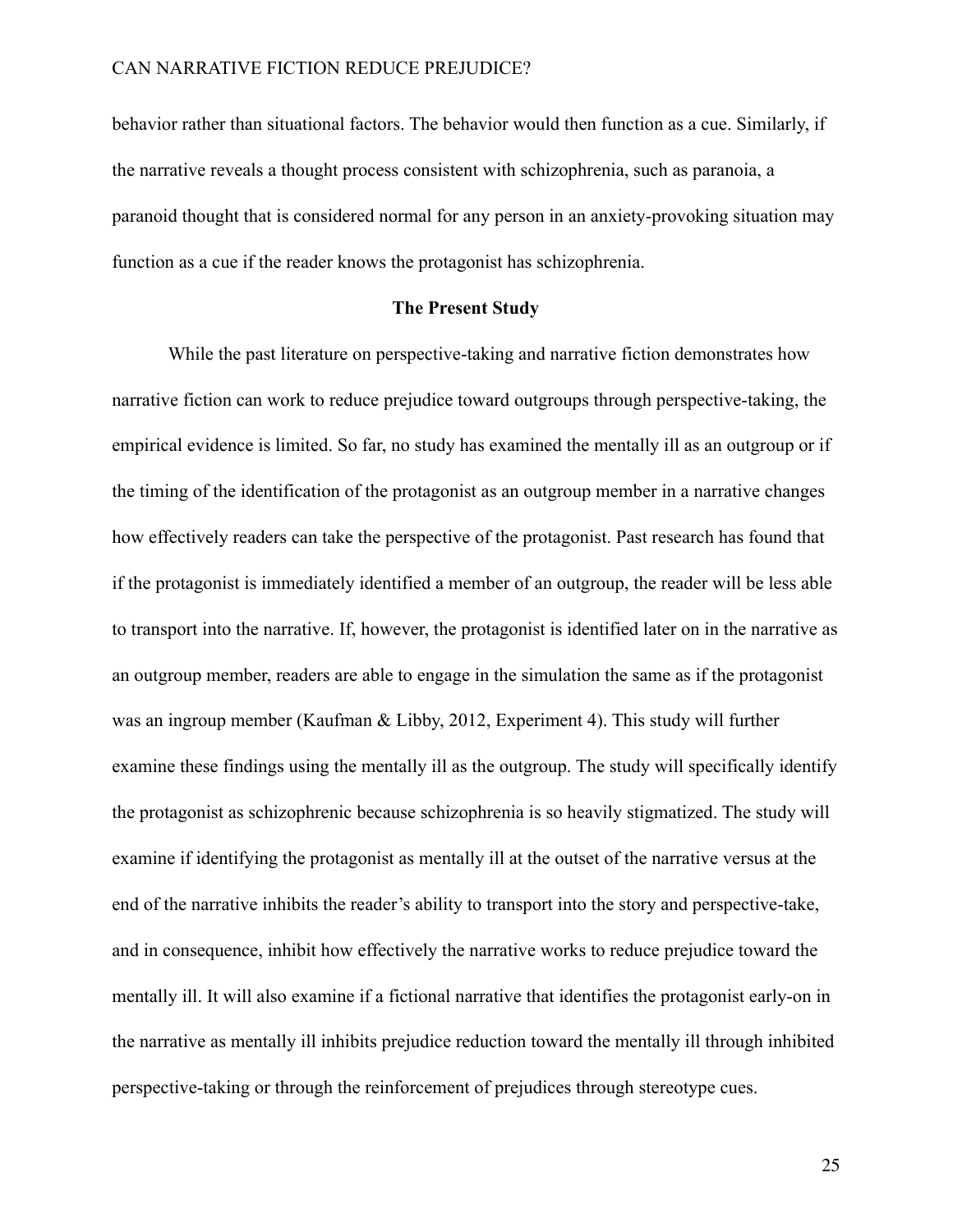## **Hypotheses**

 Hypothesis 1 predicts that the fictional narrative will better reduce implicit and explicit prejudice toward the mentally ill if the protagonist is identified as mentally ill at the end of the narrative compared to at the beginning of the narrative. This is because readers will be more able to engage in the simulation and take the perspective of the protagonist if the protagonist is not originally identified as mentally ill. Also, the experiences described will not act as stereotype cues and will not be interpreted as different or abnormal experiences.

 Hypothesis 2 predicts that the narrative will reduce implicit and explicit prejudice toward the mentally ill if the protagonist is identified as mentally ill at the end of the narrative compared to if the protagonist is not identified as mentally ill at all. This is likely to occur as a result of the reader learning that the simulated experiences were the experiences of an outgroup member, and were in fact very similar to the experiences of the reader.

 Finally, hypothesis 3 predicts that the narrative that identifies the protagonist as mentally ill at the outset of the narrative will more effectively reduce implicit and explicit prejudice toward the mentally ill compared to if the protagonist is not identified as mentally ill at all. The mechanism by which this is thought to occur is that the reader will still take the perspective of the outgroup member even if the perspective-taking is hindered with the identification of the protagonist as mentally ill.

#### **Methods**

## **Participants**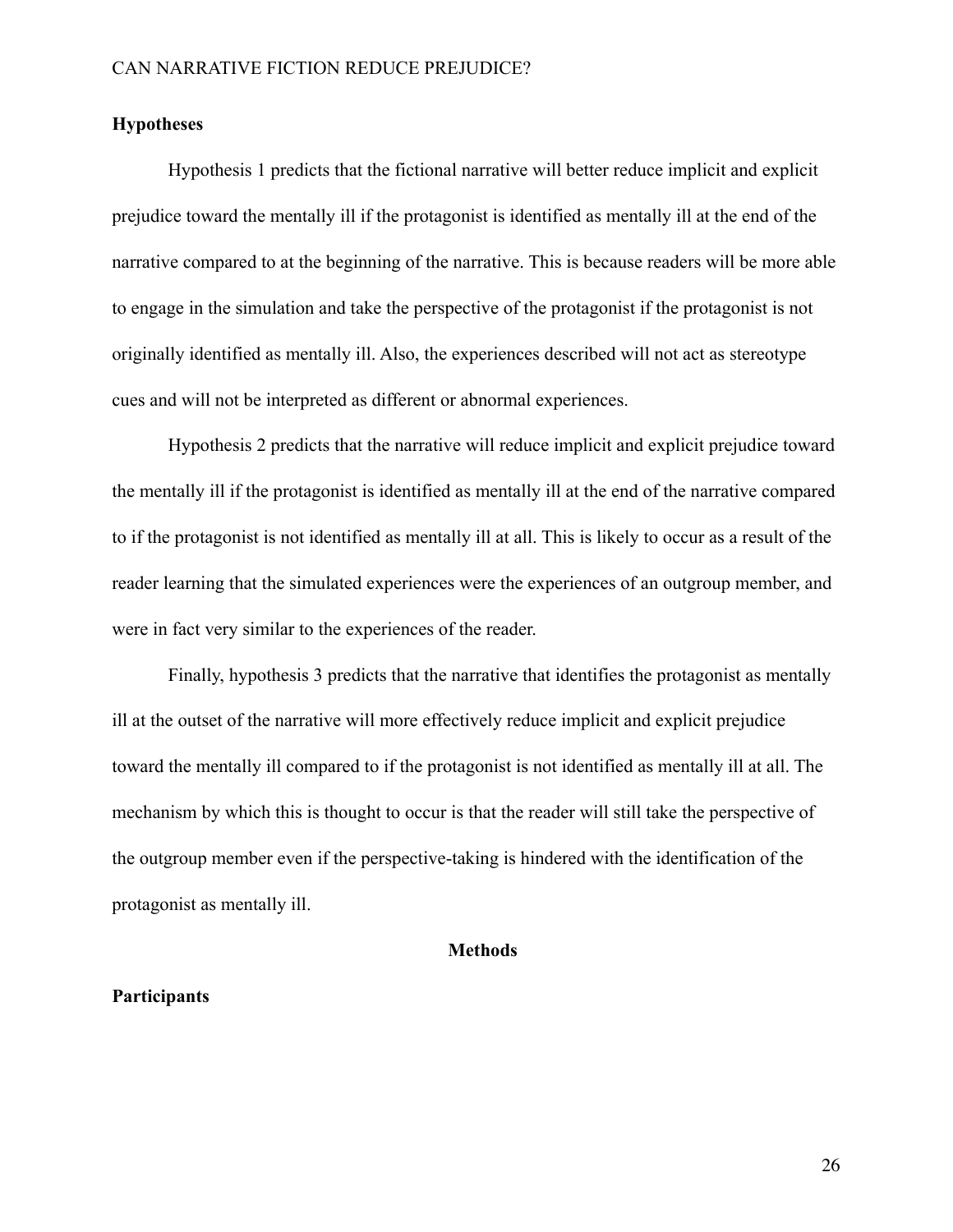Research participants will be 100 undergraduate students enrolled in lower-level psychology courses at Claremont McKenna College, aged 18-21. They will receive partial course credit for their participation through Sona System.

#### **Design and Procedure**

This study will use a one-way ANOVA with three levels. The independent variable will be when the narrative reveals the protagonist as mentally ill; at the outset, at the end, or not at all. The dependent variables will be explicit prejudice and implicit prejudice. There will also be a control condition, where participants will read an unrelated narrative. Participants will be informed by the experimenter that the purpose of the study is to examine the effects of reading on decision making. Participants will then be randomly assigned to one of four conditions, *early reveal, late reveal, no reveal,* or *unrelated narrative.* There will be 25 participants per condition. In the early reveal condition, participants will read a vignette that reveals almost immediately that the character is schizophrenic. In the late reveal condition, participants will read a vignette that reveals that the protagonist is schizophrenic at the end of the narrative. In the no reveal condition, participants will read a vignette that does not reveal that the protagonist is schizophrenic. In the unrelated narrative, participants will read an excerpt from a novel unrelated to the content of the other vignettes. The narratives are contained in Appendix E.

 After being assigned a condition, participants will then be asked to complete a premanipulation questionnaire that will measure their contact with the mentally ill, their opinions about the mentally ill, and their predisposition to perspective-taking. Participants will then read the narrative. After reading, participants will complete a questionnaire measuring the extent to which they were transported into the story. They will subsequently complete a measure of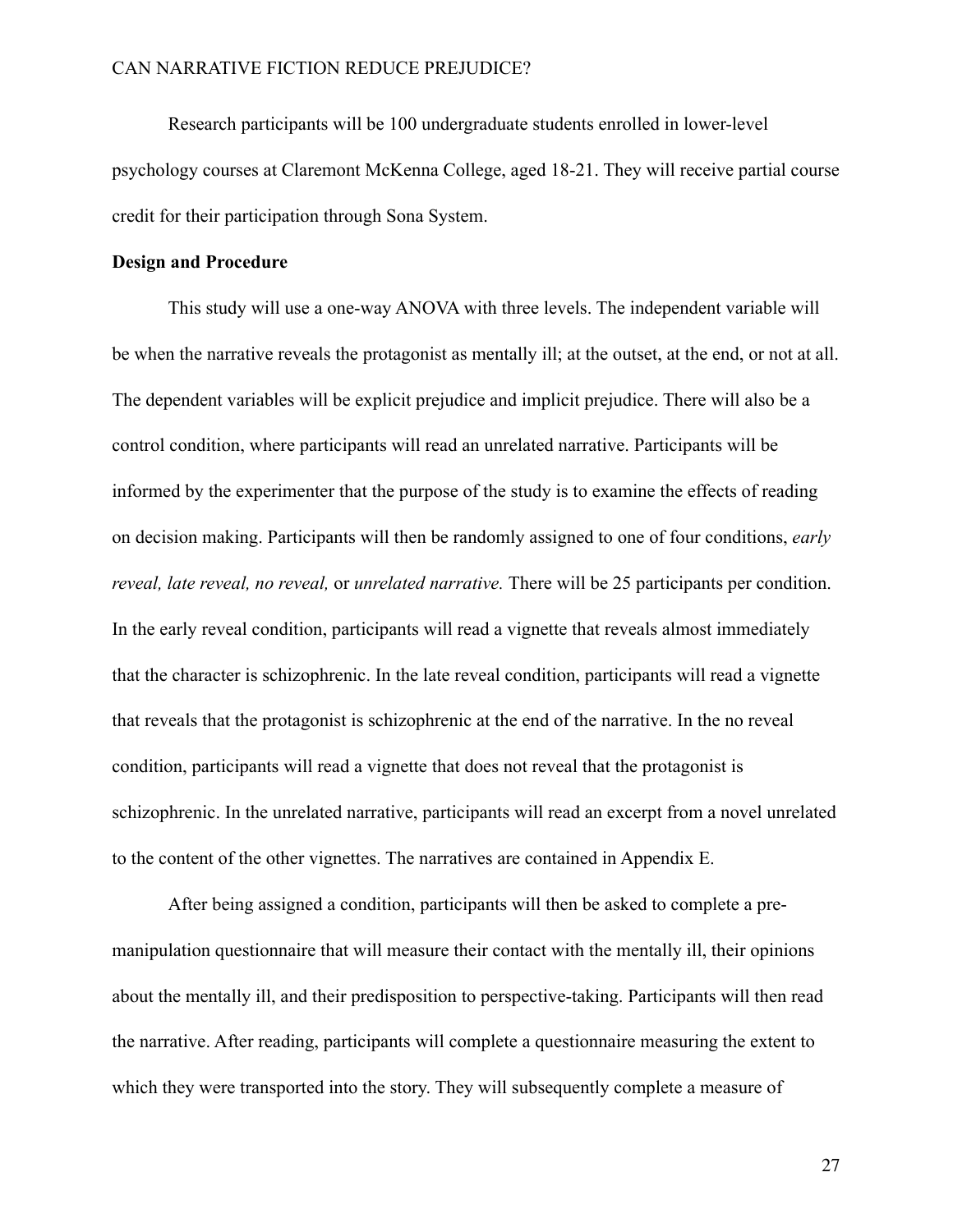implicit prejudice toward the mentally ill and complete a questionnaire measuring their opinions about the mentally ill. Finally, participants will be debriefed.

## **Materials**

**Pre-Manipulation Materials.** Increased contact with the mentally ill has been found to reduce stigma (Holmes, Corrigan, Williams, Canar, & Kubiak, 1999). In order to control for this contact, we will measure participants' contact with the mentally ill with The Level of Contact Report (Cronbach's alpha= .83) (Holmes, et. al, 1999). The measure lists 12 situations in which the extent intimate contact with the mentally ill occurs varies. Participants endorse which statements apply to them. The index score for this measure is determined by the rank score of the participant's most intimate contact. For example, a participant who checked "I have watched a movie or television show in which the character depicted a person with mental illness" (rank order 3), "I have worked with a person who had a severe mental illness at my place of employment" (rank order 6), and "A friend of the family has a severe mental illness" (rank order 9), will receive a score of 9 because "A friend of the family has a severe mental illness" is the most intimate of the checked situations. See Appendix A for the measure.

 In order to assess participant's baseline attitudes toward the mentally ill, they will complete three subscales of the Opinions About Mental Illness Scale (Cohen & Struening, 1962). These three subscales have been found to parallel factor analyses on stigmatizing attitudes (Taylor & Dear, 1980; Brockington, Hall, Levings, & Murphy, 1993) and have been used extensively to describe attitudes toward the mentally ill (Cohen & Struening 1962, 1964, 1965; Holmes, et. al, 1999). The three scales measure *authoritarianism* (Cronbach's alpha=.80) —the negative attitude that people with severe mental illness are threatening and inferior and must be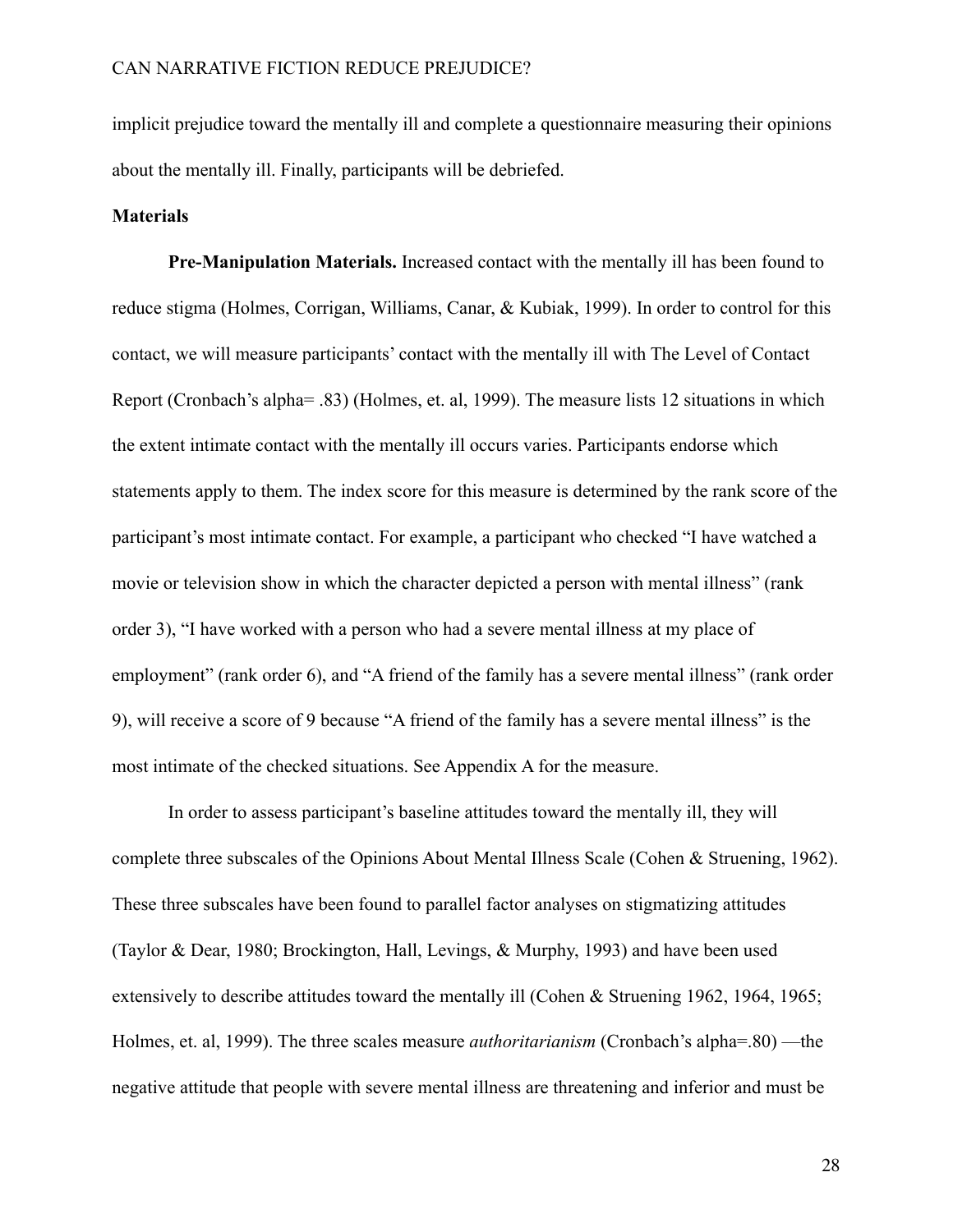collectively handled; *benevolence* (Cronbach's alpha=.72) *—* the negative attitude that people with severe mental illness need to be cared for and, therefore, should be approached paternalistically; and *social restrictiveness* (Cronbach's Alpha=.77) —the negative attitude that the mentally ill are socially threatening and need to be restricted in hospital and community settings (Struening & Cohen, 1963). The scales present statements regarding the presentation and treatment of severe mental illness (e.g. "Although some mental patients seem all right, it is dangerous to forget for a moment that they are mentally ill"). Participants rate the extent to which they agree with each statement using a 6-point Likert Scale (6= strongly disagree). The higher the score on the OMI, the more they disagree with the stigmatizing attitudes. Half of the items from this measure will be given before the test and half will be given after the test. See Appendix B for the measure.

 In order to control for individual dispositions to perspective-taking and the ability to be absorbed into a narrative, participants will complete the perspective-taking and fantasy subscales of the Interpersonal Reactivity Index (Cronbach's Alpha: .79) (Davis, 1983). An example of a statement from the perspective-taking subscale is, "I sometimes try to understand my friends better by imagining how things look from their perspective." An example of a statement from the fantasy subscale is, "I really get involved with the feelings of the characters in a novel." Participants respond on a 5-point Likert scale, where A is "does not describe me well" and E is "describes me very well." See Appendix C for the measure.

 Interspersed among the pre-manipulation measures will be filler questions about problem-solving and political ideology so the purpose of the study is not revealed. See Appendix D for the filler questions.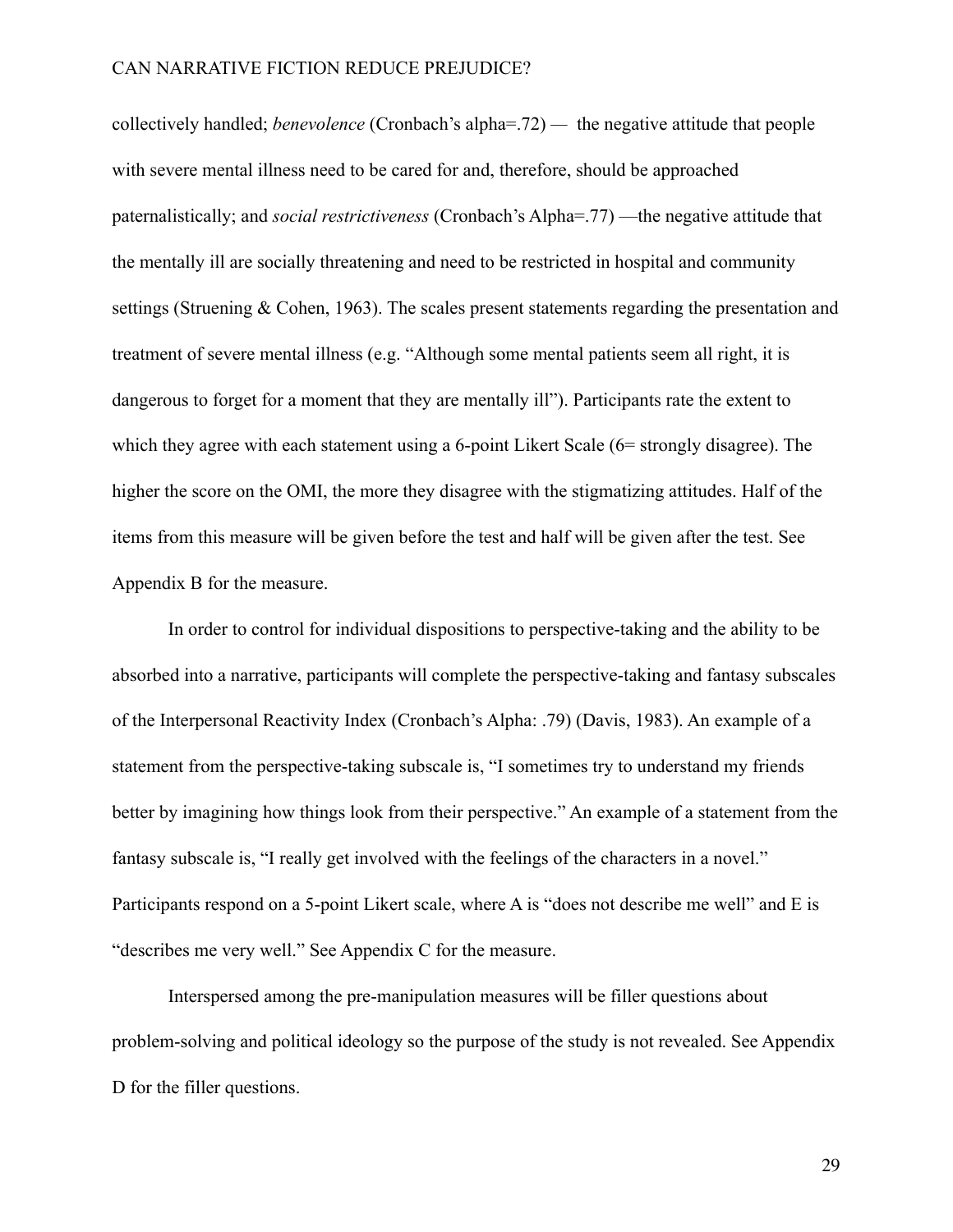**Manipulation Materials.** After completing the pre-manipulation questionnaire,

participants will read the narratives. The vignettes for the early reveal, late reveal, and no reveal conditions are first person narratives that describe a man interviewing for a job at a dog shelter. In the no reveal condition, it is not revealed that the protagonist is schizophrenic (see Appendix Ea). In the early reveal condition, his mother calls him and tells him about a new medication for schizophrenia that does not produce as many side effects (see Appendix Eb). In the late reveal condition, the protagonist wonders if a woman he is interested in will know he is schizophrenic if she speaks to him (see Appendix Ec). In order to ensure the content of the narrative alone is not influencing prejudices and attitudes toward the mentally ill, the control condition will read an excerpt from *I Am the Messenger*, a first person narrative in which a male is describing his life (Zusak, 2005) (see Appendix Ed).

**Post-Manipulation Materials.** After reading the narratives, participants will complete the Transportation Scale (Cronbach's Alpha=.76) (Green & Brock, 2000) to measure the extent the participants were absorbed into and comprehended the narrative. This will function as the perspective-taking manipulation check. Participants will read the statements (e.g. "While I was reading the narrative, I could easily picture the events in it taking place") and respond on a 7 point Likert scale with 1 being "very much" and 7 being "not at all." For the entire scale see Appendix F.

 Participants will then complete an Implicit Association Test (IAT) assessing the association between mental illness and physical illness in order to assess implicit prejudice toward the mentally ill (Mannarini & Boffo, 2014). Participants will be instructed to categorize psychological stimuli (bipolar disorder, schizophrenia, depression) as mental illnesses and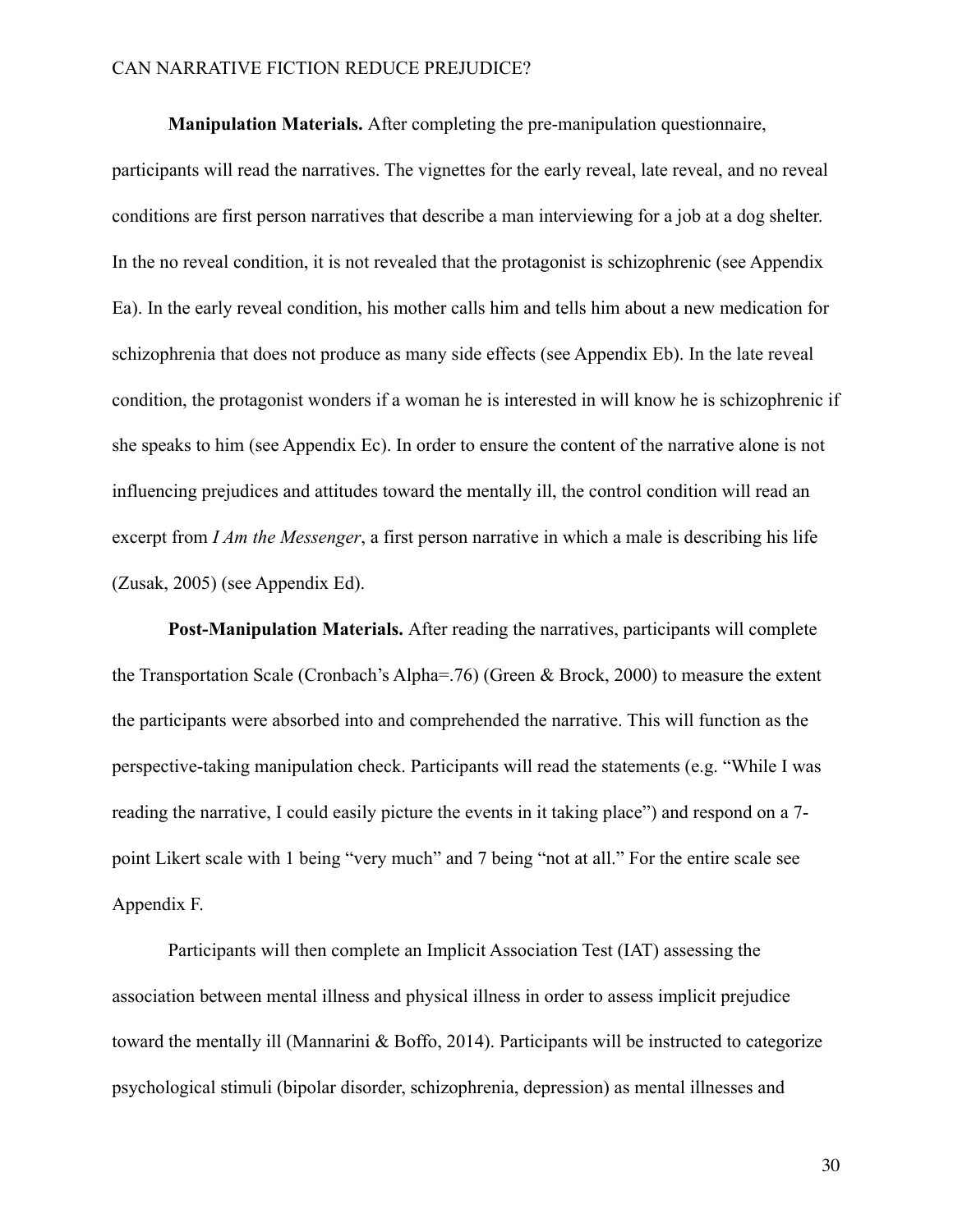biological stimuli (diabetes, pneumonia, flu) as physical illnesses by pressing either "e" or "i" when the stimuli appear on the screen. Response time and accuracy will be measured. Using the same mechanism, participants will then be instructed to categorize harmful (i.e. "danger") and harmless (i.e "gentle") stimuli as either harmful or harmless. Then, participants will be asked to categorize mental illness and harmful stimuli together and physical illness and harmless stimuli together. Finally, participants will be asked to categorize harmless stimuli and mental illness together and harmful stimuli and physical illness together. Based on the speed of these responses, this test will determine if participants implicitly associate more danger with the mentally ill compared to the physically ill. The longer the response time, the more implicit prejudice (Mannarini & Boffo, 2014; Mental Health: Project Implicit, 2015).

Finally, to compare the baseline OMI scores measured before the manipulation, participants will fill out the second half of the OMI to measure attitudes toward the mentally ill (see Appendix B).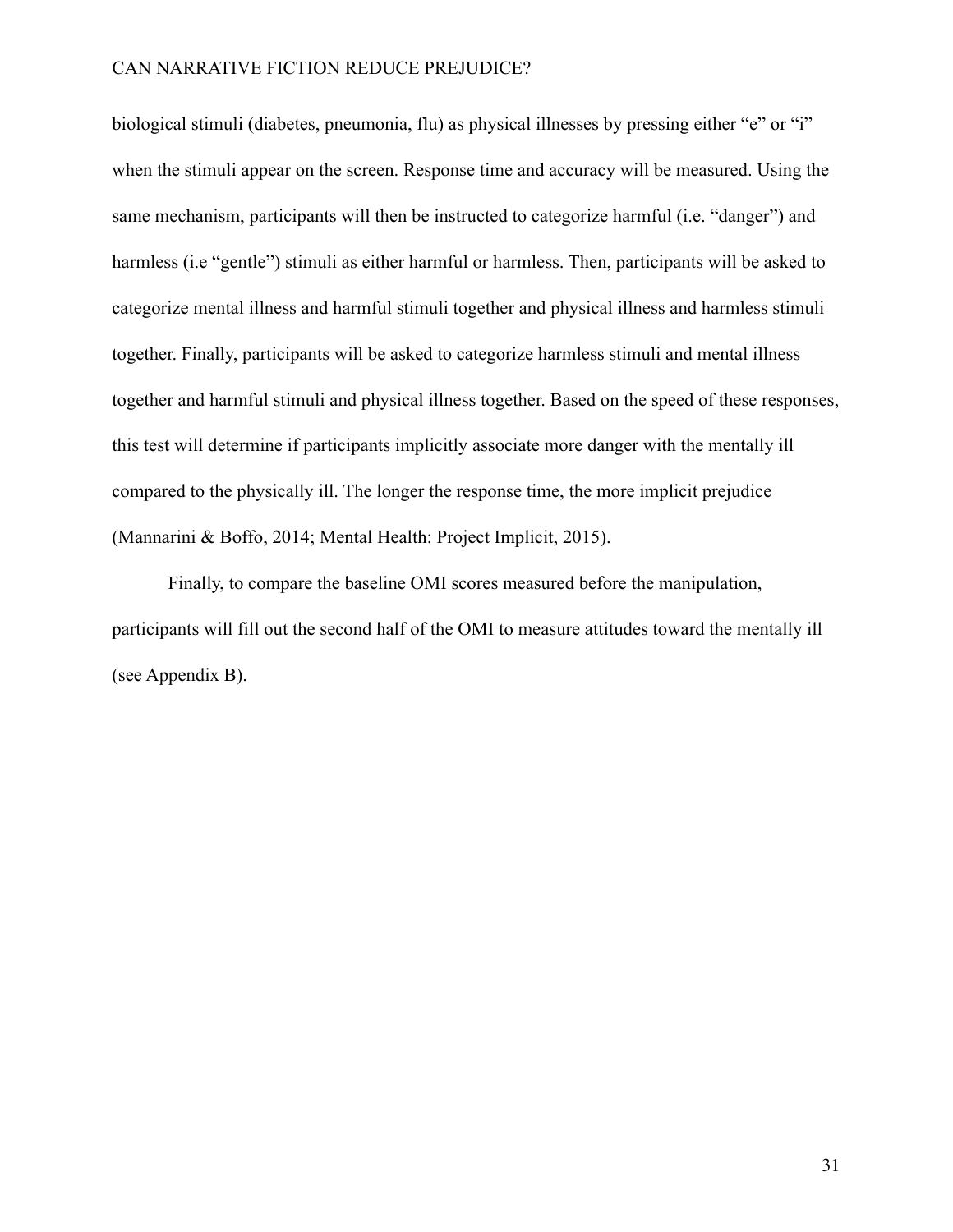#### **References**

- Batson, C. D., Chang, J., Orr, R., & Rowland, J. (2002). Empathy, attitudes, and action: Can feeling for a member of a stigmatized group motivate one to help the group? *Personality and Social Psychology Bulletin,* 28(12), 1656-1666.
- Batson, C. D., Early, S., & Salvarani, G. (1997). Perspective taking: Imagining how another feels versus imaging how you would feel. *Personality and Social Psychology Bulletin,* 23(7), 751-758.
- Batson, C. D., Polycarpou, M. P., Harmon-Jones, E., Imhoff, H. J., Mitchener, E. C., Bednar, L. L., Klien, T., Highberger, L., (1997). Empathy and attitudes: Can feeling for a member of a stigmatized group improve feelings toward the group? *Journal of Personality and Social Psychology,* 72(1), 105-118.
- Brockington, I. F., Hall, P., Levings, J., & Murphy, C. (1993). The community's tolerance of the mentally ill. *The British Journal of Psychiatry,* 162, 93-99.
- Cameron, C. D., Brown-Iannuzzi, J. L., & Payne, B. K. (2012). Sequential priming measures of implicit social cognition: A meta-analysis of associations with behavior and explicit attitudes. *Personality and Social Psychology Review,* 16(4), 330-350.
- Chen, J. M., & Hamilton, D. L. (2012). Natural ambiguities: Racial categorization of multiracial individuals. *Journal of Experimental Social Psychology,* 48(1), 152-164.
- Clore, G. L., & Jeffery, K. M. (1972). Emotional role playing, attitude change, and attraction toward a disabled person. *Journal of Personality and Social Psychology,* 23(1), 105-111.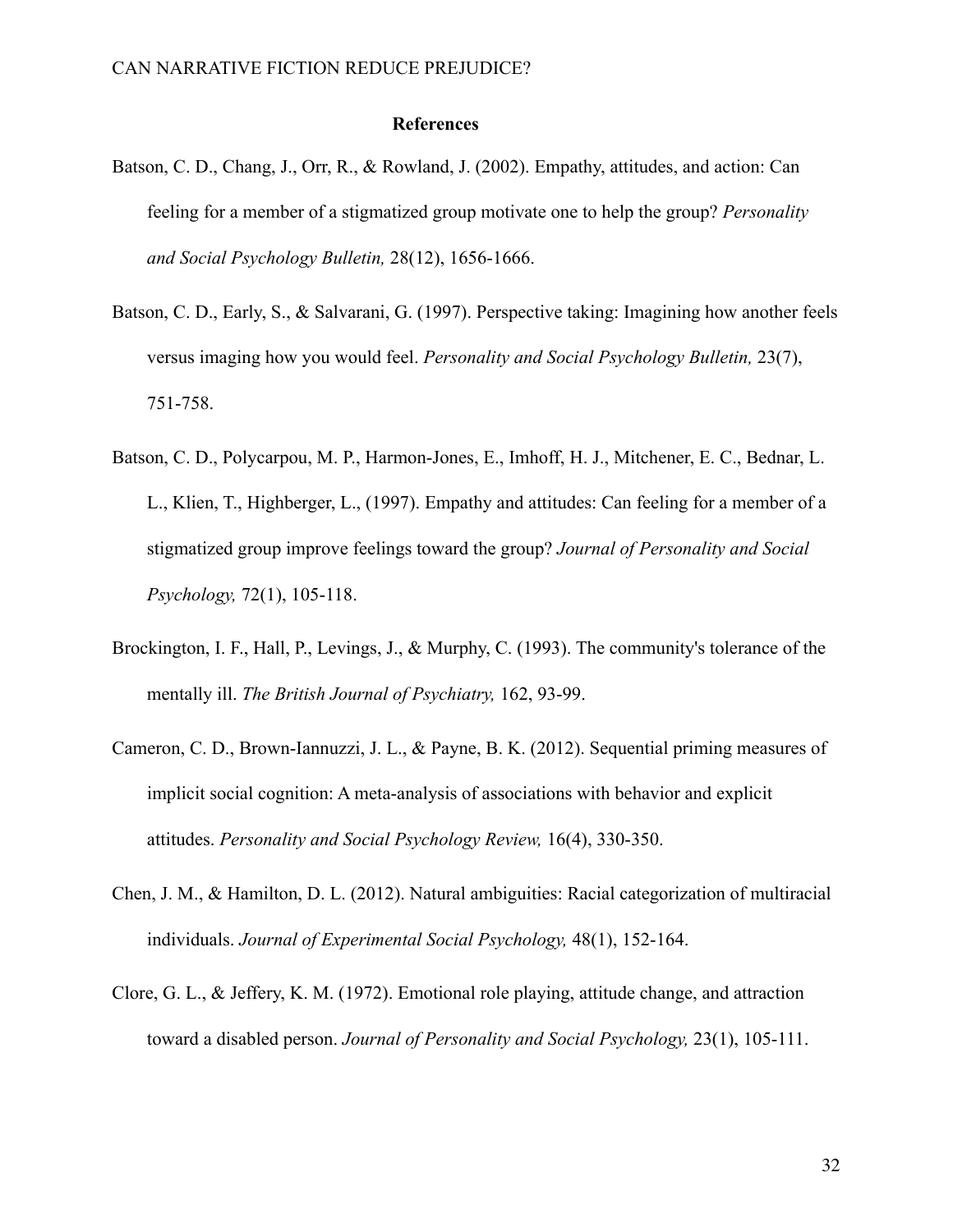- Cohen, J., & Struening, E. L. (1962). Opinions about mental illness in the personnel of two large mental hospitals. *The Journal of Abnormal and Social Psychology,* 64(5), 349-360.
- Cohen, J., & Struening, E. L. (1964). Opinions about mental illness: Hospital social atmosphere profiles and their relevance to effectiveness. *Journal of Consulting Psychology,* 28(4), 291-298.
- Cohen, J., & Struening, E. L. (1965). Opinions about mental illness: Hospital differences in attitude for eight occupation groups. *Psychological Reports,* 17(1), 25-26.
- Corrigan, P. (2004). How stigma interferes with mental health care. *American Psychologist,*  59(7), 614-625.
- Corrigan, P. W., Edwards, A. B., Green, A., Diwan, S. L., & Penn, D. L. (2001). Prejudice, social distance, and familiarity with mental illness. *Schizophrenia Bulletin,* 27(2), 219-225.
- Corrigan, P. W., Green, A., Lundin, R., Kubiak, M. A., & Penn, D. L. (2001). Familiarity with and social distance from people who have serious mental illness. *Psychiatric Services,*  52(7), 953-958.
- Crocker, J., Major, B., & Steele, C. (1998). Social stigma. In D. T. Gilbert, S. T. Fiske, G. Lindzey, D. T. Gilbert, S. T. Fiske, G. Lindzey (Eds.), *The handbook of social psychology, Vols. 1 and 2 (4th ed.)* (pp. 504-553). New York, NY, US: McGraw-Hill.
- Davis, M. H. (1983). Measuring individual differences in empathy: Evidence for a multidimensional approach. *Journal of Personality and Social Psychology,* 44(1), 113-126.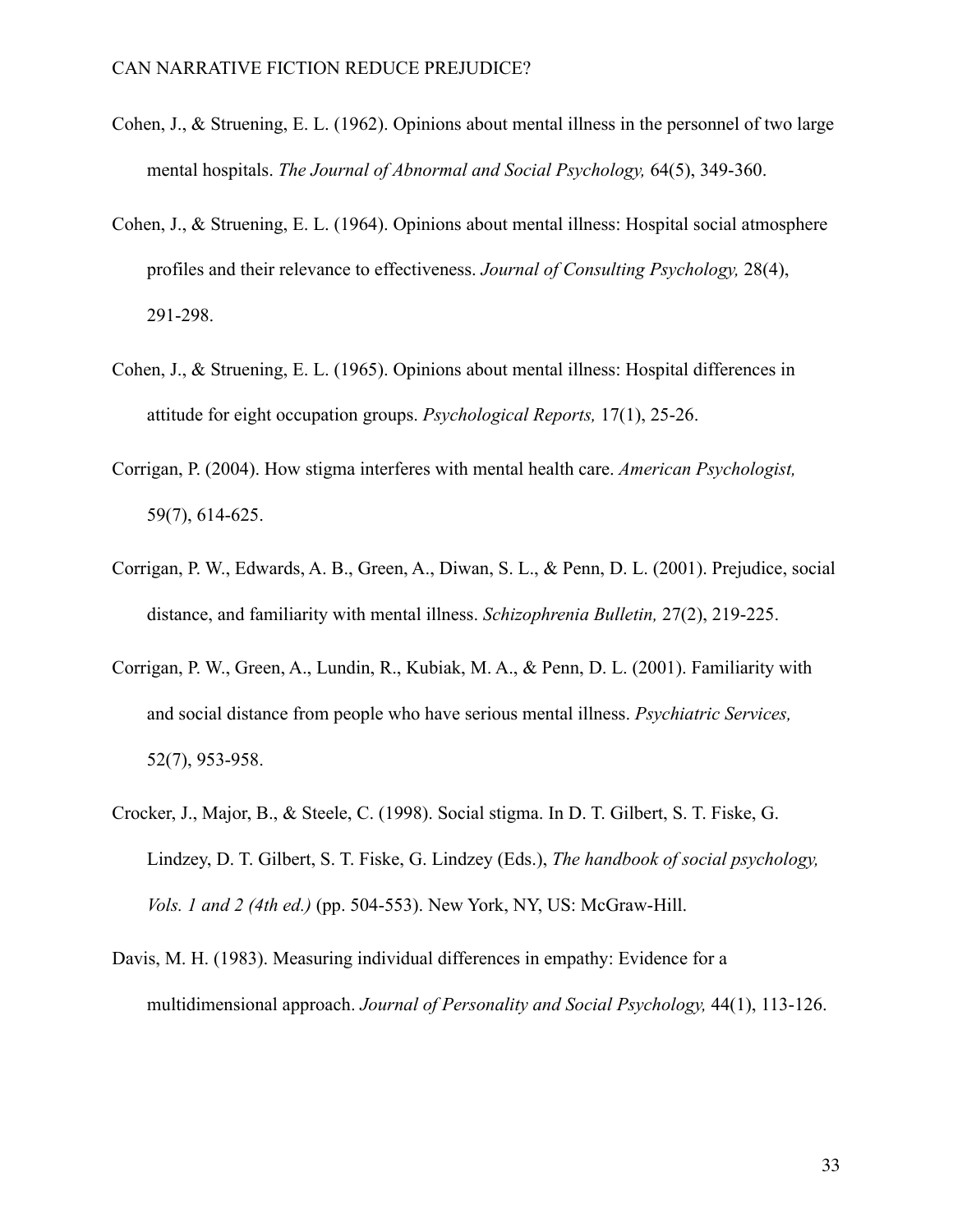- Davis, M. H., Conklin, L., Smith, A., & Luce, C. (1996). Effect of perspective taking on the cognitive representation of persons: A merging of self and other. *Journal of Personality and Social Psychology,* 70(4), 713-726.
- Dovidio, J. F., Kawakami, K., & Gaertner, S. L. (2002). Implicit and explicit prejudice and interracial interaction. *Journal of Personality and Social Psychology,* 82(1), 62-68.
- Dovidio, J. F., ten Vergert, M., Stewart, T. L., Gaertner, S. L., Johnson, J. D., Esses, V. M., et al. (2004). Perspective and prejudice: Antecedents and mediating mechanisms. *Personality and Social Psychology Bulletin,* 30(12), 1537-1549.
- Dunham, Y. (2011). An angry = outgroup effect. *Journal of Experimental Social Psychology,*  47(3), 668-671.
- Feldman, D. B., & Crandall, C. S. (2007). Dimensions of mental illness stigma: What about mental illness causes social rejection? *Journal of Social and Clinical Psychology,* 26(2), 137-154.
- Galinsky, A. D., & Ku, G. (2004). The effects of perspective-taking on prejudice: The moderating role of self-evaluation. *Personality and Social Psychology Bulletin,* 30(5), 594-604.
- Galinsky, A. D., Magee, J. C., Inesi, M. E., & Gruenfeld, D. H. (2006). Power and perspectives not taken. *Psychological Science*, 17(12), 1068-1074.
- Galinsky, A. D., Wang, C. S., & Ku, G. (2008). Perspective-takers behave more stereotypically. *Journal of Personality and Social Psychology, 95*(2), 404-419.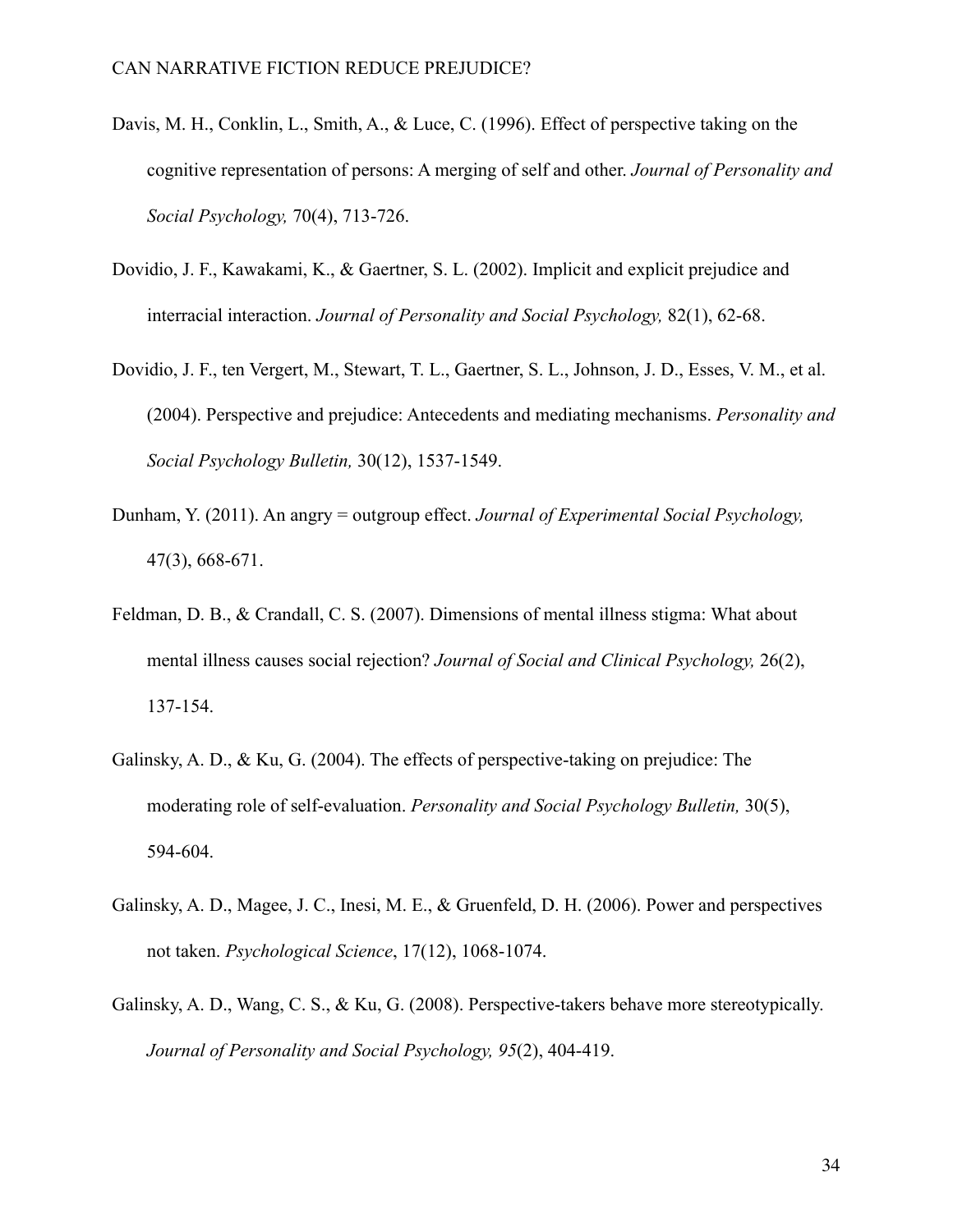- Gerrig, R. J. (1993). *Experiencing narrative worlds: On the psychological activities of reading*. New Haven, CT, US: Yale University Press.
- Green, M. C. (2004). Transportation into narrative worlds: The role of prior knowledge and perceived realism. *Discourse Processes,* 38(2), 247-266.
- Green, M. C., & Brock, T. C. (2000). The role of transportation in the persuasiveness of public narratives. *Journal of Personality and Social Psychology,* 79(5), 701-721.
- Holmes, E. P., Corrigan, P. W., Williams, P., Canar, J., & Kubiak, M. A. (1999). Changing attitudes about schizophrenia. *Schizophrenia Bulletin,* 25(3), 447-456.
- Johnson, D. R., Huffman, B. L., & Jasper, D. M. (2014). Changing race boundary perception by reading narrative fiction. *Basic and Applied Social Psychology,* 36(1), 83-90.
- Johnson, D. R., Jasper, D. M., Griffin, S., & Huffman, B. L. (2013). Reading narrative fiction reduces arab-muslim prejudice and offers a safe haven from intergroup anxiety. *Social Cognition,* 31(5), 578-598.
- Kaufman, G. F., & Libby, L. K. (2012). Changing beliefs and behavior through experiencetaking. *Journal of Personality and Social Psychology,* 103(1), 1-19.
- Link, B. G., Cullen, F. T., Frank, J., & Wozniak, J. F. (1990). The social rejection of former mental patients: Understanding why labels matter. In M. Nagler, & M. (. Nagler (Eds.), (pp. 212-237). Palo Alto, CA, US: Health Markets Research.
- Mannarini, S., & Boffo, M. (2014). An Implicit Measure of Associations with Mental Illness versus Physical Illness: Response Latency Decomposition and Stimuli Differential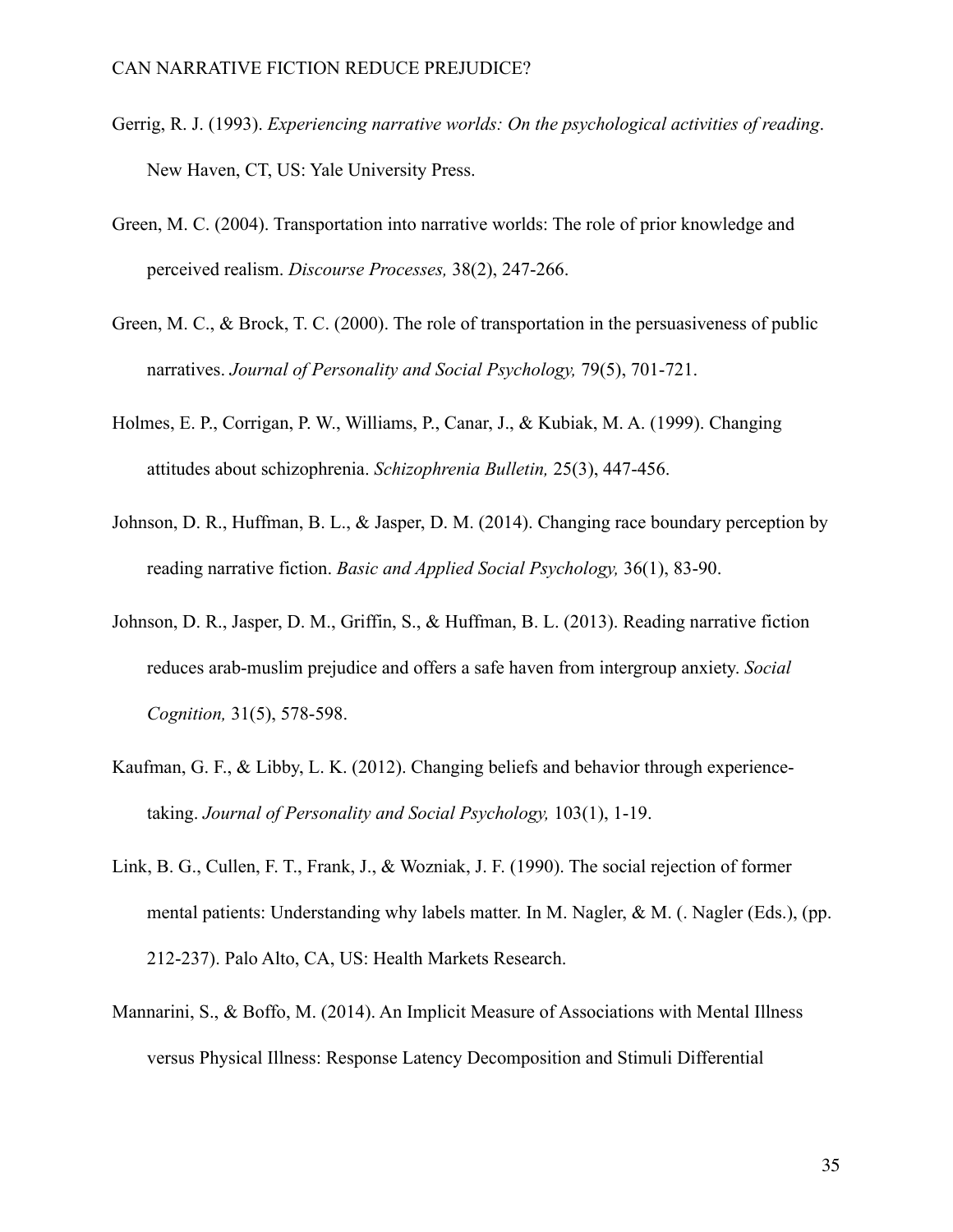Functioning in Relation to IAT Order of Associative Conditions and Accuracy. PLoS ONE, 9(7), e101911.

- Mar, R. A., & Oatley, K. (2008). The function of fiction is the abstraction and simulation of social experience. *Perspectives on Psychological Science,* 3(3), 173-192.
- Mazzocco, P. J., Green, M. C., Sasota, J. A., & Jones, N. W. (2010). This story is not for everyone: Transportability and narrative persuasion. *Social Psychological And Personality Science*, 1(4), 361-368.

Mental Health: Project Implicit. (2015). Retrieved November 19, 2015.

- Oatley, K. (1999). Why fiction may be twice as true as fact: Fiction as cognitive and emotional simulation. *Review of General Psychology,* 3(2), 101-117.
- Overton, S. L., & Medina, S. L. (2008). The stigma of mental illness. *Journal of Counseling & Development,* 86(2), 143-151.
- Page, S. (1977). Effects of the mental illness label in attempts to obtain accommodation. *Canadian Journal of Behavioural Science/Revue Canadienne Des Sciences Du Comportement,* 9(2), 85-90.
- Paluck, E. L. (2010). Is it better not to talk? group polarization, extended contact, and perspective taking in eastern democratic republic of congo. *Personality and Social Psychology Bulletin,* 36(9), 1170-1185.
- Pierce, J. R., Kilduff, G. J., Galinsky, A. D., & Sivanathan, N. (2013). From glue to gasoline: How competition turns perspective takers unethical. *Psychological Science,* 24(10), 1986-1994.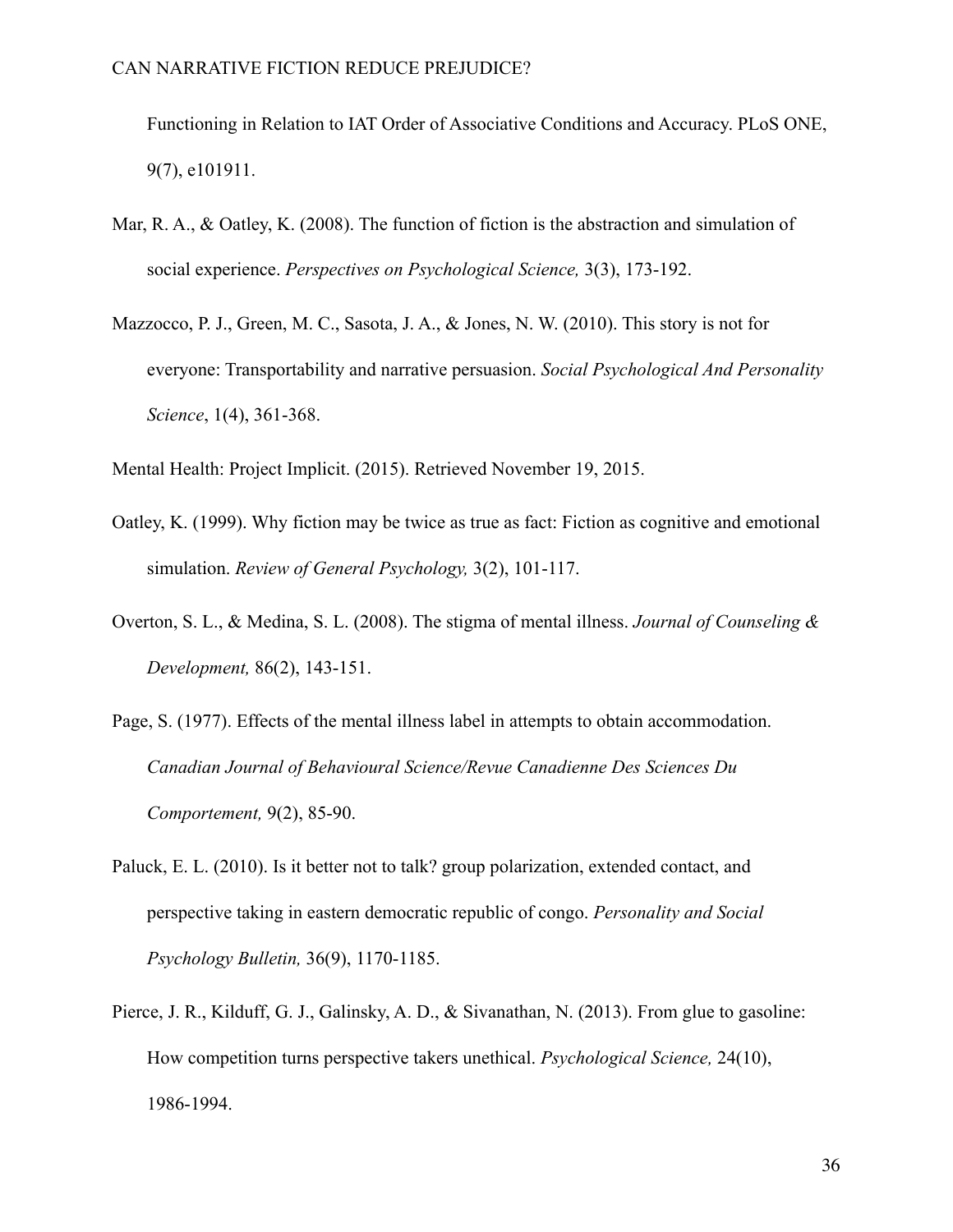- Shih, M., Wang, E., Trahan Bucher, A., & Stotzer, R. (2009). Perspective taking: Reducing prejudice towards general outgroups and specific individuals. *Group Processes & Intergroup Relations,* 12(5), 565-577.
- Skorinko, J. L., & Sinclair, S. A. (2013). Perspective taking can increase stereotyping: The role of apparent stereotype confirmation. *Journal of Experimental Social Psychology,* 49(1), 10-18.
- Struening, E. L., & Cohen, J. (1963). Factorial invariance and other psychometric characteristics of five opinions about mental illness factors. *Educational and Psychological Measurement,*  23(2), 289-298.
- Tajfel, H., Billig, M. G., Bundy, R. P., & Flament, C. (1971). Social categorization and intergroup behaviour. *European Journal of Social Psychology,* 1(2), 149-178.
- Tanaka, G., Inadomi, H., Kikuchi, Y., & Ohta, Y. (2004). Evaluating stigma against mental disorder and related factors. *Psychiatry and Clinical Neurosciences,* 58(5), 558-566.
- Tarrant, M., Calitri, R., & Weston, D. (2012). Social identification structures the effects of perspective taking. *Psychological Science,* 23(9), 973-978.
- Taylor, S. M., & Dear, M. J. (1981). Scaling community attitudes toward the mentally ill. *Schizophrenia Bulletin,* 7(2), 225-240.
- Todd, A. R., Bodenhausen, G. V., & Galinsky, A. D. (2012). Perspective taking combats the denial of intergroup discrimination. *Journal of Experimental Social Psychology,* 48(3), 738-745.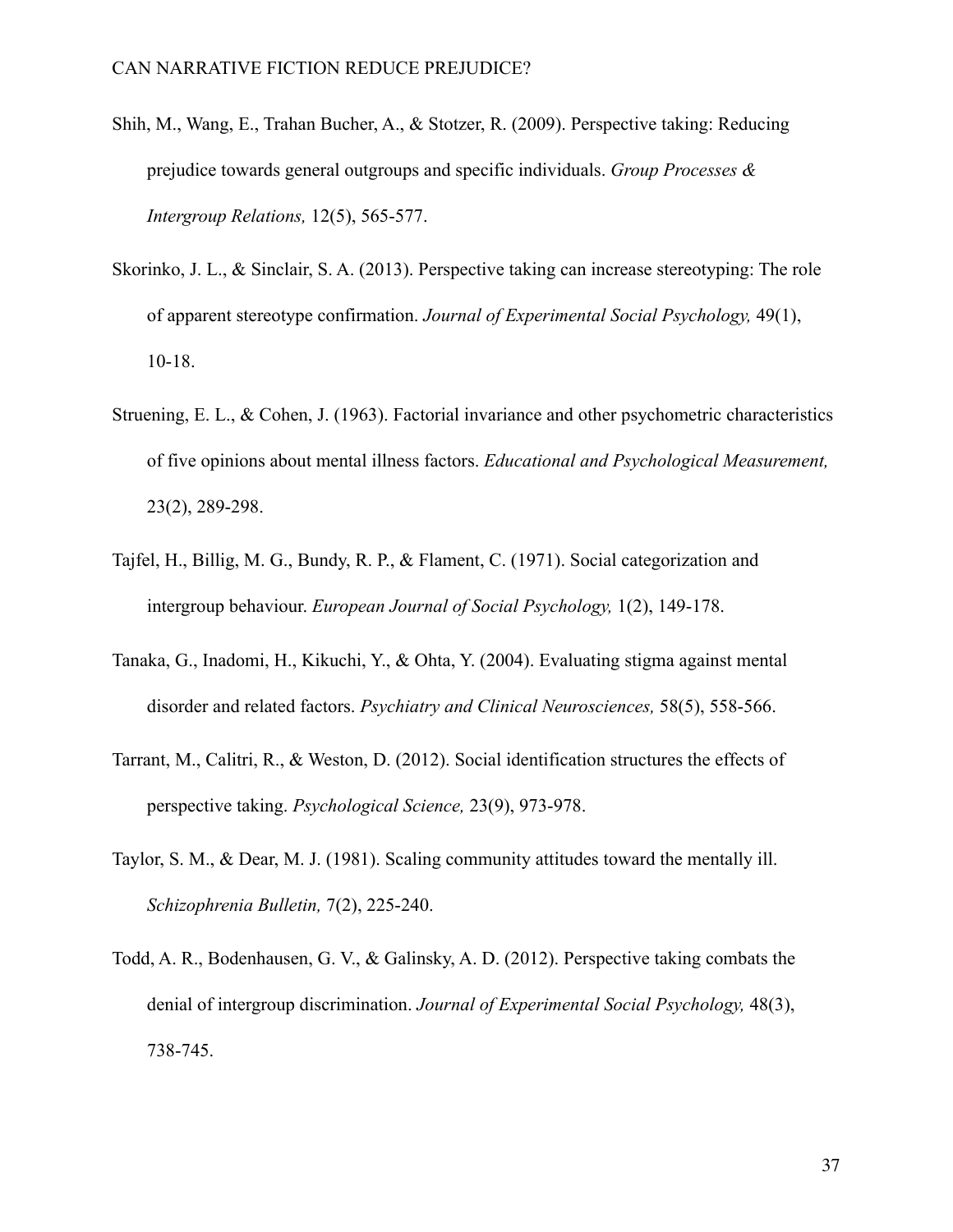- Todd, A. R., Bodenhausen, G. V., Richeson, J. A., & Galinsky, A. D. (2011). Perspective taking combats automatic expressions of racial bias. *Journal of Personality and Social Psychology,*  100(6), 1027-1042.
- Todd, A. R., & Burgmer, P. (2013). Perspective taking and automatic intergroup evaluation change: Testing an associative self-anchoring account. *Journal of Personality and Social Psychology,* 104(5), 786-802.
- Todd, A. R., & Galinsky, A. D. (2014). Perspective-taking as a strategy for improving intergroup relations: Evidence, mechanisms, and qualifications. *Social and Personality Psychology Compass,* 8(7), 374-387.
- Todd, A. R., Galinsky, A. D., & Bodenhausen, G. V. (2012). Perspective taking undermines stereotype maintenance processes: Evidence from social memory, behavior explanation, and information solicitation. *Social Cognition,* 30(1), 94-108.
- Vescio, T. K., Sechrist, G. B., & Paolucci, M. P. (2003). Perspective taking and prejudice reduction: The mediational role of empathy arousal and situational attributions. *European Journal of Social Psychology,* 33(4), 455-472.
- Vezzali, L., Stathi, S., & Giovannini, D. (2012). Indirect contact through book reading: Improving adolescents' attitudes and behavioral intentions toward immigrants. *Psychology in the Schools,* 49(2), 148-162.
- Wood, L., Birtel, M., Alsawy, S., Pyle, M., & Morrison, A. (2014). Public perceptions of stigma towards people with schizophrenia, depression, and anxiety. *Psychiatry Research,* 220(1–2), 604-608.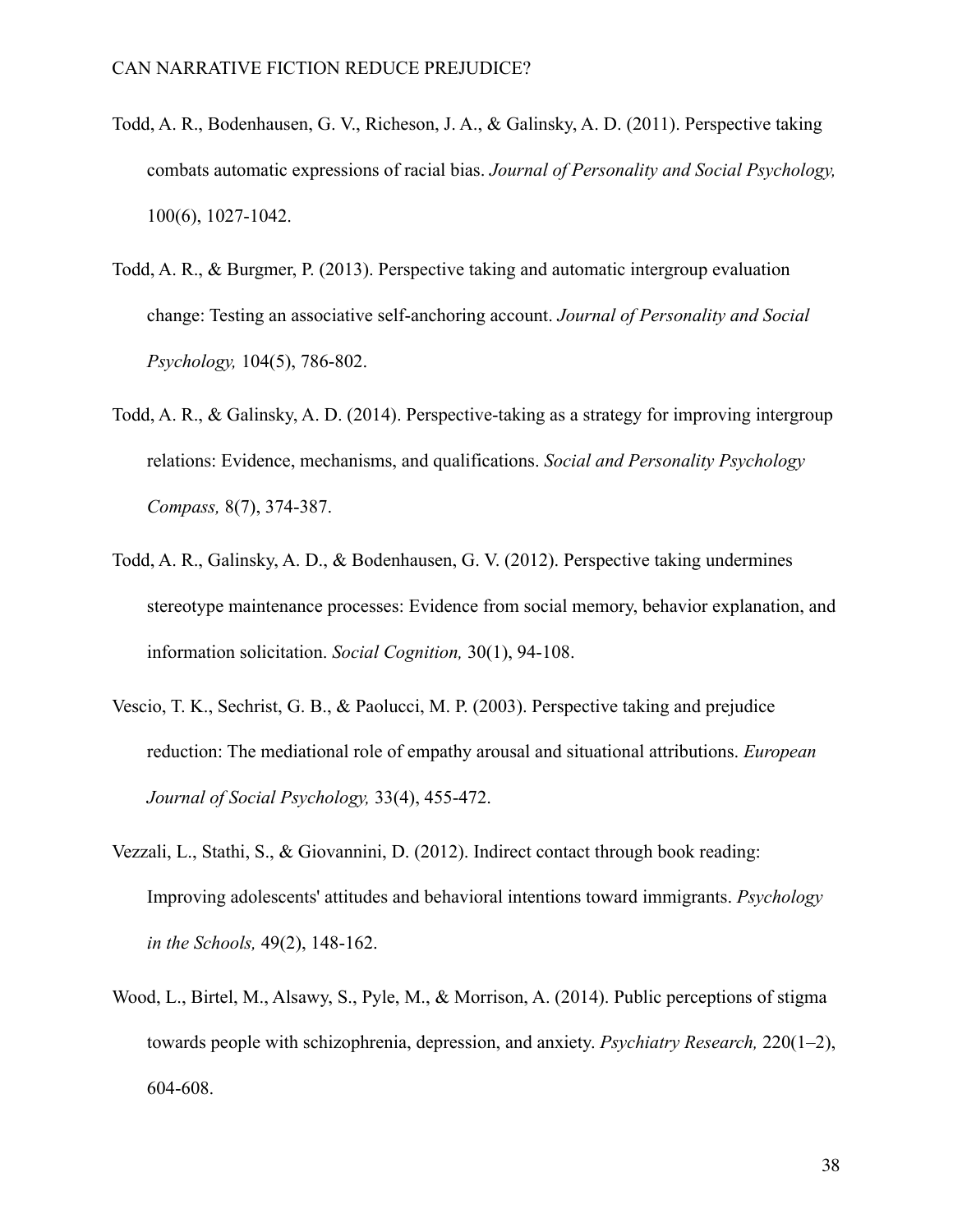Yamaguchi, S., Greenwald, A. G., Banaji, M. R., Murakami, F., Chen, D., Shiomura, K., Kobayashi, C., Cai, H., & Krendl, A. (2007). Apparent universality of positive implicit selfesteem. *Psychological Science*, 18(6), 498-500.

Zusak, M. (2005). *I am the messenger* (16-18). New York: Alfred A. K.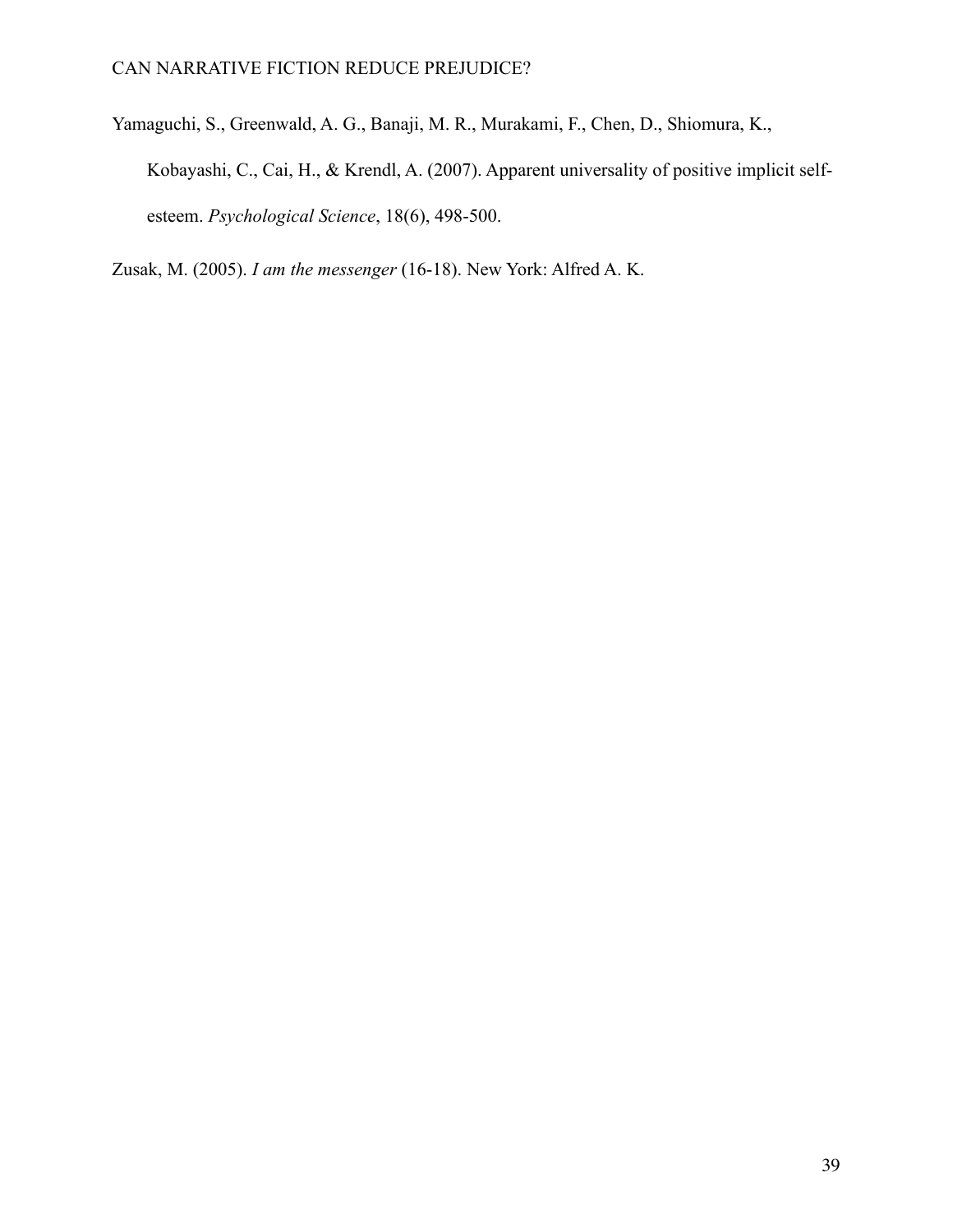## **Appendix A**

Level Of Contact Report (Holmes, et. al, 1999)

Please read each of the following statements carefully. After you have read all of the statements below, place a check by the statements that best depict your exposure to persons with a mental illness.

I have watched a movie or television show in which a character depicted a person with a mental illness. (3)

My job involves providing services/treatments for persons with severe mental illness. (8)

I have observed, in passing, a person I believe may have had a severe mental illness. (2)

I have observed persons with a severe mental illness on a frequent basis. (5)

I have a severe mental illness (12)

I have worked with a person who had a severe mental illness at my place of employment. (6)

I have never observed a person that I was aware had a severe mental illness. (1)

My job includes providing services to persons with a severe mental illness. (7)

A friend of the family has a severe mental illness. (9)

I have a relative who has a severe mental illness. (10)

I have watched a documentary on the television about severe mental illness. (4)

I live with a person who has a severe mental illness. (11)

## **Appendix B**

Opinions About Mental Illness Scale (Cohen & Struening, 1962)

6-Point Likert Scale with 1 being "strongly agree" and 6 being "strongly disagree"

#### **Authoritarianism**

There is hardly anything lower than a person who does not feel a great love, gratitude, and respect for his parents.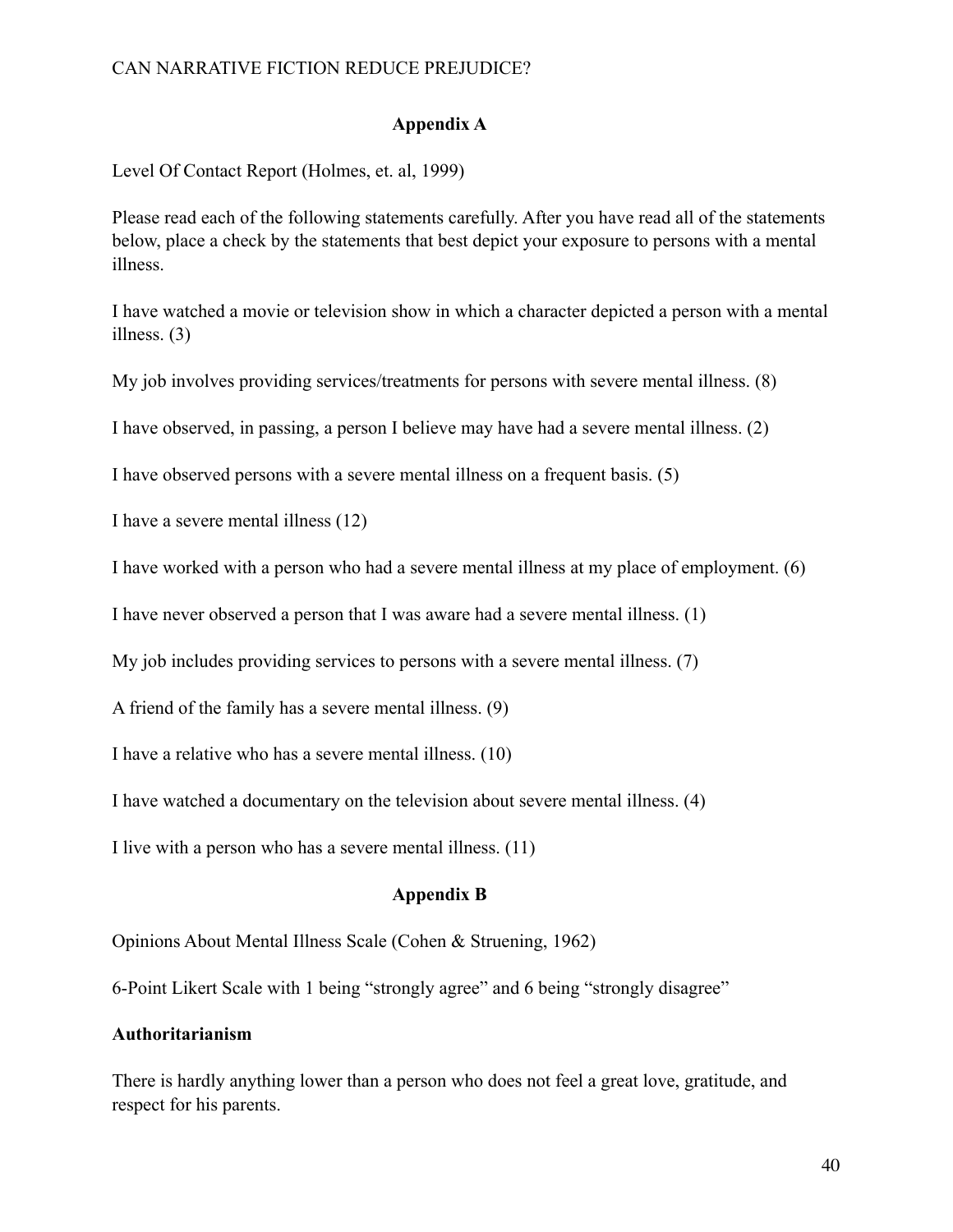Obedience and respect for authority are the most important virtues children should learn. (-)

When a person has a problem or worry, it is best not to think about it, but keep busy with more pleasant things.

A heart patient has just one thing wrong with him, while a mentally ill person is completely different from other patients.

All patients in mental hospitals should be prevented from having children by a painless operation.

There is something about mental patients that makes it easy to tell them from normal people.

People with mental illness should never be treated in the same hospital as people with physical illness.

Mental illness is usually caused by some disease of the nervous system.

If people would talk less and work more, everybody would be better off.

Every person should make a strong attempt to raise his social position.

It is easy to recognize someone who once had a serious mental illness.

Nervous breakdowns usually result when people work too hard.

People who are mentally ill let their emotions control them; normal people think things out.

Although patients discharged from mental hospitals may seem all right, they should not be allowed to marry.

One of the main causes of mental illness is a lack of moral strength or will power.

Every mental hospital should be surrounded by a high fence and guards.

People would not become mentally ill if they avoided bad thoughts.

Every person should have complete faith in some supernatural power whose decisions he obeys without question.

A person who has bad manners, habits, and breeding can hardly expect to get along with decent people.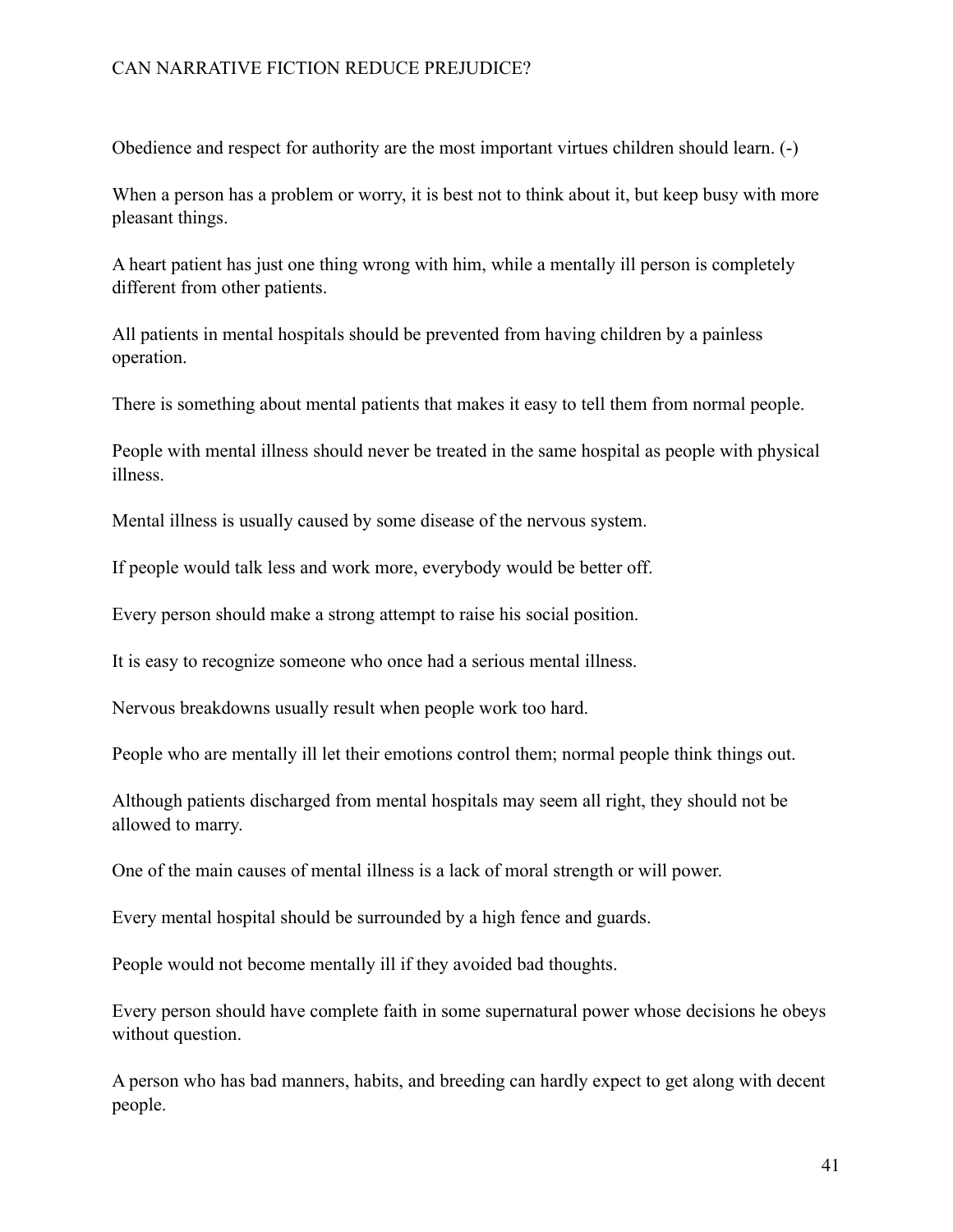The best way to handle patients in mental hospitals is to keep them behind locked doors.

Although some mental patients seem all right, it is dangerous to forget for a moment that they are mentally ill.

College professors are more likely to become mentally ill than are business men.

Regardless of how you look at it, patients with severe mental illness are no longer really human.

The patients of a mental hospital should have something to say about the way the hospital is run.

#### **Benevolence**

Even though patients in mental hospitals behave in funny ways, it is wrong to laugh about them.

There is little that can be done for patients in a mental hospital except to see that they are comfortable and well fed.

Anyone who tries hard to better himself deserves the respect of others.

Patients in mental hospitals are in many ways like children.

To become a patient in a mental hospital is to become a failure in life.

Our mental hospitals seem more like prisons than like places where mentally ill people can be cared for.

Although they usually aren't aware of it, many people become mentally ill to avoid the difficult problems of everyday life.

More tax money should be spent in the care and treatment of people with severe mental illness.

Although some mental patients seem all right, it is dangerous to forget for a moment that they are mentally ill.

Every person should make a strong attempt to raise his social position.

## **Social Restrictiveness**

A woman would be foolish to marry a man who has had a severe mental illness, even though he seems fully recovered.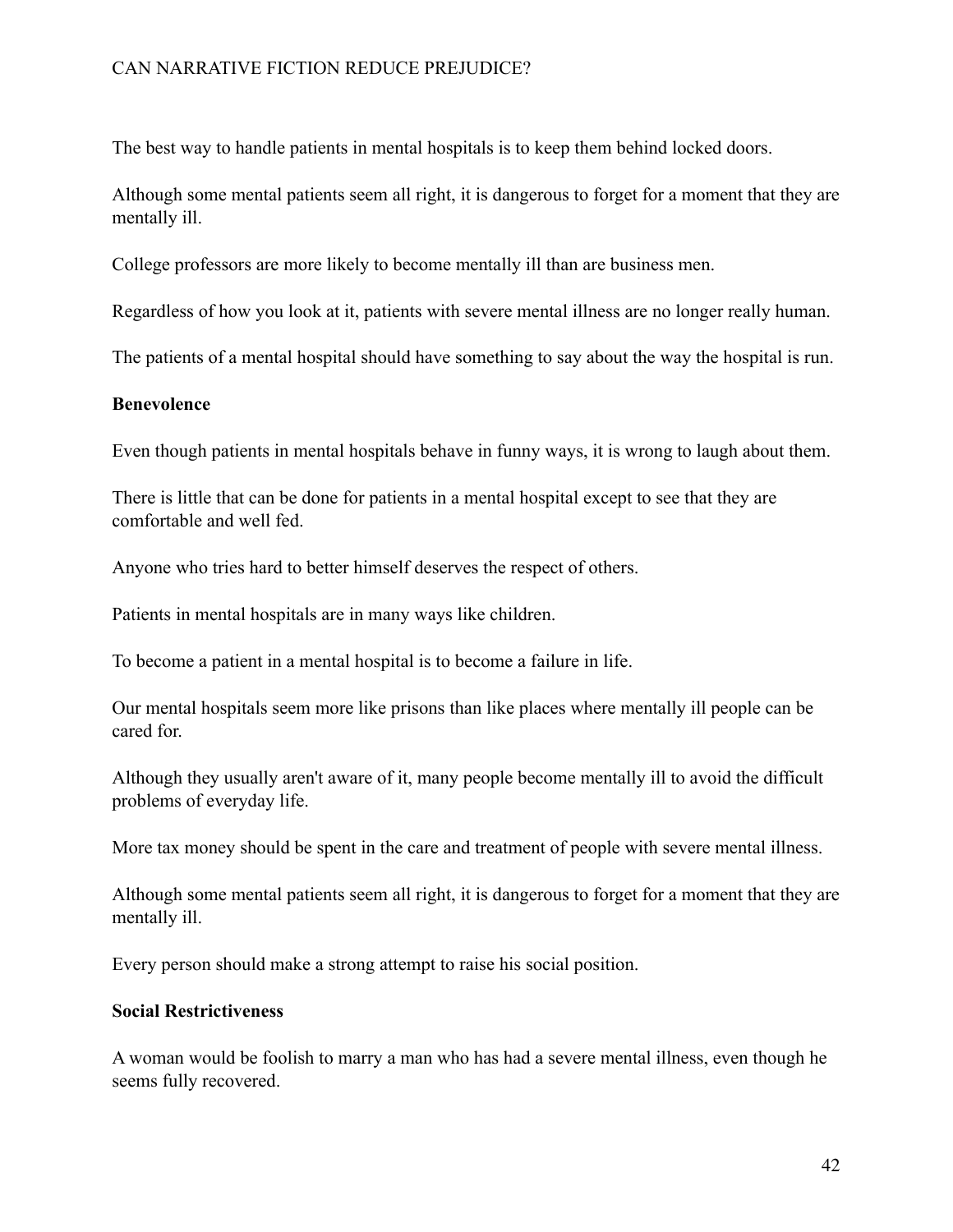Although patients discharged from mental hospitals may seem all right, they should not be allowed to marry.

People who have been patients in a mental hospital will never be their old selves again.

There is little that can be done for patients in a mental hospital except to see that they are comfortable and well fed.

The law should allow a woman to divorce her husband as soon as he has been confined in a mental hospital with a severe mental illness.

Most women who were once patients in a mental hospital could be trusted as baby sitters.

The small children of patients in mental hospitals should not be allowed to visit them.

Most patients in mental hospitals don't care how they look.

All patients in mental hospitals should be prevented from having children by a painless operation.

Many patients in mental hospitals make wholesome friendships with other patients.

Anyone who is in a hospital for a mental illness should not be allowed to vote.

## **Appendix C**

Interpersonal Reactivity Index (Davis, 1983)

The following statements inquire about your thoughts and feelings in a variety of situations. For each item, indicate how well it describes you by choosing the appropriate letter on the scale at the top of the page: A, B, C, D, or E. When you have decided on your answer, fill in the letter next to the item number. READ EACH ITEM CAREFULLY BEFORE RESPONDING. Answer as honestly as you can. Thank you.

| <b>ANSWER SCALE:</b> |  |                     |
|----------------------|--|---------------------|
| $\mathbf{A}$         |  |                     |
| <b>DOES NOT</b>      |  | <b>DESCRIBES ME</b> |
| <b>DESCRIBE ME</b>   |  | <b>VERY</b>         |
| WELL                 |  | WEL J               |

I daydream and fantasize, with some regularity, about things that might happen to me. (FS)

I sometimes find it difficult to see things from the "other guy's" point of view. (PT) (-)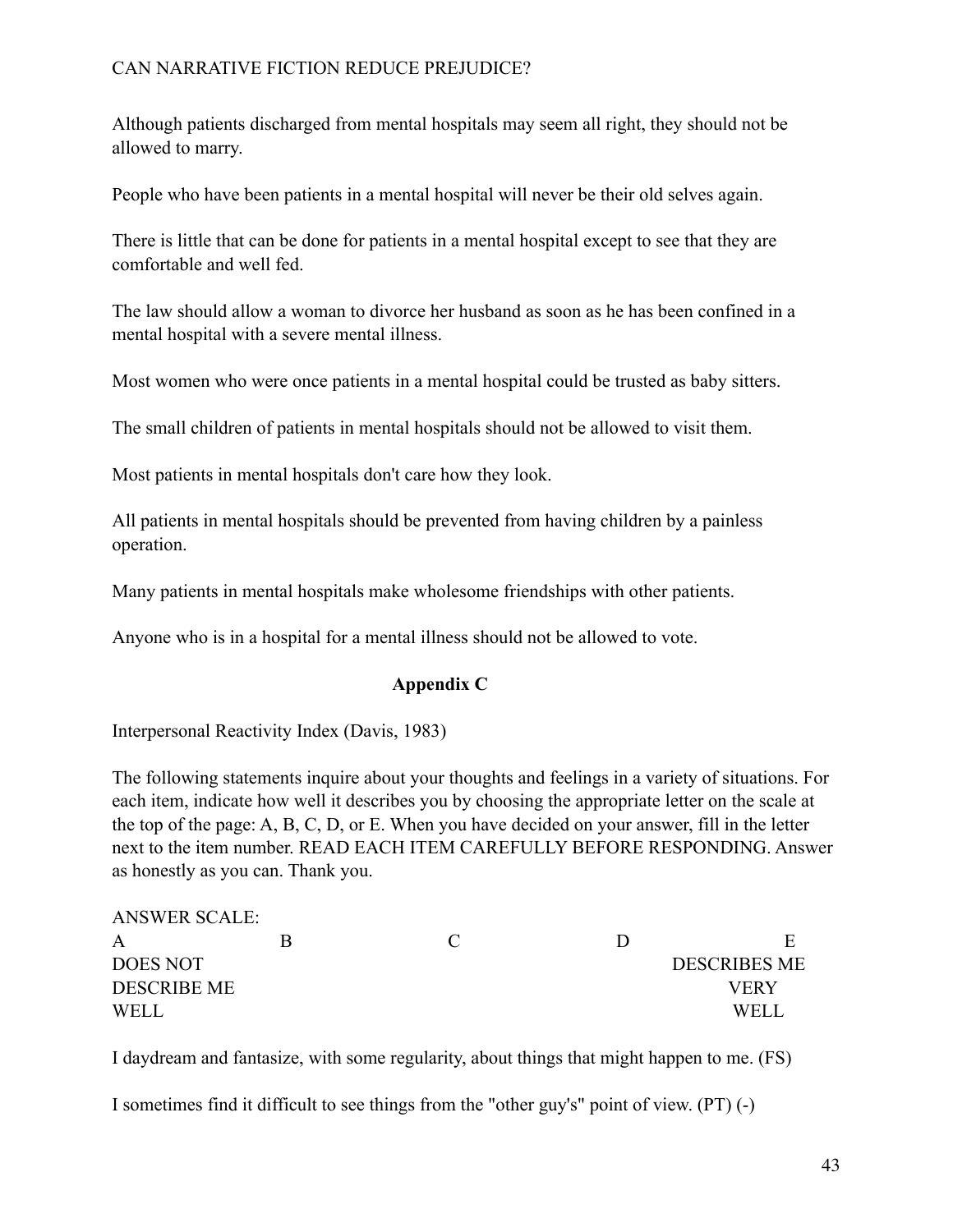I really get involved with the feelings of the characters in a novel. (FS)

I am usually objective when I watch a movie or play, and I don't often get completely caught up in it. (FS) (-)

I try to look at everybody's side of a disagreement before I make a decision. (PT)

I sometimes try to understand my friends better by imagining how things look from their perspective. (PT)

Becoming extremely involved in a good book or movie is somewhat rare for me. (FS) (-)

If I'm sure I'm right about something, I don't waste much time listening to other people's arguments. (PT) (-)

After seeing a play or movie, I have felt as though I were one of the characters. (FS)

I believe that there are two sides to every question and try to look at them both. (PT)

When I watch a good movie, I can very easily put myself in the place of a leading character. (FS)

Before criticizing somebody, I try to imagine how I would feel if I were in their place. (PT)

## **Appendix D**

Filler Statements

GMO foods are a superb scientific advance. They will allow more production at lower cost and thus will allow to feed more people in our time

Everything we need to know about living a moral life God has revealed to us.

Acts that are immoral are immoral because God forbids them.

An atheist can still understand what is morally right and wrong.

The federal government should decrease its defense spending.

Public schools should teach creationism/intelligent design along with evolution.

Abortion should be against the law except in cases of rape, incest and to save the woman's life.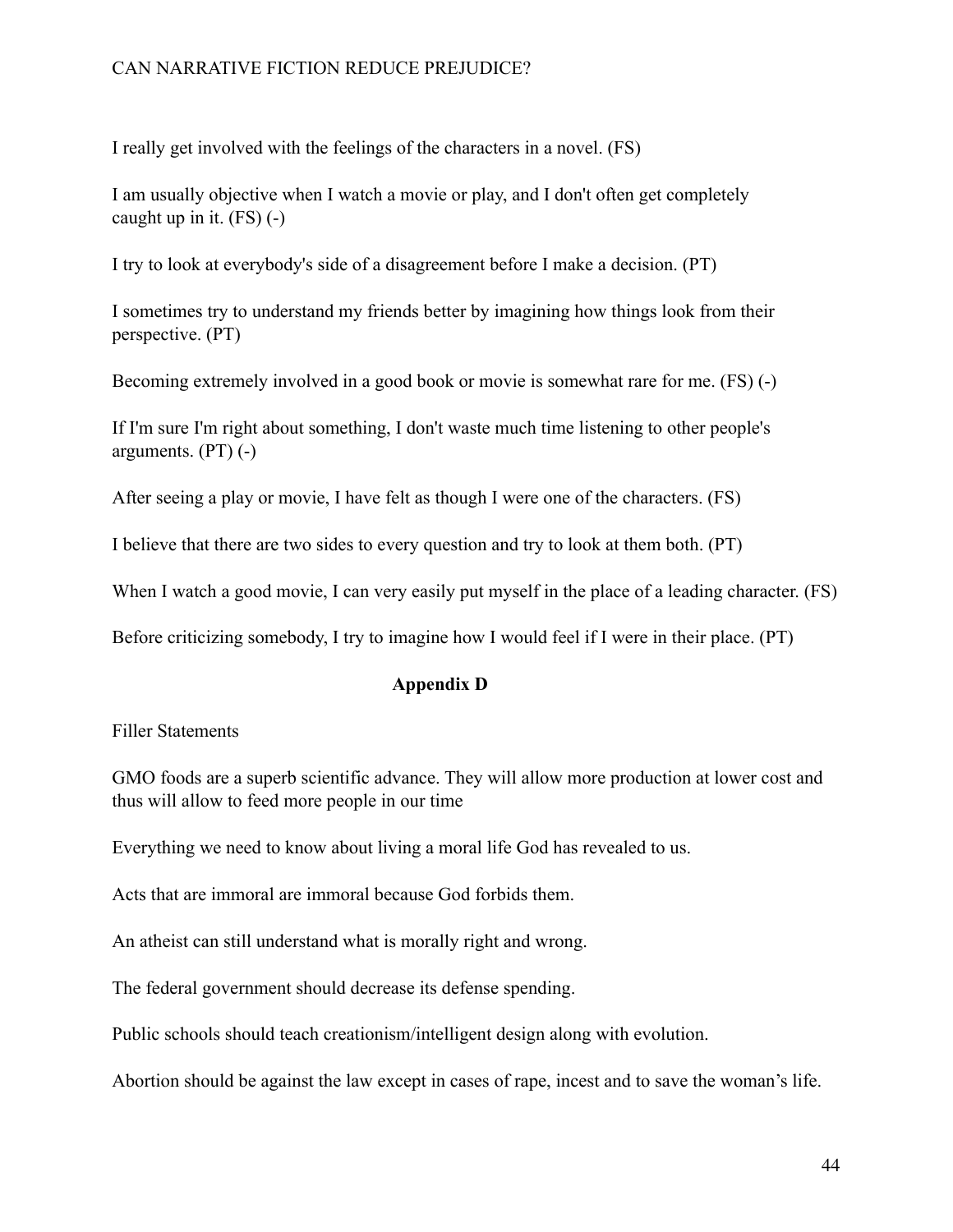Illegal immigrants do more to weaken the US economy overall because they do not all pay taxes but can use public services.

The use of forceful interrogation techniques/torture is NEVER justified.

In the long run, the US will be safer from terrorism if it confronts the countries and groups that promote terrorism in the Middle East.

I favor a constitutional amendment that would make it illegal to burn the American flag.

The government should decrease current restrictions because global warming is a theory that has not yet been proven.

 The federal government should fund research that would use newly created stem cells obtained from human embryos.

I find effective solutions by combining multiple ideas.

If I get stuck on a problem, I try to take a different perspective of the situation.

I try to act out potential solutions to explore their effectiveness.

Incorporating previous solutions in new ways leads to good ideas.

While working on something, I try to generate as many ideas as possible.

## **Appendix Ea**

## **No Label**

I dreamed I killed a man to save thousands. Scratchy sheets twisted around my sweatdrenched body, and I awoke afraid. It was eight o'clock, two hours before the interview. I hastily hopped out of bed, reached for the crumpled undershirt I wore yesterday, and pulled it over my head. The phone rang and I answered. It was my mom, wishing me luck and sending me love. I told her I was in a hurry and that I loved her before hanging up the phone.

 The suit pants and dress shirt my mom bought me over the summer hung folded in the closet, crisp and untouched. I anxiously slipped the pants off the hanger and put them on. They felt snug and didn't fit the way they had in the store. The metal clasp dug into my stomach and gray cotton rubbed uncomfortably against my legs. I grabbed my baby blue dress shirt off the hanger and pulled it over my stained undershirt. The saleswomen told me baby blue was professional but modern, and that it brought out my eyes. I peered into the mirror. Dark circles rested below my blue eyes and my smile didn't look right.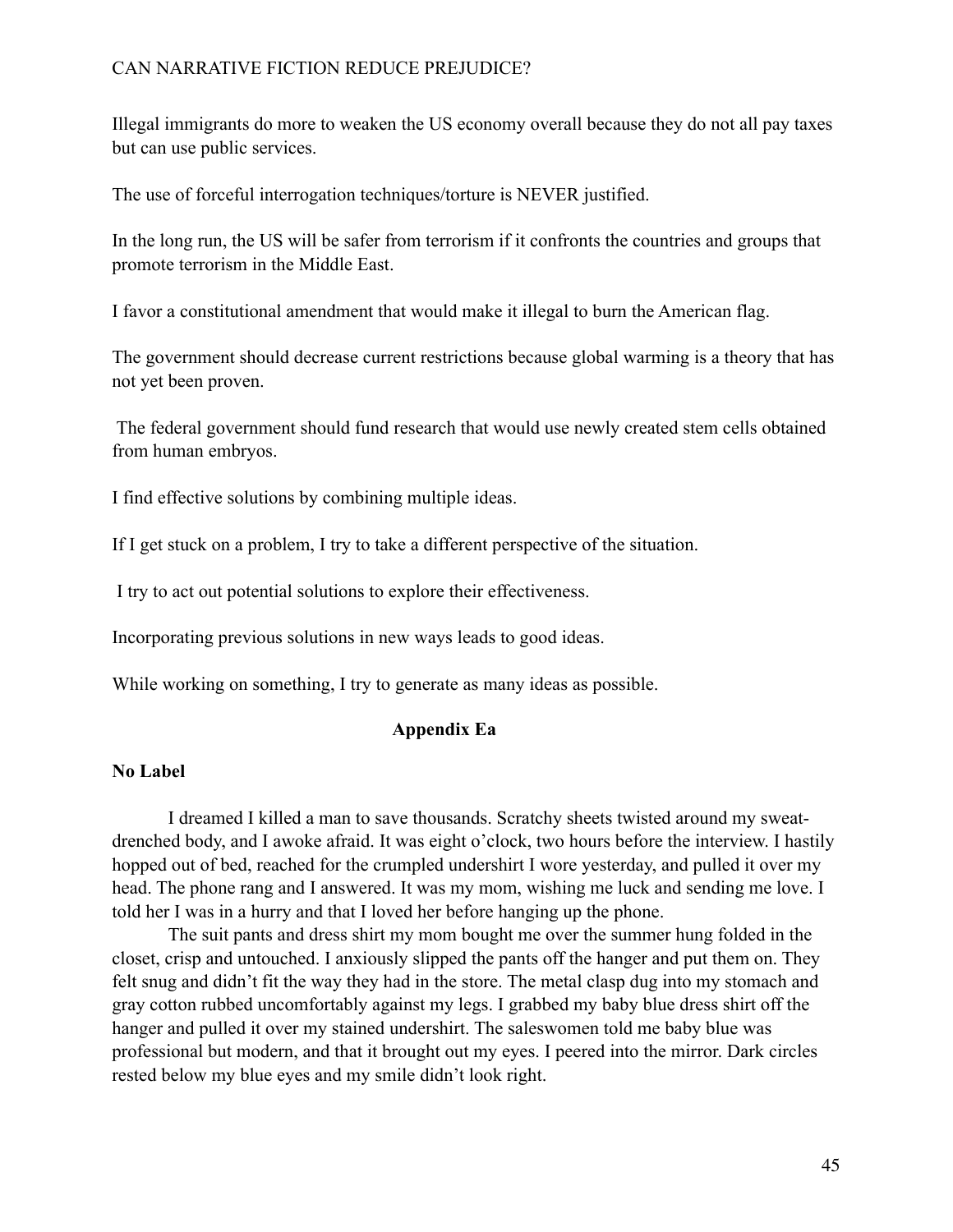"I am interested in the admission clerk position because your company provides a valuable service that helps people and I want to be a part of an organization that is making the world a better place," I said to the mirror.

 I practiced the line six more times, ran my fingers through my hair, and hopped on the bus to the dog shelter. I sat in the waiting room for an hour and a half before Mr. Loweman, the manager, called my name. I shook his hand, painfully aware of the sweat dripping down my ribs. I smiled at him, and he smiled back. A half-hearted smile. I followed him into his office and sat down in the chair in the corner of the room.

"So, Tom, why do you want to work for this company?" Mr. Loweman asked.

 "I am interested in the admission clerk position because your company provides a valuable service that helps people and I want to be a part of an organization that is making the world a better place," I replied. I said it exactly how I planned, but Mr. Loweman was silent for a long time before he asked his next question. Butterflies filled my stomach. Did I talk loud enough? Too loud?

 "What can you uniquely bring to the company?" said Mr. Loweman. Again I answered as planned. Mr. Loweman looked out the window, distracted. Or bored. Was I boring him? I answered the next question and he pushed his hand under his nose, like something smelled bad. After my answer to his next question, Mr. Loweman looked at me strangely. Did I not make sense? We sat in silence until Mr. Loweman told me he had enough information and would contact me later this week. He shook my hand and gave me an cold smile. It reminded me of my dream, and I felt afraid.

 The entire walk to the bus station I replayed the interview over in my head, feeling momentarily hopeful as I recalled my perfectly recited answers, only for this to evaporate seconds later as I remembered Mr. Loweman's strange silence. This cycle continued the entire walk to the bus station, my hands shaking. The bus arrived seven minutes late. I stepped on and walked to my usual seat, the second to the last row on the left side. People don't usually sit in the back, but I liked to sit and watch the back of stranger's heads and build their life. On my way to the interview the man six rows in front of me wore a maroon turtle neck and was just beginning to bald. He was on his way to see the matinee in town, *A Midsummer's Night Dream.* He'd sit alone, but would watch his daughter's explosive performance as one of many attending fairies. The woman across from him wore a navy beanie, and was on the way to the doctor for a her annual physical, although it'd been three years since she'd had one.

 I sat down in my seat. Moments later, a beautiful woman with curls in her hair sat down in the seat across the aisle from me. She was wearing a white jacket, and I found myself wishing my mom had bought me a white shirt instead of blue. She looked at me.

"Hi," I said. "I like you're jacket."

"Thanks," she replied, and smiled. Then she turned and stared out the window.

 I wanted to say something that would make her smile again, but I needed to wait until she turned her head. The back of her head didn't look like the head of a person who smiles at strangers and wears magnificent white jackets. I stared straight ahead, waiting, trying not to wonder why she turned her head away from me. Instead I wondered what Mr. Loweman would say when he called me later this week. But then I thought about her smile and realized what I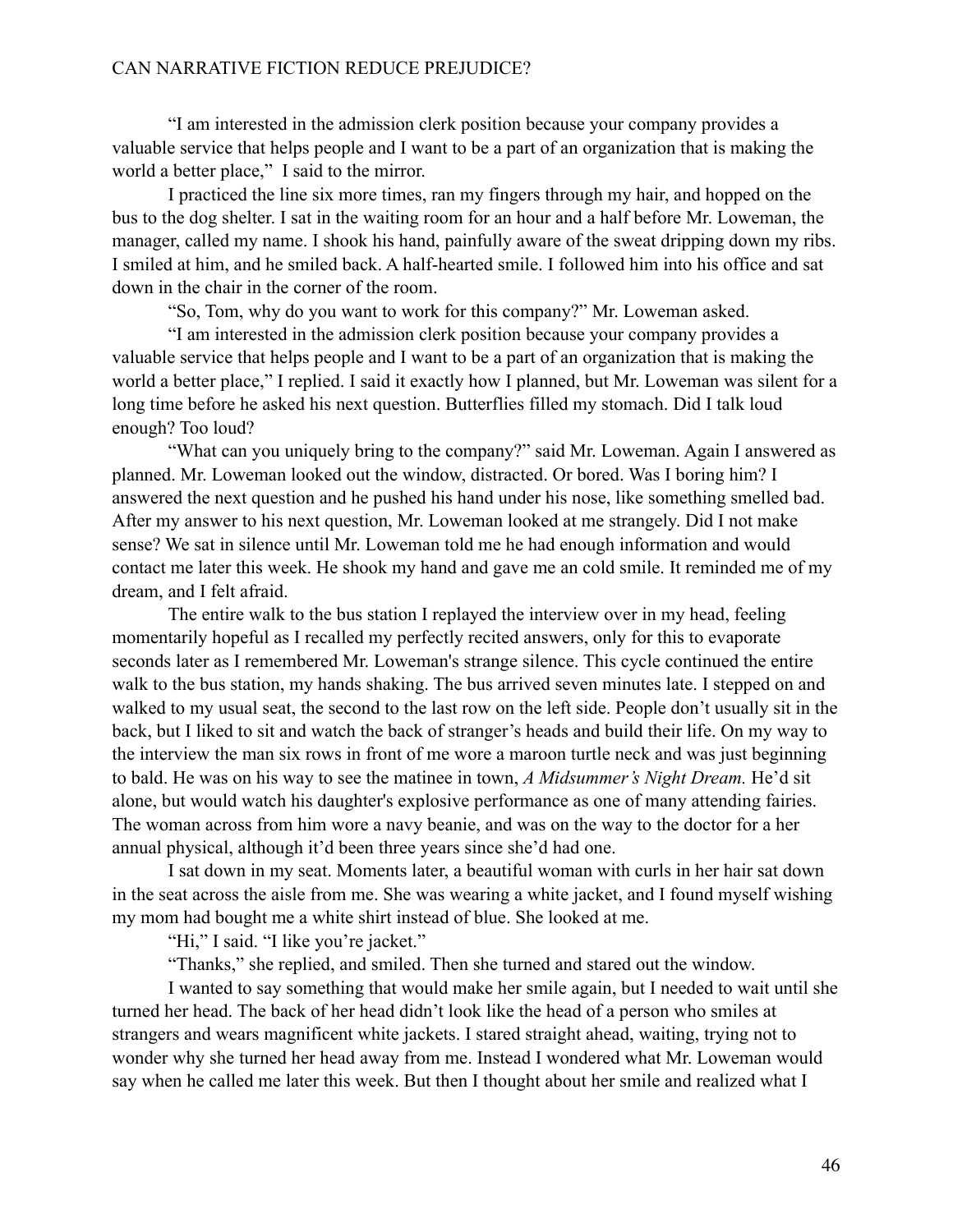would say to her. *What is your favorite kind of dog?* I could tell her about my favorite kind of dog, German Shepards, and then about my almost position at the dog shelter. Yes.

 Minutes passed, she didn't turn, and a pit formed in my stomach. Maybe the question was stupid, and what if I told her about the position but then I didn't get it?

 I turned to look at her, heart pounding. Black curls spilled across the back of her white jacket. She had never been to this town before, and was watching the fall leaves pass us by. She was headed to see her sister, who she hadn't spoken to in years, to meet her baby niece. She never liked kids. She was scared.

#### **Appendix Eb**

## **Early Reveal**

 I dreamed I killed a man to save thousands. Scratchy sheets twisted around my sweatdrenched body, and I awoke afraid. It was eight o'clock, two hours before the interview. I hastily hopped out of bed, reached for the crumpled undershirt I wore yesterday, and pulled it over my head. The phone rang and I answered. It was my mom, wishing me luck and sending me love. **She told me she heard about this new medication for schizophrenia with fewer side effects and that she scheduled an appointment for me to talk to the doctor about it.** I told her I was in a hurry, that we could talk about this later, and that I loved her before hanging up the phone.

 The suit pants and dress shirt my mom bought me over the summer hung folded in the closet, crisp and untouched. I anxiously slipped the pants off the hanger and put them on. They felt snug and didn't fit the way they had in the store. The metal clasp dug into my stomach and gray cotton rubbed uncomfortably against my legs. I grabbed my baby blue dress shirt off the hanger and pulled it over my stained undershirt. The saleswomen told me baby blue was professional but modern, and that it brought out my eyes. I peered into the mirror. Dark circles rested below my blue eyes and my smile didn't look right.

 "I am interested in the admission clerk position because your company provides a valuable service that helps people and I want to be a part of an organization that is making the world a better place," I said to the mirror.

 I practiced the line six more times, ran my fingers through my hair, and hopped on the bus to the dog shelter. I sat in the waiting room for an hour and a half before Mr. Loweman, the manager, called my name. I shook his hand, painfully aware of the sweat dripping down my ribs. I smiled at him, and he smiled back. A half-hearted smile. I followed him into his office and sat down in the chair in the corner of the room.

"So, Tom, why do you want to work for this company?" Mr. Loweman asked.

 "I am interested in the admission clerk position because your company provides a valuable service that helps people and I want to be a part of an organization that is making the world a better place," I replied. I said it exactly how I planned, but Mr. Loweman was silent for a long time before he asked his next question. Butterflies filled my stomach. Did I talk loud enough? Too loud?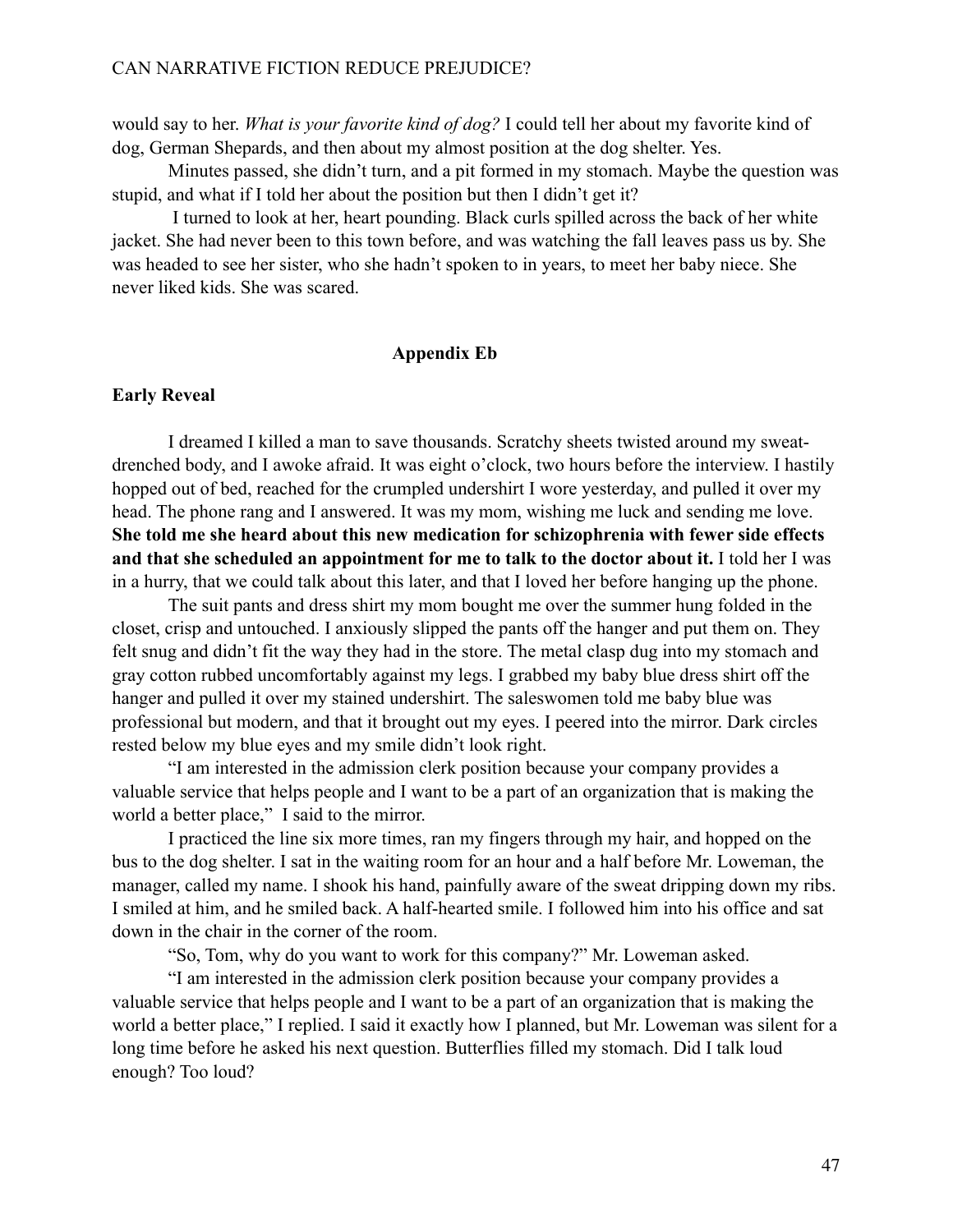"What can you uniquely bring to the company?" said Mr. Loweman. Again I answered as planned. Mr. Loweman looked out the window, distracted. Or bored. Was I boring him? I answered the next question and he pushed his hand under his nose, like something smelled bad. After my answer to his next question, Mr. Loweman looked at me strangely. Did I not make sense? We sat in silence until Mr. Loweman told me he had enough information and would contact me later this week. He shook my hand and gave me an cold smile. It reminded me of my dream, and I felt afraid.

 The entire walk to the bus station I replayed the interview over in my head, feeling momentarily hopeful as I recalled my perfectly recited answers, only for this to evaporate seconds later as I remembered Mr. Loweman's strange silence. This cycle continued the entire walk to the bus station, my hands shaking. The bus arrived seven minutes late. I stepped on and walked to my usual seat, the second to the last row on the left side. People don't usually sit in the back, but I liked to sit and watch the back of stranger's heads and build their life. On my way to the interview the man six rows in front of me wore a maroon turtle neck and was just beginning to bald. He was on his way to see the matinee in town, *A Midsummer's Night Dream.* He'd sit alone, but would watch his daughter's explosive performance as one of many attending fairies. The woman across from him wore a navy beanie, and was on the way to the doctor for a her annual physical, although it'd been three years since she'd had one.

 I sat down in my seat. Moments later, a beautiful woman with curls in her hair sat down in the seat across the aisle from me. She was wearing a white jacket, and I found myself wishing my mom had bought me a white shirt instead of blue. She looked at me.

"Hi," I said. "I like you're jacket."

"Thanks," she replied, and smiled. Then she turned and stared out the window.

 I wanted to say something that would make her smile again, but I needed to wait until she turned her head. The back of her head didn't look like the head of a person who smiles at strangers and wears magnificent white jackets. I stared straight ahead, waiting, trying not to wonder why she turned her head away from me. Instead I wondered what Mr. Loweman would say when he called me later this week. But then I thought about her smile and realized what I would say to her. *What is your favorite kind of dog?* I could tell her about my favorite kind of dog, German Shepards, and then about my almost position at the dog shelter. Yes.

 Minutes passed, she didn't turn, and a pit formed in my stomach. Maybe the question was stupid, and what if I told her about the position but then I didn't get it?

 I turned to look at her, heart pounding. Black curls spilled across the back of her white jacket. She had never been to this town before, and was watching the fall leaves pass us by. She was headed to see her sister, who she hadn't spoken to in years, to meet her baby niece. She never liked kids. She was scared.

#### **Appendix Ec**

#### **Late Reveal**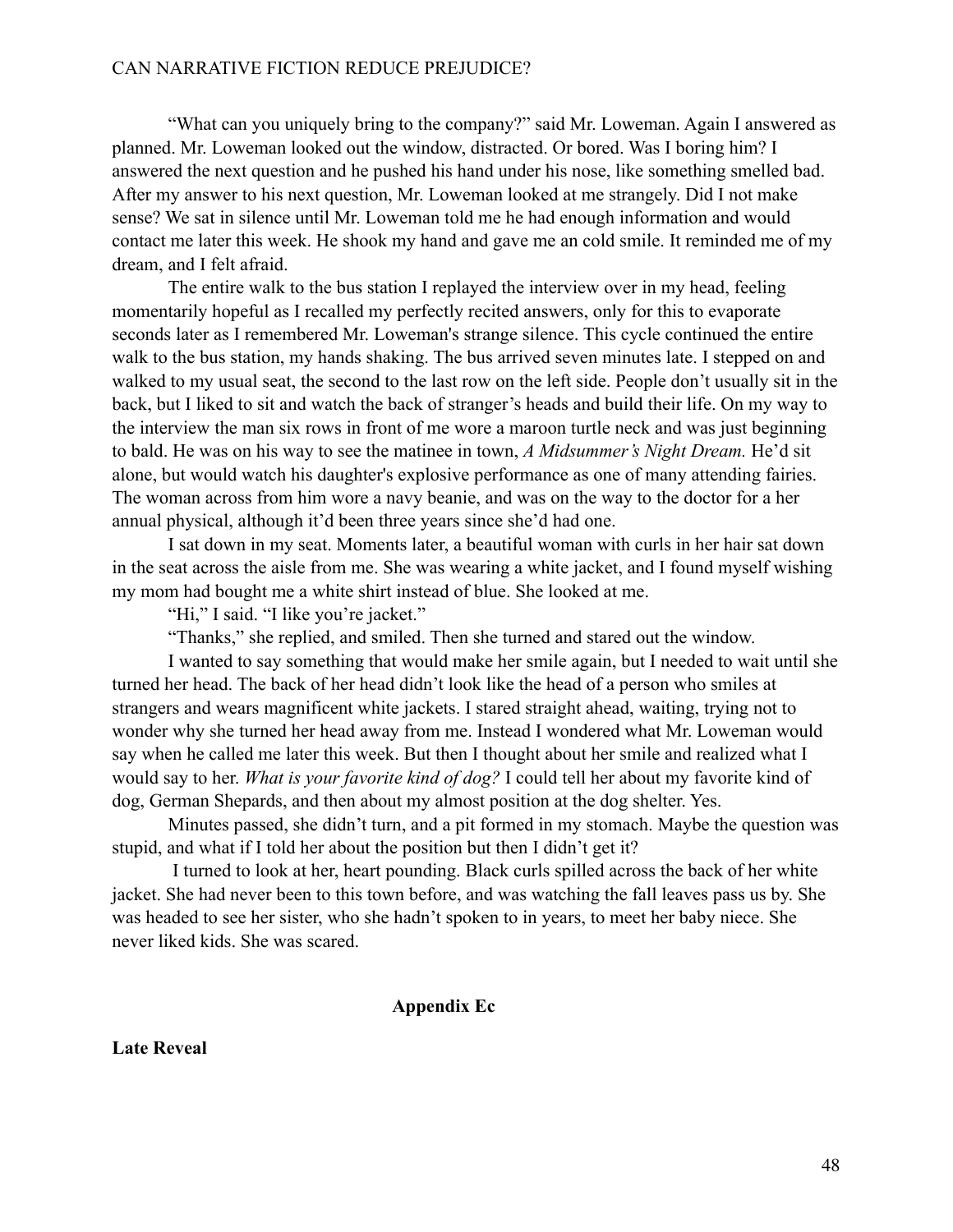I dreamed I killed a man to save thousands. Scratchy sheets twisted around my sweatdrenched body, and I awoke afraid. It was eight o'clock, two hours before the interview. I hastily hopped out of bed, reached for the crumpled undershirt I wore yesterday, and pulled it over my head. The phone rang and I answered. It was my mom, wishing me luck and sending me love. I told her I was in a hurry and that I loved her before hanging up the phone.

 The suit pants and dress shirt my mom bought me over the summer hung folded in the closet, crisp and untouched. I anxiously slipped the pants off the hanger and put them on. They felt snug and didn't fit the way they had in the store. The metal clasp dug into my stomach and gray cotton rubbed uncomfortably against my legs. I grabbed my baby blue dress shirt off the hanger and pulled it over my stained undershirt. The saleswomen told me baby blue was professional but modern, and that it brought out my eyes. I peered into the mirror. Dark circles rested below my blue eyes and my smile didn't look right.

 "I am interested in the admission clerk position because your company provides a valuable service that helps people and I want to be a part of an organization that is making the world a better place," I said to the mirror.

 I practiced the line six more times, ran my fingers through my hair, and hopped on the bus to the dog shelter. I sat in the waiting room for an hour and a half before Mr. Loweman, the manager, called my name. I shook his hand, painfully aware of the sweat dripping down my ribs. I smiled at him, and he smiled back. A half-hearted smile. I followed him into his office and sat down in the chair in the corner of the room.

"So, Tom, why do you want to work for this company?" Mr. Loweman asked.

 "I am interested in the admission clerk position because your company provides a valuable service that helps people and I want to be a part of an organization that is making the world a better place," I replied. I said it exactly how I planned, but Mr. Loweman was silent for a long time before he asked his next question. Butterflies filled my stomach. Did I talk loud enough? Too loud?

 "What can you uniquely bring to the company?" said Mr. Loweman. Again I answered as planned. Mr. Loweman looked out the window, distracted. Or bored. Was I boring him? I answered the next question and he pushed his hand under his nose, like something smelled bad. After my answer to his next question, Mr. Loweman looked at me strangely. Did I not make sense? We sat in silence until Mr. Loweman told me he had enough information and would contact me later this week. He shook my hand and gave me an cold smile. It reminded me of my dream, and I felt afraid.

 The entire walk to the bus station I replayed the interview over in my head, feeling momentarily hopeful as I recalled my perfectly recited answers, only for this to evaporate seconds later as I remembered Mr. Loweman's strange silence. This cycle continued the entire walk to the bus station, my hands shaking. The bus arrived seven minutes late. I stepped on and walked to my usual seat, the second to the last row on the left side. People don't usually sit in the back, but I liked to sit and watch the back of stranger's heads and build their life. On my way to the interview the man six rows in front of me wore a maroon turtle neck and was just beginning to bald. He was on his way to see the matinee in town, *A Midsummer's Night Dream.* He'd sit alone, but would watch his daughter's explosive performance as one of many attending fairies.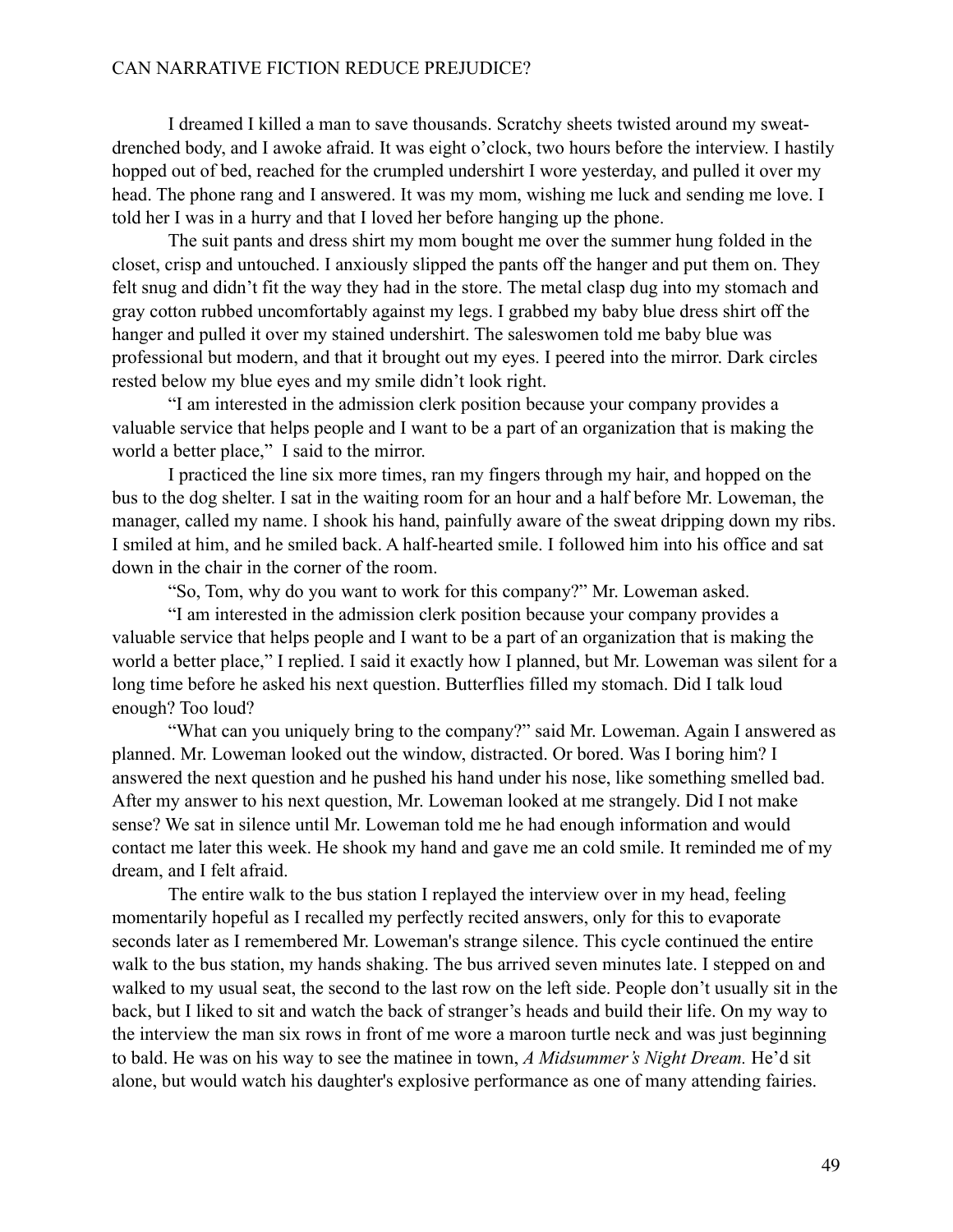The woman across from him wore a navy beanie, and was on the way to the doctor for a her annual physical, although it'd been three years since she'd had one.

 I sat down in my seat. Moments later, a beautiful woman with curls in her hair sat down in the seat across the aisle from me. She was wearing a white jacket, and I found myself wishing my mom had bought me a white shirt instead of blue. She looked at me.

"Hi," I said. "I like you're jacket."

"Thanks," she replied, and smiled. Then she turned and stared out the window.

 I wanted to say something that would make her smile again, but I needed to wait until she turned her head. The back of her head didn't look like the head of a person who smiles at strangers and wears magnificent white jackets. I stared straight ahead, waiting, trying not to wonder why she turned her head away from me. Instead I wondered what Mr. Loweman would say when he called me later this week. But then I thought about her smile and realized what I would say to her. *What is your favorite kind of dog?* I could tell her about my favorite kind of dog, German Shepards, and then about my almost position at the dog shelter. Yes.

 Minutes passed, she didn't turn, and a pit formed in my stomach. Maybe the question was stupid, and what if I told her about the position but then I didn't get it? **What if once she talked to me she'd know about my schizophrenia?** 

 I turned to look at her, heart pounding. Black curls spilled across the back of her white jacket. She had never been to this town before, and was watching the fall leaves pass us by. She was headed to see her sister, who she hadn't spoken to in years, to meet her baby niece. She never liked kids. She was scared.

#### **Appendix Ed**

Unrelated narrative: excerpt from *I Am the Messenger* (Zuzak, 2005)

I live in a shack that I rent cheaply. Not long after moving in, I found out from the real estate agent that my boss is the owner. My boss is the proud founder and director of the cab company I drive for: Vacant Taxis. It's a dubious company, to say the least. Audrey and I had no trouble convincing them that we were old enough and licensed enough to drive for them. Mix a few numbers up on your birth certificate, show up with what appears to be the appropriate license, and you're set. We were driving within a week because they were short-staffed. No reference checks. No fuss. It's surprising what you can achieve with trickery and deceit. As Raskolnikov once said: "When reason fails, the devil helps!" If nothing else, I can lay claim to the title of Youngest Cabdriver in these parts—a taxi-driving prodigy. That's the kind of anti-achievement that gives structure to my life. Audrey's a few months older than me.

The shack I live in is pretty close to town, and since I'm not allowed to take the cab home, it's good walking distance to work. Unless Marv gives me a lift. The reason I don't have a car myself is that I drive people around all day or night. In my time off, the last thing I feel like doing is more driving.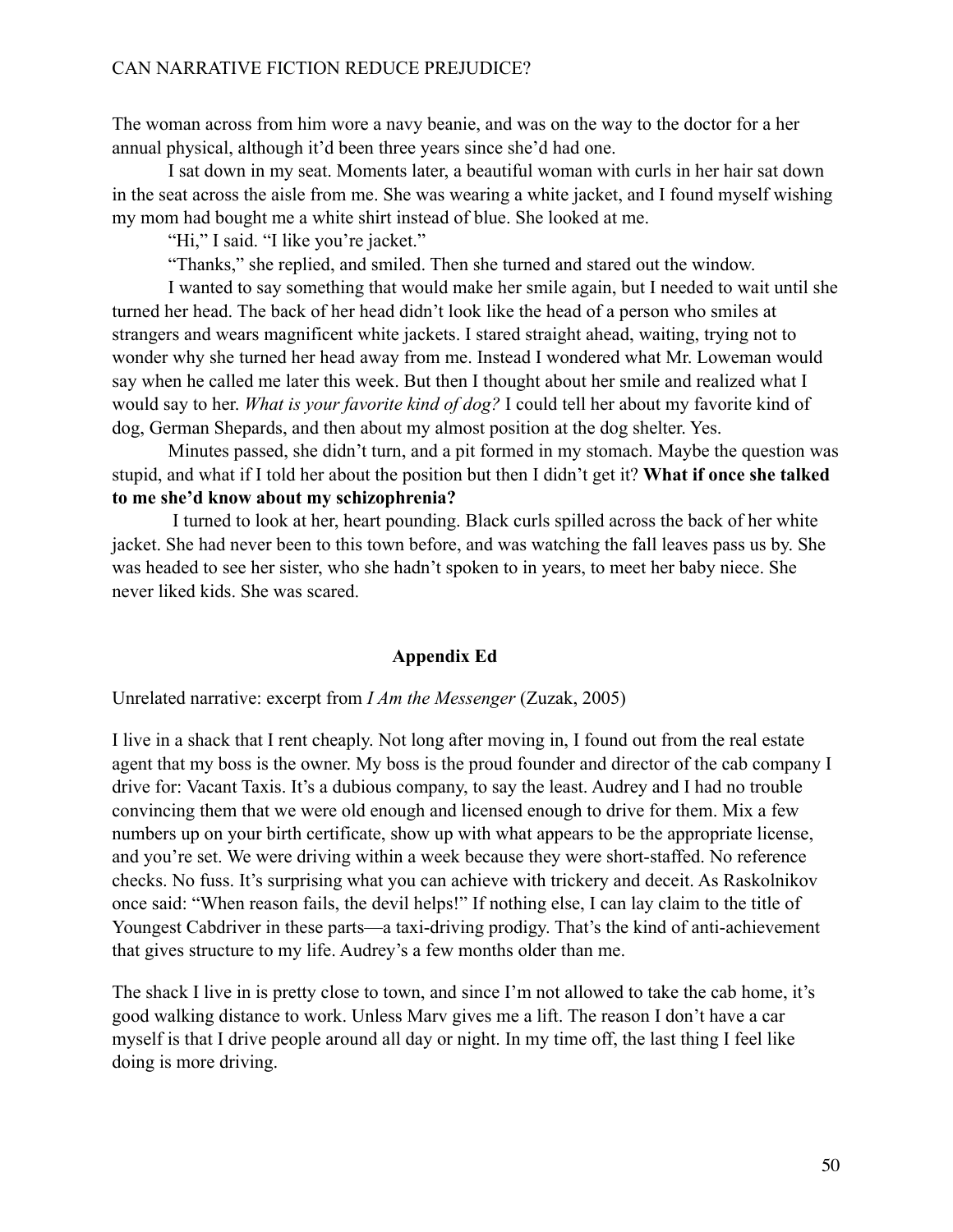The town we all live in is pretty run-of-the-mill. It's past the outskirts of the city and has good and bad parts. I'm sure it won't surprise you that I come from one of the bad parts. My whole family grew up at the far north of town, which is kind of like everyone's dirty secret. There are plenty of teenage pregnancies there, a plethora of shithead fathers who are unemployed, and mothers like mine who smoke, drink, and go out in public wearing Ugg boots. The home I grew up in was an absolute dump, but I stuck around until my brother, Tommy, finished school and got into university. At times I know I could have done the same, but I was too lazy at school. I was always reading books when I should have been doing math and the rest of it. Maybe I could have got a trade, but they don't give apprenticeships out down here, especially to the likes of me. Due to my aforementioned laziness I was no good at school, except at English, because of the reading. I went straight into work when school was done. I started out in a forgettable hamburger chain that I don't mention, due to shame. Next was sorting files in a dusty accountant's office that closed down within weeks of my arrival. And finally, the height, the pinnacle of my employment history so far.

Cab driving.

I have one housemate. He's called the Doorman, and he's seventeen years old. He sits at the flyscreen door, with sun painted onto his black fur. His old eyes glow. He smiles. He's called the Doorman because from a very early age he had a strong penchant for sitting by the front door. He did it back home, and he does it now at the shack. He likes to sit where it's nice and warm, and he doesn't let anyone in. This is because he finds it hard to move on account of the fact that he's so old. He's a cross between a Rottweiler and a German shepherd, and he stinks a kind of stink that's impossible to rid him of. In fact, I think that's why no one but my card-playing friends ever enters the shack. The initial stench of the dog slaps them in the face, and it's all over. No one's game enough to lengthen their stay and actually walk all the way in. I've even tried encouraging him to use some kind of deodorant. I've rubbed it under his arms in copious amounts. I've covered him all over with some of that Norsca spray, and all it did was make him smell worse. During that time, he smelled like a Scandinavian toilet.

He used to be my father's, but when the old man died about six months ago, my ma shifted him onto me. She got sick of him using the patch under her clothesline.

("Anywhere in the whole backyard he could use!" she'd say. "But where does he do it?" She'd answer the question. "Right under the bloody clothesline.")

So when I left, I took him with me. To my shack.

To his door.

And he's happy.

And so am I.